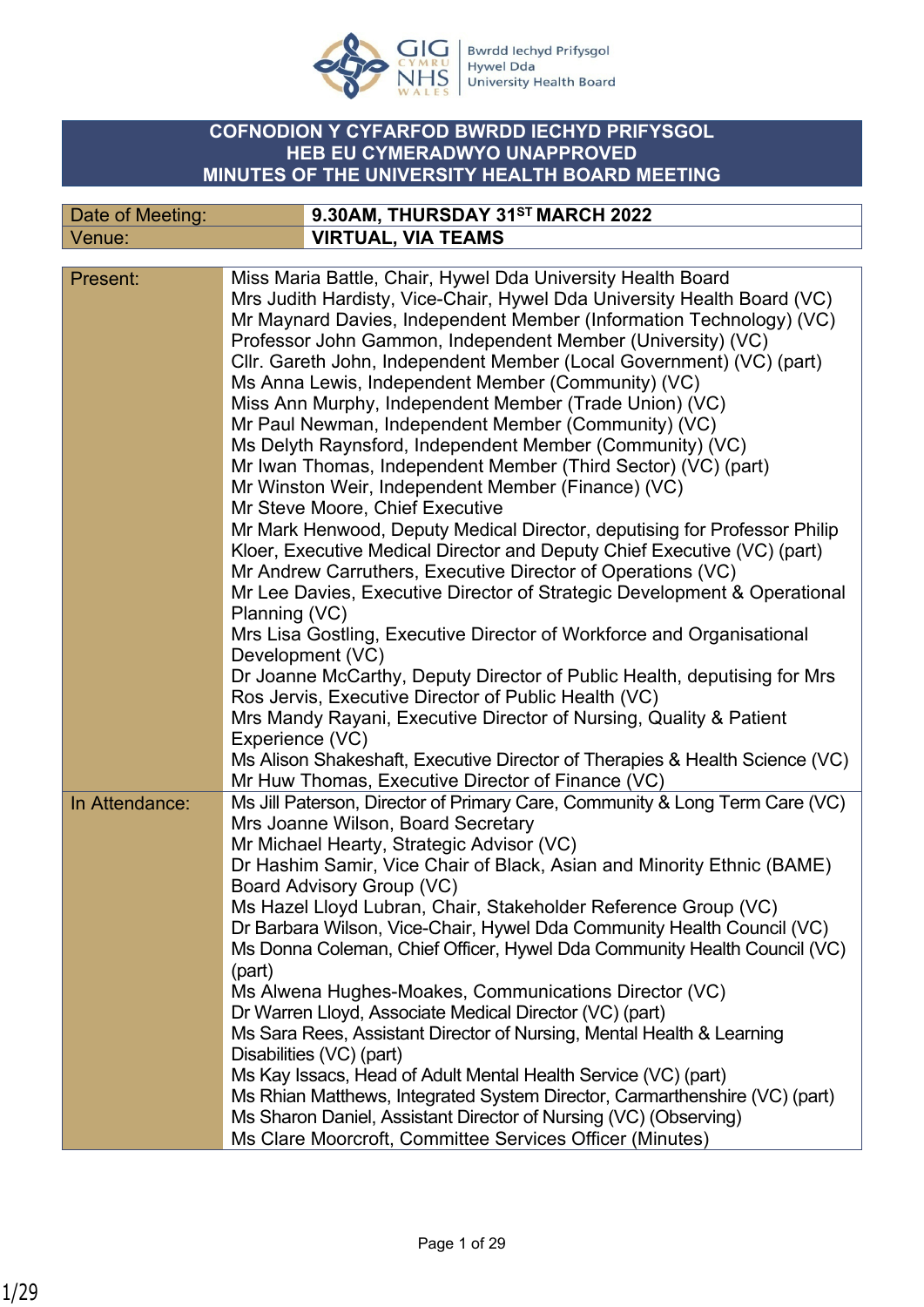| <b>Agenda</b><br><b>Item</b> | <b>Item</b>                                                                                                                                                                                                                                                                                                                                                                                                                                                                                                                                                                                                                                                                                    | <b>Action</b> |
|------------------------------|------------------------------------------------------------------------------------------------------------------------------------------------------------------------------------------------------------------------------------------------------------------------------------------------------------------------------------------------------------------------------------------------------------------------------------------------------------------------------------------------------------------------------------------------------------------------------------------------------------------------------------------------------------------------------------------------|---------------|
| PM(22)34                     | <b>INTRODUCTIONS &amp; APOLOGIES FOR ABSENCE</b>                                                                                                                                                                                                                                                                                                                                                                                                                                                                                                                                                                                                                                               |               |
|                              | The Chair, Miss Maria Battle, welcomed everyone to the meeting, in<br>particular Mr Mark Henwood, deputising for Professor Philip Kloer.                                                                                                                                                                                                                                                                                                                                                                                                                                                                                                                                                       |               |
|                              | Apologies for absence were received from:<br>Professor Philip Kloer, Executive Medical Director and Deputy Chief<br>Executive                                                                                                                                                                                                                                                                                                                                                                                                                                                                                                                                                                  |               |
|                              | Mrs Ros Jervis, Executive Director of Public Health<br>$\bullet$<br>Mr Jonathan Griffiths, Pembrokeshire County Council Director of<br>$\bullet$<br>Social Services, Local Authority Representative<br>Dr Mohammed Nazemi, Chair, Healthcare Professionals Forum<br>$\bullet$                                                                                                                                                                                                                                                                                                                                                                                                                  |               |
|                              | Mr Mansell Bennett, Chair, Hywel Dda Community Health Council<br>$\bullet$<br>Ms Liz Carroll, Director of Mental Health & Learning Disabilities<br>$\bullet$                                                                                                                                                                                                                                                                                                                                                                                                                                                                                                                                   |               |
|                              |                                                                                                                                                                                                                                                                                                                                                                                                                                                                                                                                                                                                                                                                                                |               |
| PM(22)35                     | <b>DECLARATION OF INTERESTS</b>                                                                                                                                                                                                                                                                                                                                                                                                                                                                                                                                                                                                                                                                |               |
|                              | No declarations of interest were made.                                                                                                                                                                                                                                                                                                                                                                                                                                                                                                                                                                                                                                                         |               |
| PM(22)36                     | MINUTES OF THE PUBLIC MEETING HELD ON 27TH JANUARY 2022                                                                                                                                                                                                                                                                                                                                                                                                                                                                                                                                                                                                                                        |               |
|                              | <b>RESOLVED</b> – that the minutes of the meeting held on $27th$ January                                                                                                                                                                                                                                                                                                                                                                                                                                                                                                                                                                                                                       |               |
|                              | 2022 be approved as a correct record.                                                                                                                                                                                                                                                                                                                                                                                                                                                                                                                                                                                                                                                          |               |
|                              |                                                                                                                                                                                                                                                                                                                                                                                                                                                                                                                                                                                                                                                                                                |               |
| PM(22)37                     | <b>MATTERS ARISING &amp; TABLE OF ACTIONS FROM THE MEETING</b>                                                                                                                                                                                                                                                                                                                                                                                                                                                                                                                                                                                                                                 |               |
|                              | HELD ON 27TH JANUARY 2022<br>An update was provided on the table of actions from the Public Board                                                                                                                                                                                                                                                                                                                                                                                                                                                                                                                                                                                              |               |
|                              | meeting held on 27 <sup>th</sup> January 2022, and confirmation received that all<br>outstanding actions had been progressed. In terms of matters arising:                                                                                                                                                                                                                                                                                                                                                                                                                                                                                                                                     |               |
|                              | <b>PM(22)04</b> – Miss Battle requested a further update on plans to schedule<br>a workshop on Social Care and Healthcare. Mr Steve Moore responded<br>that, given the upcoming local elections, a decision had been made to<br>delay the workshop until the middle of May or early June 2022. A<br>meeting to discuss this has been scheduled for the week commencing<br>4 <sup>th</sup> April 2022. Mr Moore felt that it is likely that there will be a series of<br>workshops rather than one. Miss Battle recognised the unprecedented<br>pressure that both health and social care settings are experiencing,<br>which reiterates the importance of working collaboratively in this way. |               |
|                              | <b>PM(22)05</b> – noting the update regarding discussions at the Children and<br>Young People (CYP) Group, a more precise timescale for collation of<br>feedback was requested. Mr Andrew Carruthers advised that the Group<br>will receive regular reports on engagement outcomes, and had been<br>assured in terms of the existence of external feedback processes. Mr<br>Carruthers apologised for the wording of the update and committed to<br>clarify.                                                                                                                                                                                                                                   | <b>AC</b>     |
|                              | $PM(22)06 - in$ response to a request for an update on the Carmarthen<br>Hwb building, Mr Lee Davies stated that, whilst the UHB has received<br>assurances from Carmarthenshire County Council with regards to<br>urgency, they are not able to make timescales public at this stage. As<br>this is a Carmarthenshire County Council scheme, the UHB will be<br>advised accordingly.                                                                                                                                                                                                                                                                                                          |               |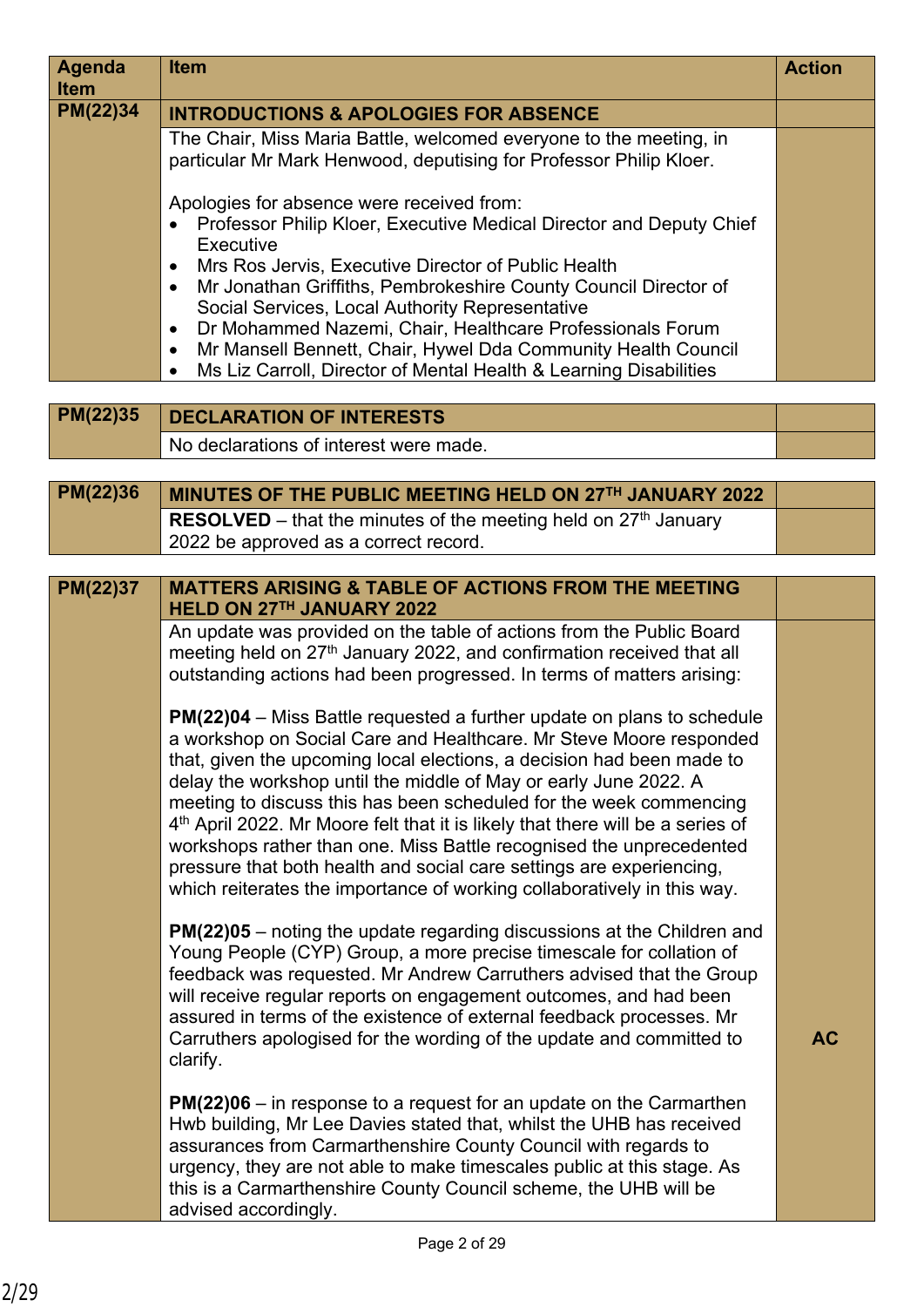|                 | <b>PM(22)09</b> – responding to a query around the safeguarding issue<br>highlighted at the previous Board meeting, Mrs Mandy Rayani advised<br>that a 'deep dive' into this issue will be undertaken at the next meeting of<br>the Quality, Safety & Experience Committee. Members were assured/<br>reminded that this matter relates to non-completion of paperwork, rather<br>than a failure to enact referrals. Within the online Chat, Mrs Delyth<br>Raynsford welcomed this clarification.                                                                                                                                                                                                                                                                                                                                                                                                                                                                                                                                                                                                                                                                                                                                                                                                                                                                                                                                                                                                                                                                                                                                                                                                                                                                                                                                                                                                                                                                                                                                              |  |
|-----------------|-----------------------------------------------------------------------------------------------------------------------------------------------------------------------------------------------------------------------------------------------------------------------------------------------------------------------------------------------------------------------------------------------------------------------------------------------------------------------------------------------------------------------------------------------------------------------------------------------------------------------------------------------------------------------------------------------------------------------------------------------------------------------------------------------------------------------------------------------------------------------------------------------------------------------------------------------------------------------------------------------------------------------------------------------------------------------------------------------------------------------------------------------------------------------------------------------------------------------------------------------------------------------------------------------------------------------------------------------------------------------------------------------------------------------------------------------------------------------------------------------------------------------------------------------------------------------------------------------------------------------------------------------------------------------------------------------------------------------------------------------------------------------------------------------------------------------------------------------------------------------------------------------------------------------------------------------------------------------------------------------------------------------------------------------|--|
|                 | <b>PM(22)13</b> – Mr Paul Newman observed that the new Regional<br>Integration Fund (RIF) represents a significant amount of money,<br>overseen by the Regional Partnership Board (RPB) and hosted by the<br>UHB. Mr Newman highlighted the need for robust governance<br>arrangements in relation to this, noting that the RPB does not currently<br>operate audit processes equivalent to those in place within Health<br>Boards. In response, Ms Jill Paterson felt that this was a reasonable<br>question and that there are two elements involved: the UHB, as host of<br>funding, will be subject to increased scrutiny and needs to ensure that<br>robust governance arrangements exist. The UHB will also be one of the<br>organisations receiving monies from the RIF. Ms Paterson assured<br>Members that there have always been mechanisms/functions for<br>reporting into the RPB, and that the governance measures necessary in<br>relation to the RIF have been discussed with the UHB's Corporate<br>Governance team and the newly-appointed Regional Partnership<br>Programme Manager. An Internal Audit has been undertaken on<br>Partnership Governance, with a follow-up audit planned. The RPB is<br>also subject to external audit from bodies such as Audit Wales, and<br>monthly reports are requested by Welsh Government. Ms Paterson<br>would anticipate that any scrutiny/oversight required would be<br>undertaken by the Strategic Development & Operational Delivery<br>Committee (SDODC). Mr Huw Thomas endorsed Ms Paterson's<br>comprehensive response to this query, and welcomed the clarity<br>provided by the new RIF. Members heard that a Memorandum of<br>Understanding is being developed between the organisations involved,<br>and were assured that the UHB recognises its responsibilities in terms of<br>ensuring transparency and robust governance arrangements. The audit<br>function remains under discussion and the outcome would be reported<br>to the Audit & Risk Assurance Committee. |  |
| <b>PM(22)38</b> | MINUTES OF THE CORPORATE TRUSTEE MEETING HELD ON 27TH                                                                                                                                                                                                                                                                                                                                                                                                                                                                                                                                                                                                                                                                                                                                                                                                                                                                                                                                                                                                                                                                                                                                                                                                                                                                                                                                                                                                                                                                                                                                                                                                                                                                                                                                                                                                                                                                                                                                                                                         |  |
|                 | <b>JANUARY 2022</b><br><b>RESOLVED</b> – that the minutes of the Corporate Trustee meeting held<br>on 27 <sup>th</sup> January 2022 be approved as a correct record.                                                                                                                                                                                                                                                                                                                                                                                                                                                                                                                                                                                                                                                                                                                                                                                                                                                                                                                                                                                                                                                                                                                                                                                                                                                                                                                                                                                                                                                                                                                                                                                                                                                                                                                                                                                                                                                                          |  |
|                 |                                                                                                                                                                                                                                                                                                                                                                                                                                                                                                                                                                                                                                                                                                                                                                                                                                                                                                                                                                                                                                                                                                                                                                                                                                                                                                                                                                                                                                                                                                                                                                                                                                                                                                                                                                                                                                                                                                                                                                                                                                               |  |
| PM(22)39        | <b>REPORT OF THE CHAIR</b><br>Presenting her report on relevant matters undertaken as Chair since the<br>previous Board meeting, Miss Battle thanked every member of UHB<br>staff for continuing to respond so efficiently and compassionately to the<br>needs of the Hywel Dda population, acknowledging the incredible<br>pressures being experienced. Miss Battle expressed pride that Wales,<br>as a nation of sanctuary, is doing all it can to welcome refugees from<br>Ukraine. The UHB has donated medical equipment via Welsh<br>Government and is supporting its staff from both Ukraine and Russia.<br>Referencing the meetings/visits section of her report, Miss Battle                                                                                                                                                                                                                                                                                                                                                                                                                                                                                                                                                                                                                                                                                                                                                                                                                                                                                                                                                                                                                                                                                                                                                                                                                                                                                                                                                          |  |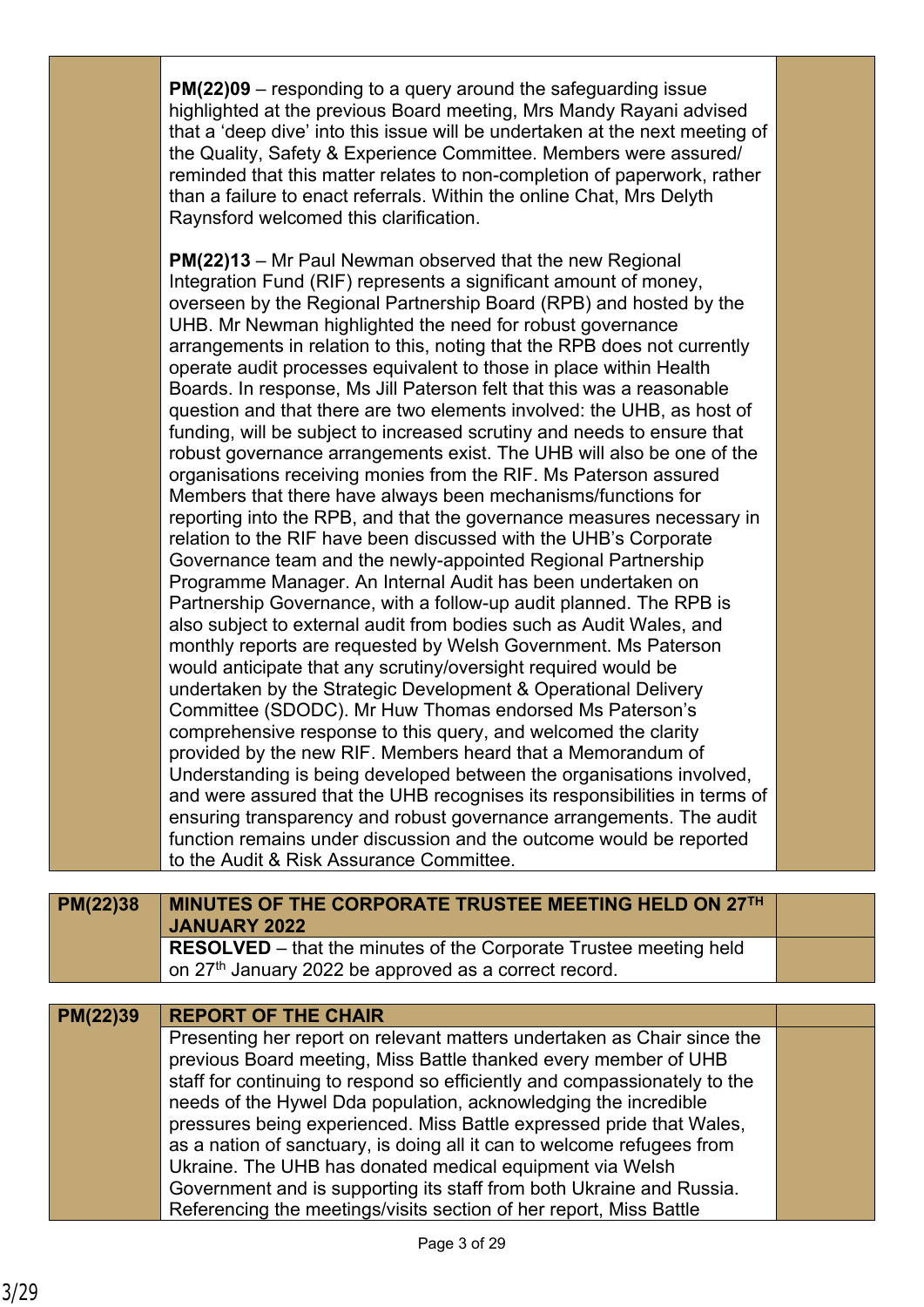|          | highlighted the official opening of the Glangwili General Hospital (GGH)<br>Clinical Research Facility. Members were informed that HDdUHB is<br>ranked 7 <sup>th</sup> in the UK for its COVID-19 related research, and is also<br>undertaking significant work in the area of fertility research. Miss Battle<br>commended the team's enthusiasm and dedication and welcomed the<br>establishment of a dedicated facility for research at GGH. Members and<br>the public will also be aware of the newly-opened maternity ward at<br>GGH, and Miss Battle paid tribute to those staff who have worked in the<br>previous sub-standard facility whilst continuing to deliver quality care.<br>The Chair concluded her report by highlighting the numerous deserving<br>HDdUHB staff who have been recognised by awards, both nationally<br>and locally.<br>Within the online Chat, Members welcomed the recognition of staff and                                                                                                                                                                                                                                                                                                                                                                                                                                                                                                                                                                                                                                                                                                                                                                                                                                                                                                                                                                                                                                                                                                                                                                                                                                                                                                                                                                                                                          |  |
|----------|-----------------------------------------------------------------------------------------------------------------------------------------------------------------------------------------------------------------------------------------------------------------------------------------------------------------------------------------------------------------------------------------------------------------------------------------------------------------------------------------------------------------------------------------------------------------------------------------------------------------------------------------------------------------------------------------------------------------------------------------------------------------------------------------------------------------------------------------------------------------------------------------------------------------------------------------------------------------------------------------------------------------------------------------------------------------------------------------------------------------------------------------------------------------------------------------------------------------------------------------------------------------------------------------------------------------------------------------------------------------------------------------------------------------------------------------------------------------------------------------------------------------------------------------------------------------------------------------------------------------------------------------------------------------------------------------------------------------------------------------------------------------------------------------------------------------------------------------------------------------------------------------------------------------------------------------------------------------------------------------------------------------------------------------------------------------------------------------------------------------------------------------------------------------------------------------------------------------------------------------------------------------------------------------------------------------------------------------------------------|--|
|          | teams for their contribution to the organisation and 'going above and<br>beyond'. Congratulations were also offered to those HDdUHB staff who<br>had won awards.                                                                                                                                                                                                                                                                                                                                                                                                                                                                                                                                                                                                                                                                                                                                                                                                                                                                                                                                                                                                                                                                                                                                                                                                                                                                                                                                                                                                                                                                                                                                                                                                                                                                                                                                                                                                                                                                                                                                                                                                                                                                                                                                                                                          |  |
|          | The Board SUPPORTED the work engaged in by the Chair since the<br>previous meeting and <b>NOTED</b> the topical areas of interest.                                                                                                                                                                                                                                                                                                                                                                                                                                                                                                                                                                                                                                                                                                                                                                                                                                                                                                                                                                                                                                                                                                                                                                                                                                                                                                                                                                                                                                                                                                                                                                                                                                                                                                                                                                                                                                                                                                                                                                                                                                                                                                                                                                                                                        |  |
| PM(22)40 | <b>REPORT OF THE CHIEF EXECUTIVE</b>                                                                                                                                                                                                                                                                                                                                                                                                                                                                                                                                                                                                                                                                                                                                                                                                                                                                                                                                                                                                                                                                                                                                                                                                                                                                                                                                                                                                                                                                                                                                                                                                                                                                                                                                                                                                                                                                                                                                                                                                                                                                                                                                                                                                                                                                                                                      |  |
|          | Mr Moore presented his report on relevant matters undertaken as Chief<br>Executive of HDdUHB since the previous meeting, welcoming the new<br>maternity facility mentioned by the Chair, which had seen 7 live births on<br>its first day of operation. Mr Moore stated that the report is relatively self-<br>explanatory, and provides an update on the activities of the Executive<br>Team and at a national level. Members heard that the UHB had<br>established a Quality and Safety Task and Finish Group: Change,<br>Impact and Resolution which will review the impact and consequences<br>of changes made in response to COVID-19. The Group will consider<br>whether these changes should be formalised or reversed/partially<br>reversed. Mr Moore highlighted the Home-based Bridging Care Service<br>Evaluation, expressing pride that this initiative had been implemented,<br>and thanking Ms Paterson for her efforts in this regard. Members were<br>informed that the UHB is taking steps to identify permanent roles for the<br>staff involved wherever possible. There is now more urgency than ever<br>to identify a long-term solution to this issue. Members' attention was<br>drawn to the update on the UHB's Escalation Status, with Mr Moore<br>emphasising that the organisation is committed to improving this and is<br>hopeful that this will be achievable, subject to an approved Integrated<br>Medium Term Plan (IMTP). Appendix F outlines the draft Terms of<br>Reference for the UK COVID-19 Public Inquiry; Members were informed<br>that the UHB has identified various suggested amendments, many of<br>which (following further discussion/advice from legal advisors) are<br>already included. Mr Moore would welcome Board support for the draft<br>Terms of Reference and suggested amendments and proposed that the<br>report recommendation be amended to reflect this request. Finally,<br>Members were advised that, with regard to the Welsh Ambulance<br>Services NHS Trust (WAST) Review of Service Rosters, there had been<br>a commitment to present the outcome of this review to one of the UHB's<br>local political meetings. Mr Moore would, therefore, be contacting the<br>Chief Executive of WAST to request that he join the meeting to discuss<br>the review's implications for west Wales. |  |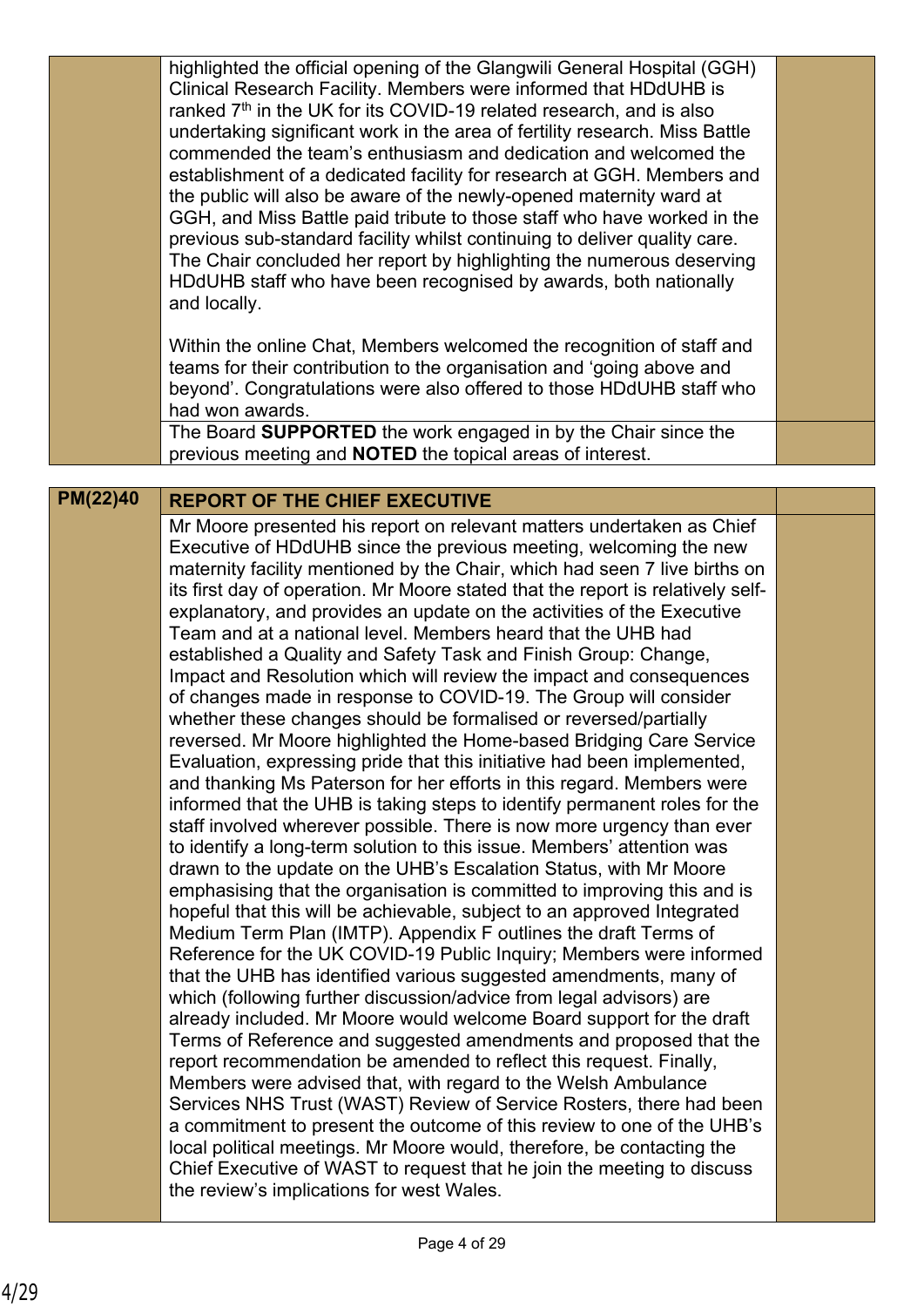Mrs Judith Hardisty echoed Mr Moore's comments regarding the Bridging Service report. Mindful of the shortened on-boarding processes utilised for COVID-19 recruitment, Mrs Hardisty enquired whether consideration had been given to using similar for the Bridging Service. Mrs Hardisty was pleased to hear that a number of those involved have been offered opportunities to join the UHB. In response, Ms Paterson advised that 22 individuals have joined the service and been offered permanent roles, adding value to those areas where they have been placed. Members heard that the 'fast-track' recruitment process had been used; it should be noted, however, that even with this, candidates often have to give notice to current employers and there can be delays in completion of pre-employment checks, etc. With the numbers of individuals recruited not being as high as had been hoped, Mr Newman enquired whether there had been any specific learning. Ms Paterson reminded Members that the Bridging Service had been established to support a very real challenge in service provision, created by issues in the Domiciliary Care sector. As this was intended to be a short-term solution, the posts were necessarily fixed term/short-term appointments, recruitment to which often presents challenges. Ms Paterson echoed earlier comments around the need for a long-term solution, adding that she, the Director of Operations and Director of Workforce & OD are discussing this matter. The Bridging Service posts had also been advertised at a time when a number of other roles were being recruited, including UHB domestic staff and Local Authority domiciliary care staff; there are lessons to be learned in relation to the timing of recruitment campaigns. Other considerations include the wider terms and conditions for these types of roles, as pay is not the only factor. Work is being undertaken via the RPB and Regional Workforce Board, with learning to be considered at those fora.

Cllr. Gareth John observed that one noticeable omission from the report was any evidence, in terms of the Local Authorities, of a positive impact – only that there was no evidence of a negative impact. Cllr. John requested assurance that the service was a priority item for discussion between the UHB and Local Authority partners, to which Ms Paterson offered absolute confirmation. Ms Paterson recognised the need to discuss collaboration and how services can be delivered jointly. She challenged the suggestion/impression, however, that the Bridging Service has provided no positive impact. Members were reminded that the Service had been introduced to enhance community-based services, which it has, and it has made a tangible difference to people receiving care. The Service had also facilitated an increase in the number of clients being offered care. Mr Moore suggested that the planned Health and Social Care Workshop needs to consider two key issues in relation to the Bridging Service:

- The clear need to act at scale the lower numbers of staff recruited restricted this and led to difficulties in identifying specific measurable system benefits;
- One benefit which was seen was the psychological impact on staff; the introduction of the Service was recognised as an attempt to try a different approach and an acknowledgement of the challenges.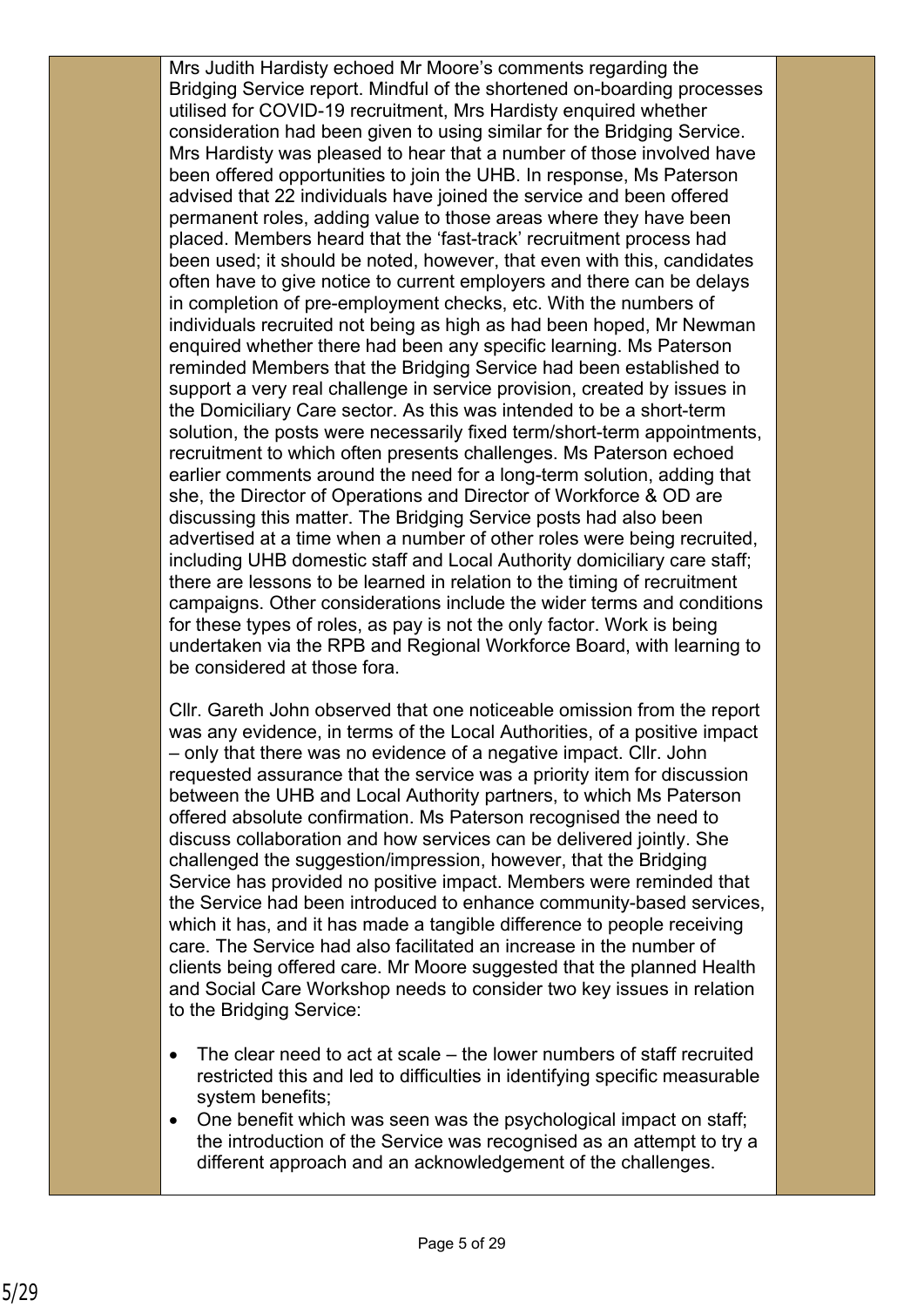Miss Battle endorsed these views and added that she was also proud that the organisation had had the 'courage' to implement this initiative. In response to a query regarding which committee will consider data and proposals on the Bridging Service, Ms Paterson suggested that both SDODC and the People, Organisational Development & Culture Committee (PODCC) would be appropriate fora for such discussions.

With regard to the WAST Review of Service Rosters, Ms Raynsford welcomed a potential increase in staff/resource and the new station at the Aberaeron Integrated Care Centre. Such developments are important for rural communities.

Noting the requests for approval of two leases, Mr Maynard Davies enquired how such premises are identified, the processes undertaken and how leases are negotiated. Mr Huw Thomas explained that the two buildings in question had been identified as part of the ongoing response and had been subject to the usual Scheme of Delegation processes. Information regarding how the specific premises had been identified, however, would need to be provided by operational colleagues.

Referencing the draft Terms of Reference for the COVID-19 Public Inquiry, Professor John Gammon noted the suggested addition of reference to the impact of outbreaks of COVID-19 in universities on health services. The rationale for restricting this to universities only was queried, with Professor Gammon suggesting that the wording should be changed to 'tertiary education and schools'. Mrs Joanne Wilson advised that since preparation of the report, there had been further discussions around this matter and legal advice had been taken. The Terms of Reference are wide-ranging and it has been established that the items highlighted within the report for inclusion are already included. Therefore, the only requested inclusion, specific to HDdUHB, which the UHB which the Board are asked to support, is in relation to the impact on the Health Board of people seeking asylum being placed at the height of the second wave of the pandemic in the former army training camp at Penally and the non-compliance with COVID guidelines by the UK Government.

The Board:

- **ENDORSED** the Register of Sealings since the previous report on 27<sup>th</sup> January 2022;
- **NOTED** the status report for Consultation Documents received/ responded to;
- **NOTED** the Terms of Reference for the Quality and Safety Task and Finish Group – Change, Impact and Restoration;
- **NOTED** the draft Evaluation Report on the Home-based Bridging Care Service;
- **APPROVED** the completion of the Lease for Building 14, St David's Park, Carmarthen for a term of 10 years (with a break clause on the fifth year) at a cost of an estimated £140,000 per annum over the term (to include rent, service charges, rates, utilities, cleaning, waste and maintenance);
- **NOTED** the Lease for Unit 3, Dafen, Llanelli to accommodate Medical Record Scanning for a term of 10 years (with a break clause on the fifth year) at a cost of £90,000 plus VAT per annum;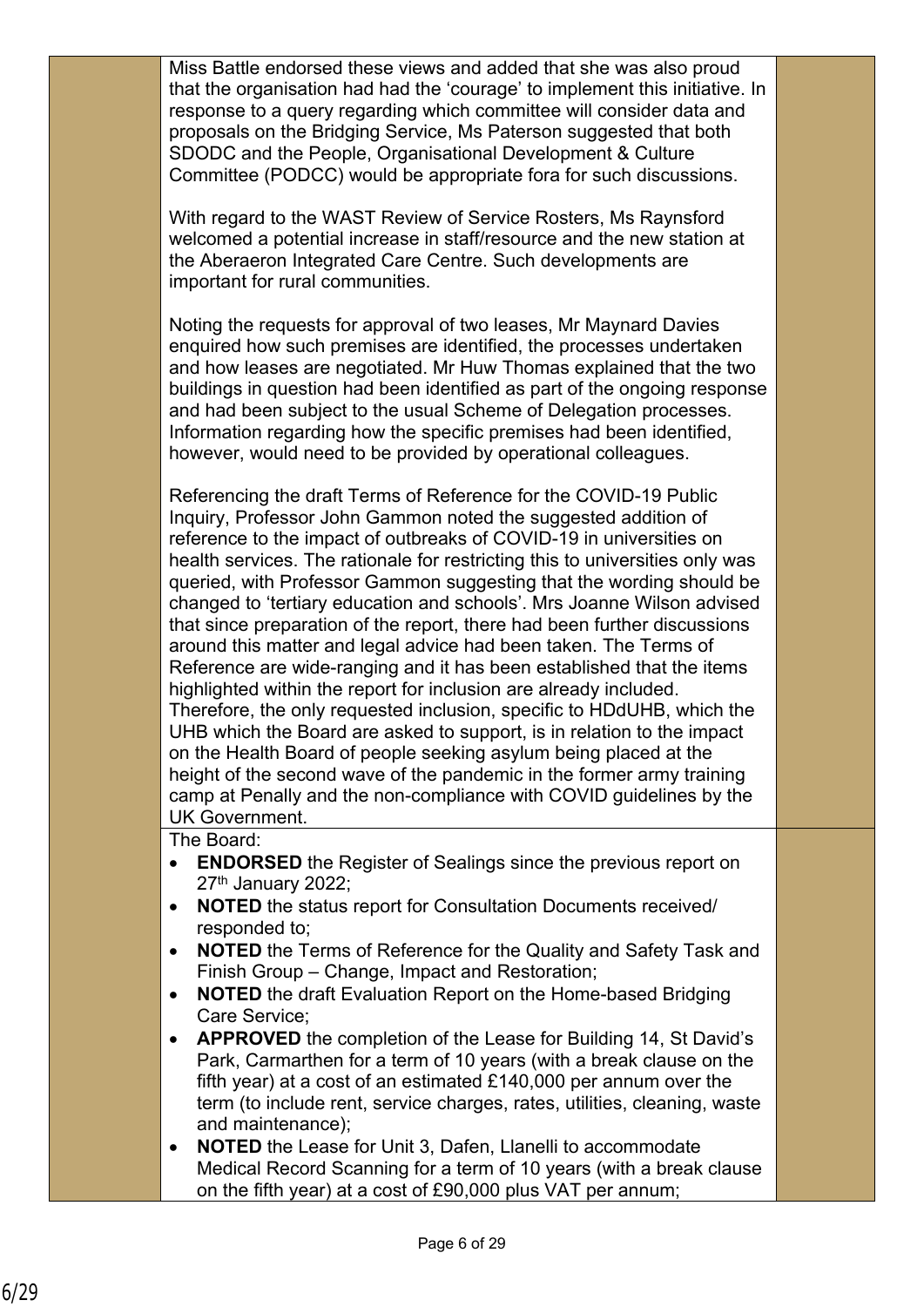| <b>NOTED</b> the progress on the new build facility for Regional Pathology<br>(Development of A Regional Collaboration for Health (ARCH) Mid<br>and South West Wales Regional Centre of Excellence Cellular<br>Pathology Laboratory, Regional Diagnostic Immunology Laboratory<br>Facility and Regional Medical Microbiology facility) across both the<br>UHB and Swansea Bay UHB, noting the previous Board approval in<br>March 2019;<br><b>SUPPORTED</b> responding to the draft Terms of Reference for the UK<br>COVID-19 Inquiry with specific reference to the UHB's proposed<br>suggested amendment regarding the impact of the UK Government<br>decision to place people seeking asylum in the former army training<br>Camp at Penally during the COVID-19 pandemic.<br>PM(22)41<br><b>REPORT OF THE AUDIT &amp; RISK ASSURANCE COMMITTEE</b><br>Mr Newman, Audit & Risk Assurance Committee (ARAC) Chair,<br>presented the ARAC update report, highlighting the various key risks,<br>issues and matters of concern identified therein. Noting that the report<br>detailed a number of Internal Audit reports deferred to a future meeting,<br>Mr Newman explained that the reasons behind this were diverse. In<br>some cases, it was due to difficulties in undertaking/completing the audit<br>as a result of operational pressures; in others it was a deliberate<br>decision to defer audits to next year; in some cases, administrative<br>challenges in signing-off audits. Mr Newman advised that he had met<br>with the Head of Internal Audit and had received assurances that the<br>majority of the remaining backlog in this year's Internal Audit programme<br>will be addressed at the next ARAC meeting. The Committee had<br>discussed an Internal Audit Briefing Paper on Records Management,<br>which had identified both progress made and areas of concern<br>remaining. A further update has been requested.<br>The Board NOTED the ARAC update report and ACKNOWLEDGED the<br>key risks, issues and matters of concern, together with actions being<br>taken to address these.<br>PM(22)42<br><b>REPORT OF THE QUALITY, SAFETY &amp; EXPERIENCE COMMITTEE</b><br>Ms Anna Lewis, Quality, Safety & Experience Committee (QSEC) Chair,<br>presented the QSEC update report, highlighting detailed discussions<br>around the Health Visiting Service, and specific fragilities in<br>Pembrokeshire and Ceredigion. It is recognised that other areas in<br>Wales are experiencing similar pressures. Colleagues from<br>Carmarthenshire are assisting where possible; however, fragilities<br>remain. The Committee was assured by the clear focus on this area<br>and, whilst not formally escalating the matter to Board at this stage, had<br>requested a further update. QSEC had also discussed Cardiac<br>pathways for HDdUHB patients into Swansea Bay UHB, particularly in<br>relation to Non-ST Elevation Myocardial Infarction (NSTEMI) treatments.<br>Whilst the ongoing work to improve arrangements was noted, a number<br>of infrastructure gaps remain and the Committee was, therefore, only<br>able to take limited assurance. Ms Lewis concluded by touching upon<br>recent media coverage in relation to the Ockenden report, which<br>examined maternity practices at the Shrewsbury and Telford NHS Trust.<br>By way of assurance, Board Members and the public were informed that<br>a review of HDdUHB's maternity services will be considered by QSEC at<br>its June 2022 meeting. This will also include learning from the review of |                                                                 |  |
|--------------------------------------------------------------------------------------------------------------------------------------------------------------------------------------------------------------------------------------------------------------------------------------------------------------------------------------------------------------------------------------------------------------------------------------------------------------------------------------------------------------------------------------------------------------------------------------------------------------------------------------------------------------------------------------------------------------------------------------------------------------------------------------------------------------------------------------------------------------------------------------------------------------------------------------------------------------------------------------------------------------------------------------------------------------------------------------------------------------------------------------------------------------------------------------------------------------------------------------------------------------------------------------------------------------------------------------------------------------------------------------------------------------------------------------------------------------------------------------------------------------------------------------------------------------------------------------------------------------------------------------------------------------------------------------------------------------------------------------------------------------------------------------------------------------------------------------------------------------------------------------------------------------------------------------------------------------------------------------------------------------------------------------------------------------------------------------------------------------------------------------------------------------------------------------------------------------------------------------------------------------------------------------------------------------------------------------------------------------------------------------------------------------------------------------------------------------------------------------------------------------------------------------------------------------------------------------------------------------------------------------------------------------------------------------------------------------------------------------------------------------------------------------------------------------------------------------------------------------------------------------------------------------------------------------------------------------------------------------------------------------------------------------------------------------------------------------------------------------------------------------------------------------------------------------------------------------------------------------------------------------------------------------------------------------------------------------------------------------------------------------------------------------------------------------------------------------------------------------------------------------------------------------------------------------------------------------------|-----------------------------------------------------------------|--|
|                                                                                                                                                                                                                                                                                                                                                                                                                                                                                                                                                                                                                                                                                                                                                                                                                                                                                                                                                                                                                                                                                                                                                                                                                                                                                                                                                                                                                                                                                                                                                                                                                                                                                                                                                                                                                                                                                                                                                                                                                                                                                                                                                                                                                                                                                                                                                                                                                                                                                                                                                                                                                                                                                                                                                                                                                                                                                                                                                                                                                                                                                                                                                                                                                                                                                                                                                                                                                                                                                                                                                                                            |                                                                 |  |
|                                                                                                                                                                                                                                                                                                                                                                                                                                                                                                                                                                                                                                                                                                                                                                                                                                                                                                                                                                                                                                                                                                                                                                                                                                                                                                                                                                                                                                                                                                                                                                                                                                                                                                                                                                                                                                                                                                                                                                                                                                                                                                                                                                                                                                                                                                                                                                                                                                                                                                                                                                                                                                                                                                                                                                                                                                                                                                                                                                                                                                                                                                                                                                                                                                                                                                                                                                                                                                                                                                                                                                                            |                                                                 |  |
|                                                                                                                                                                                                                                                                                                                                                                                                                                                                                                                                                                                                                                                                                                                                                                                                                                                                                                                                                                                                                                                                                                                                                                                                                                                                                                                                                                                                                                                                                                                                                                                                                                                                                                                                                                                                                                                                                                                                                                                                                                                                                                                                                                                                                                                                                                                                                                                                                                                                                                                                                                                                                                                                                                                                                                                                                                                                                                                                                                                                                                                                                                                                                                                                                                                                                                                                                                                                                                                                                                                                                                                            |                                                                 |  |
|                                                                                                                                                                                                                                                                                                                                                                                                                                                                                                                                                                                                                                                                                                                                                                                                                                                                                                                                                                                                                                                                                                                                                                                                                                                                                                                                                                                                                                                                                                                                                                                                                                                                                                                                                                                                                                                                                                                                                                                                                                                                                                                                                                                                                                                                                                                                                                                                                                                                                                                                                                                                                                                                                                                                                                                                                                                                                                                                                                                                                                                                                                                                                                                                                                                                                                                                                                                                                                                                                                                                                                                            |                                                                 |  |
|                                                                                                                                                                                                                                                                                                                                                                                                                                                                                                                                                                                                                                                                                                                                                                                                                                                                                                                                                                                                                                                                                                                                                                                                                                                                                                                                                                                                                                                                                                                                                                                                                                                                                                                                                                                                                                                                                                                                                                                                                                                                                                                                                                                                                                                                                                                                                                                                                                                                                                                                                                                                                                                                                                                                                                                                                                                                                                                                                                                                                                                                                                                                                                                                                                                                                                                                                                                                                                                                                                                                                                                            |                                                                 |  |
|                                                                                                                                                                                                                                                                                                                                                                                                                                                                                                                                                                                                                                                                                                                                                                                                                                                                                                                                                                                                                                                                                                                                                                                                                                                                                                                                                                                                                                                                                                                                                                                                                                                                                                                                                                                                                                                                                                                                                                                                                                                                                                                                                                                                                                                                                                                                                                                                                                                                                                                                                                                                                                                                                                                                                                                                                                                                                                                                                                                                                                                                                                                                                                                                                                                                                                                                                                                                                                                                                                                                                                                            |                                                                 |  |
|                                                                                                                                                                                                                                                                                                                                                                                                                                                                                                                                                                                                                                                                                                                                                                                                                                                                                                                                                                                                                                                                                                                                                                                                                                                                                                                                                                                                                                                                                                                                                                                                                                                                                                                                                                                                                                                                                                                                                                                                                                                                                                                                                                                                                                                                                                                                                                                                                                                                                                                                                                                                                                                                                                                                                                                                                                                                                                                                                                                                                                                                                                                                                                                                                                                                                                                                                                                                                                                                                                                                                                                            |                                                                 |  |
|                                                                                                                                                                                                                                                                                                                                                                                                                                                                                                                                                                                                                                                                                                                                                                                                                                                                                                                                                                                                                                                                                                                                                                                                                                                                                                                                                                                                                                                                                                                                                                                                                                                                                                                                                                                                                                                                                                                                                                                                                                                                                                                                                                                                                                                                                                                                                                                                                                                                                                                                                                                                                                                                                                                                                                                                                                                                                                                                                                                                                                                                                                                                                                                                                                                                                                                                                                                                                                                                                                                                                                                            |                                                                 |  |
|                                                                                                                                                                                                                                                                                                                                                                                                                                                                                                                                                                                                                                                                                                                                                                                                                                                                                                                                                                                                                                                                                                                                                                                                                                                                                                                                                                                                                                                                                                                                                                                                                                                                                                                                                                                                                                                                                                                                                                                                                                                                                                                                                                                                                                                                                                                                                                                                                                                                                                                                                                                                                                                                                                                                                                                                                                                                                                                                                                                                                                                                                                                                                                                                                                                                                                                                                                                                                                                                                                                                                                                            |                                                                 |  |
|                                                                                                                                                                                                                                                                                                                                                                                                                                                                                                                                                                                                                                                                                                                                                                                                                                                                                                                                                                                                                                                                                                                                                                                                                                                                                                                                                                                                                                                                                                                                                                                                                                                                                                                                                                                                                                                                                                                                                                                                                                                                                                                                                                                                                                                                                                                                                                                                                                                                                                                                                                                                                                                                                                                                                                                                                                                                                                                                                                                                                                                                                                                                                                                                                                                                                                                                                                                                                                                                                                                                                                                            |                                                                 |  |
|                                                                                                                                                                                                                                                                                                                                                                                                                                                                                                                                                                                                                                                                                                                                                                                                                                                                                                                                                                                                                                                                                                                                                                                                                                                                                                                                                                                                                                                                                                                                                                                                                                                                                                                                                                                                                                                                                                                                                                                                                                                                                                                                                                                                                                                                                                                                                                                                                                                                                                                                                                                                                                                                                                                                                                                                                                                                                                                                                                                                                                                                                                                                                                                                                                                                                                                                                                                                                                                                                                                                                                                            |                                                                 |  |
|                                                                                                                                                                                                                                                                                                                                                                                                                                                                                                                                                                                                                                                                                                                                                                                                                                                                                                                                                                                                                                                                                                                                                                                                                                                                                                                                                                                                                                                                                                                                                                                                                                                                                                                                                                                                                                                                                                                                                                                                                                                                                                                                                                                                                                                                                                                                                                                                                                                                                                                                                                                                                                                                                                                                                                                                                                                                                                                                                                                                                                                                                                                                                                                                                                                                                                                                                                                                                                                                                                                                                                                            |                                                                 |  |
|                                                                                                                                                                                                                                                                                                                                                                                                                                                                                                                                                                                                                                                                                                                                                                                                                                                                                                                                                                                                                                                                                                                                                                                                                                                                                                                                                                                                                                                                                                                                                                                                                                                                                                                                                                                                                                                                                                                                                                                                                                                                                                                                                                                                                                                                                                                                                                                                                                                                                                                                                                                                                                                                                                                                                                                                                                                                                                                                                                                                                                                                                                                                                                                                                                                                                                                                                                                                                                                                                                                                                                                            |                                                                 |  |
|                                                                                                                                                                                                                                                                                                                                                                                                                                                                                                                                                                                                                                                                                                                                                                                                                                                                                                                                                                                                                                                                                                                                                                                                                                                                                                                                                                                                                                                                                                                                                                                                                                                                                                                                                                                                                                                                                                                                                                                                                                                                                                                                                                                                                                                                                                                                                                                                                                                                                                                                                                                                                                                                                                                                                                                                                                                                                                                                                                                                                                                                                                                                                                                                                                                                                                                                                                                                                                                                                                                                                                                            |                                                                 |  |
|                                                                                                                                                                                                                                                                                                                                                                                                                                                                                                                                                                                                                                                                                                                                                                                                                                                                                                                                                                                                                                                                                                                                                                                                                                                                                                                                                                                                                                                                                                                                                                                                                                                                                                                                                                                                                                                                                                                                                                                                                                                                                                                                                                                                                                                                                                                                                                                                                                                                                                                                                                                                                                                                                                                                                                                                                                                                                                                                                                                                                                                                                                                                                                                                                                                                                                                                                                                                                                                                                                                                                                                            |                                                                 |  |
|                                                                                                                                                                                                                                                                                                                                                                                                                                                                                                                                                                                                                                                                                                                                                                                                                                                                                                                                                                                                                                                                                                                                                                                                                                                                                                                                                                                                                                                                                                                                                                                                                                                                                                                                                                                                                                                                                                                                                                                                                                                                                                                                                                                                                                                                                                                                                                                                                                                                                                                                                                                                                                                                                                                                                                                                                                                                                                                                                                                                                                                                                                                                                                                                                                                                                                                                                                                                                                                                                                                                                                                            |                                                                 |  |
|                                                                                                                                                                                                                                                                                                                                                                                                                                                                                                                                                                                                                                                                                                                                                                                                                                                                                                                                                                                                                                                                                                                                                                                                                                                                                                                                                                                                                                                                                                                                                                                                                                                                                                                                                                                                                                                                                                                                                                                                                                                                                                                                                                                                                                                                                                                                                                                                                                                                                                                                                                                                                                                                                                                                                                                                                                                                                                                                                                                                                                                                                                                                                                                                                                                                                                                                                                                                                                                                                                                                                                                            |                                                                 |  |
|                                                                                                                                                                                                                                                                                                                                                                                                                                                                                                                                                                                                                                                                                                                                                                                                                                                                                                                                                                                                                                                                                                                                                                                                                                                                                                                                                                                                                                                                                                                                                                                                                                                                                                                                                                                                                                                                                                                                                                                                                                                                                                                                                                                                                                                                                                                                                                                                                                                                                                                                                                                                                                                                                                                                                                                                                                                                                                                                                                                                                                                                                                                                                                                                                                                                                                                                                                                                                                                                                                                                                                                            |                                                                 |  |
|                                                                                                                                                                                                                                                                                                                                                                                                                                                                                                                                                                                                                                                                                                                                                                                                                                                                                                                                                                                                                                                                                                                                                                                                                                                                                                                                                                                                                                                                                                                                                                                                                                                                                                                                                                                                                                                                                                                                                                                                                                                                                                                                                                                                                                                                                                                                                                                                                                                                                                                                                                                                                                                                                                                                                                                                                                                                                                                                                                                                                                                                                                                                                                                                                                                                                                                                                                                                                                                                                                                                                                                            |                                                                 |  |
|                                                                                                                                                                                                                                                                                                                                                                                                                                                                                                                                                                                                                                                                                                                                                                                                                                                                                                                                                                                                                                                                                                                                                                                                                                                                                                                                                                                                                                                                                                                                                                                                                                                                                                                                                                                                                                                                                                                                                                                                                                                                                                                                                                                                                                                                                                                                                                                                                                                                                                                                                                                                                                                                                                                                                                                                                                                                                                                                                                                                                                                                                                                                                                                                                                                                                                                                                                                                                                                                                                                                                                                            |                                                                 |  |
|                                                                                                                                                                                                                                                                                                                                                                                                                                                                                                                                                                                                                                                                                                                                                                                                                                                                                                                                                                                                                                                                                                                                                                                                                                                                                                                                                                                                                                                                                                                                                                                                                                                                                                                                                                                                                                                                                                                                                                                                                                                                                                                                                                                                                                                                                                                                                                                                                                                                                                                                                                                                                                                                                                                                                                                                                                                                                                                                                                                                                                                                                                                                                                                                                                                                                                                                                                                                                                                                                                                                                                                            |                                                                 |  |
|                                                                                                                                                                                                                                                                                                                                                                                                                                                                                                                                                                                                                                                                                                                                                                                                                                                                                                                                                                                                                                                                                                                                                                                                                                                                                                                                                                                                                                                                                                                                                                                                                                                                                                                                                                                                                                                                                                                                                                                                                                                                                                                                                                                                                                                                                                                                                                                                                                                                                                                                                                                                                                                                                                                                                                                                                                                                                                                                                                                                                                                                                                                                                                                                                                                                                                                                                                                                                                                                                                                                                                                            |                                                                 |  |
|                                                                                                                                                                                                                                                                                                                                                                                                                                                                                                                                                                                                                                                                                                                                                                                                                                                                                                                                                                                                                                                                                                                                                                                                                                                                                                                                                                                                                                                                                                                                                                                                                                                                                                                                                                                                                                                                                                                                                                                                                                                                                                                                                                                                                                                                                                                                                                                                                                                                                                                                                                                                                                                                                                                                                                                                                                                                                                                                                                                                                                                                                                                                                                                                                                                                                                                                                                                                                                                                                                                                                                                            |                                                                 |  |
|                                                                                                                                                                                                                                                                                                                                                                                                                                                                                                                                                                                                                                                                                                                                                                                                                                                                                                                                                                                                                                                                                                                                                                                                                                                                                                                                                                                                                                                                                                                                                                                                                                                                                                                                                                                                                                                                                                                                                                                                                                                                                                                                                                                                                                                                                                                                                                                                                                                                                                                                                                                                                                                                                                                                                                                                                                                                                                                                                                                                                                                                                                                                                                                                                                                                                                                                                                                                                                                                                                                                                                                            |                                                                 |  |
|                                                                                                                                                                                                                                                                                                                                                                                                                                                                                                                                                                                                                                                                                                                                                                                                                                                                                                                                                                                                                                                                                                                                                                                                                                                                                                                                                                                                                                                                                                                                                                                                                                                                                                                                                                                                                                                                                                                                                                                                                                                                                                                                                                                                                                                                                                                                                                                                                                                                                                                                                                                                                                                                                                                                                                                                                                                                                                                                                                                                                                                                                                                                                                                                                                                                                                                                                                                                                                                                                                                                                                                            |                                                                 |  |
|                                                                                                                                                                                                                                                                                                                                                                                                                                                                                                                                                                                                                                                                                                                                                                                                                                                                                                                                                                                                                                                                                                                                                                                                                                                                                                                                                                                                                                                                                                                                                                                                                                                                                                                                                                                                                                                                                                                                                                                                                                                                                                                                                                                                                                                                                                                                                                                                                                                                                                                                                                                                                                                                                                                                                                                                                                                                                                                                                                                                                                                                                                                                                                                                                                                                                                                                                                                                                                                                                                                                                                                            |                                                                 |  |
|                                                                                                                                                                                                                                                                                                                                                                                                                                                                                                                                                                                                                                                                                                                                                                                                                                                                                                                                                                                                                                                                                                                                                                                                                                                                                                                                                                                                                                                                                                                                                                                                                                                                                                                                                                                                                                                                                                                                                                                                                                                                                                                                                                                                                                                                                                                                                                                                                                                                                                                                                                                                                                                                                                                                                                                                                                                                                                                                                                                                                                                                                                                                                                                                                                                                                                                                                                                                                                                                                                                                                                                            |                                                                 |  |
|                                                                                                                                                                                                                                                                                                                                                                                                                                                                                                                                                                                                                                                                                                                                                                                                                                                                                                                                                                                                                                                                                                                                                                                                                                                                                                                                                                                                                                                                                                                                                                                                                                                                                                                                                                                                                                                                                                                                                                                                                                                                                                                                                                                                                                                                                                                                                                                                                                                                                                                                                                                                                                                                                                                                                                                                                                                                                                                                                                                                                                                                                                                                                                                                                                                                                                                                                                                                                                                                                                                                                                                            |                                                                 |  |
|                                                                                                                                                                                                                                                                                                                                                                                                                                                                                                                                                                                                                                                                                                                                                                                                                                                                                                                                                                                                                                                                                                                                                                                                                                                                                                                                                                                                                                                                                                                                                                                                                                                                                                                                                                                                                                                                                                                                                                                                                                                                                                                                                                                                                                                                                                                                                                                                                                                                                                                                                                                                                                                                                                                                                                                                                                                                                                                                                                                                                                                                                                                                                                                                                                                                                                                                                                                                                                                                                                                                                                                            |                                                                 |  |
|                                                                                                                                                                                                                                                                                                                                                                                                                                                                                                                                                                                                                                                                                                                                                                                                                                                                                                                                                                                                                                                                                                                                                                                                                                                                                                                                                                                                                                                                                                                                                                                                                                                                                                                                                                                                                                                                                                                                                                                                                                                                                                                                                                                                                                                                                                                                                                                                                                                                                                                                                                                                                                                                                                                                                                                                                                                                                                                                                                                                                                                                                                                                                                                                                                                                                                                                                                                                                                                                                                                                                                                            |                                                                 |  |
|                                                                                                                                                                                                                                                                                                                                                                                                                                                                                                                                                                                                                                                                                                                                                                                                                                                                                                                                                                                                                                                                                                                                                                                                                                                                                                                                                                                                                                                                                                                                                                                                                                                                                                                                                                                                                                                                                                                                                                                                                                                                                                                                                                                                                                                                                                                                                                                                                                                                                                                                                                                                                                                                                                                                                                                                                                                                                                                                                                                                                                                                                                                                                                                                                                                                                                                                                                                                                                                                                                                                                                                            |                                                                 |  |
|                                                                                                                                                                                                                                                                                                                                                                                                                                                                                                                                                                                                                                                                                                                                                                                                                                                                                                                                                                                                                                                                                                                                                                                                                                                                                                                                                                                                                                                                                                                                                                                                                                                                                                                                                                                                                                                                                                                                                                                                                                                                                                                                                                                                                                                                                                                                                                                                                                                                                                                                                                                                                                                                                                                                                                                                                                                                                                                                                                                                                                                                                                                                                                                                                                                                                                                                                                                                                                                                                                                                                                                            |                                                                 |  |
|                                                                                                                                                                                                                                                                                                                                                                                                                                                                                                                                                                                                                                                                                                                                                                                                                                                                                                                                                                                                                                                                                                                                                                                                                                                                                                                                                                                                                                                                                                                                                                                                                                                                                                                                                                                                                                                                                                                                                                                                                                                                                                                                                                                                                                                                                                                                                                                                                                                                                                                                                                                                                                                                                                                                                                                                                                                                                                                                                                                                                                                                                                                                                                                                                                                                                                                                                                                                                                                                                                                                                                                            |                                                                 |  |
|                                                                                                                                                                                                                                                                                                                                                                                                                                                                                                                                                                                                                                                                                                                                                                                                                                                                                                                                                                                                                                                                                                                                                                                                                                                                                                                                                                                                                                                                                                                                                                                                                                                                                                                                                                                                                                                                                                                                                                                                                                                                                                                                                                                                                                                                                                                                                                                                                                                                                                                                                                                                                                                                                                                                                                                                                                                                                                                                                                                                                                                                                                                                                                                                                                                                                                                                                                                                                                                                                                                                                                                            |                                                                 |  |
|                                                                                                                                                                                                                                                                                                                                                                                                                                                                                                                                                                                                                                                                                                                                                                                                                                                                                                                                                                                                                                                                                                                                                                                                                                                                                                                                                                                                                                                                                                                                                                                                                                                                                                                                                                                                                                                                                                                                                                                                                                                                                                                                                                                                                                                                                                                                                                                                                                                                                                                                                                                                                                                                                                                                                                                                                                                                                                                                                                                                                                                                                                                                                                                                                                                                                                                                                                                                                                                                                                                                                                                            |                                                                 |  |
|                                                                                                                                                                                                                                                                                                                                                                                                                                                                                                                                                                                                                                                                                                                                                                                                                                                                                                                                                                                                                                                                                                                                                                                                                                                                                                                                                                                                                                                                                                                                                                                                                                                                                                                                                                                                                                                                                                                                                                                                                                                                                                                                                                                                                                                                                                                                                                                                                                                                                                                                                                                                                                                                                                                                                                                                                                                                                                                                                                                                                                                                                                                                                                                                                                                                                                                                                                                                                                                                                                                                                                                            |                                                                 |  |
|                                                                                                                                                                                                                                                                                                                                                                                                                                                                                                                                                                                                                                                                                                                                                                                                                                                                                                                                                                                                                                                                                                                                                                                                                                                                                                                                                                                                                                                                                                                                                                                                                                                                                                                                                                                                                                                                                                                                                                                                                                                                                                                                                                                                                                                                                                                                                                                                                                                                                                                                                                                                                                                                                                                                                                                                                                                                                                                                                                                                                                                                                                                                                                                                                                                                                                                                                                                                                                                                                                                                                                                            |                                                                 |  |
|                                                                                                                                                                                                                                                                                                                                                                                                                                                                                                                                                                                                                                                                                                                                                                                                                                                                                                                                                                                                                                                                                                                                                                                                                                                                                                                                                                                                                                                                                                                                                                                                                                                                                                                                                                                                                                                                                                                                                                                                                                                                                                                                                                                                                                                                                                                                                                                                                                                                                                                                                                                                                                                                                                                                                                                                                                                                                                                                                                                                                                                                                                                                                                                                                                                                                                                                                                                                                                                                                                                                                                                            |                                                                 |  |
|                                                                                                                                                                                                                                                                                                                                                                                                                                                                                                                                                                                                                                                                                                                                                                                                                                                                                                                                                                                                                                                                                                                                                                                                                                                                                                                                                                                                                                                                                                                                                                                                                                                                                                                                                                                                                                                                                                                                                                                                                                                                                                                                                                                                                                                                                                                                                                                                                                                                                                                                                                                                                                                                                                                                                                                                                                                                                                                                                                                                                                                                                                                                                                                                                                                                                                                                                                                                                                                                                                                                                                                            |                                                                 |  |
|                                                                                                                                                                                                                                                                                                                                                                                                                                                                                                                                                                                                                                                                                                                                                                                                                                                                                                                                                                                                                                                                                                                                                                                                                                                                                                                                                                                                                                                                                                                                                                                                                                                                                                                                                                                                                                                                                                                                                                                                                                                                                                                                                                                                                                                                                                                                                                                                                                                                                                                                                                                                                                                                                                                                                                                                                                                                                                                                                                                                                                                                                                                                                                                                                                                                                                                                                                                                                                                                                                                                                                                            |                                                                 |  |
|                                                                                                                                                                                                                                                                                                                                                                                                                                                                                                                                                                                                                                                                                                                                                                                                                                                                                                                                                                                                                                                                                                                                                                                                                                                                                                                                                                                                                                                                                                                                                                                                                                                                                                                                                                                                                                                                                                                                                                                                                                                                                                                                                                                                                                                                                                                                                                                                                                                                                                                                                                                                                                                                                                                                                                                                                                                                                                                                                                                                                                                                                                                                                                                                                                                                                                                                                                                                                                                                                                                                                                                            |                                                                 |  |
|                                                                                                                                                                                                                                                                                                                                                                                                                                                                                                                                                                                                                                                                                                                                                                                                                                                                                                                                                                                                                                                                                                                                                                                                                                                                                                                                                                                                                                                                                                                                                                                                                                                                                                                                                                                                                                                                                                                                                                                                                                                                                                                                                                                                                                                                                                                                                                                                                                                                                                                                                                                                                                                                                                                                                                                                                                                                                                                                                                                                                                                                                                                                                                                                                                                                                                                                                                                                                                                                                                                                                                                            |                                                                 |  |
|                                                                                                                                                                                                                                                                                                                                                                                                                                                                                                                                                                                                                                                                                                                                                                                                                                                                                                                                                                                                                                                                                                                                                                                                                                                                                                                                                                                                                                                                                                                                                                                                                                                                                                                                                                                                                                                                                                                                                                                                                                                                                                                                                                                                                                                                                                                                                                                                                                                                                                                                                                                                                                                                                                                                                                                                                                                                                                                                                                                                                                                                                                                                                                                                                                                                                                                                                                                                                                                                                                                                                                                            |                                                                 |  |
|                                                                                                                                                                                                                                                                                                                                                                                                                                                                                                                                                                                                                                                                                                                                                                                                                                                                                                                                                                                                                                                                                                                                                                                                                                                                                                                                                                                                                                                                                                                                                                                                                                                                                                                                                                                                                                                                                                                                                                                                                                                                                                                                                                                                                                                                                                                                                                                                                                                                                                                                                                                                                                                                                                                                                                                                                                                                                                                                                                                                                                                                                                                                                                                                                                                                                                                                                                                                                                                                                                                                                                                            |                                                                 |  |
|                                                                                                                                                                                                                                                                                                                                                                                                                                                                                                                                                                                                                                                                                                                                                                                                                                                                                                                                                                                                                                                                                                                                                                                                                                                                                                                                                                                                                                                                                                                                                                                                                                                                                                                                                                                                                                                                                                                                                                                                                                                                                                                                                                                                                                                                                                                                                                                                                                                                                                                                                                                                                                                                                                                                                                                                                                                                                                                                                                                                                                                                                                                                                                                                                                                                                                                                                                                                                                                                                                                                                                                            |                                                                 |  |
|                                                                                                                                                                                                                                                                                                                                                                                                                                                                                                                                                                                                                                                                                                                                                                                                                                                                                                                                                                                                                                                                                                                                                                                                                                                                                                                                                                                                                                                                                                                                                                                                                                                                                                                                                                                                                                                                                                                                                                                                                                                                                                                                                                                                                                                                                                                                                                                                                                                                                                                                                                                                                                                                                                                                                                                                                                                                                                                                                                                                                                                                                                                                                                                                                                                                                                                                                                                                                                                                                                                                                                                            |                                                                 |  |
|                                                                                                                                                                                                                                                                                                                                                                                                                                                                                                                                                                                                                                                                                                                                                                                                                                                                                                                                                                                                                                                                                                                                                                                                                                                                                                                                                                                                                                                                                                                                                                                                                                                                                                                                                                                                                                                                                                                                                                                                                                                                                                                                                                                                                                                                                                                                                                                                                                                                                                                                                                                                                                                                                                                                                                                                                                                                                                                                                                                                                                                                                                                                                                                                                                                                                                                                                                                                                                                                                                                                                                                            |                                                                 |  |
|                                                                                                                                                                                                                                                                                                                                                                                                                                                                                                                                                                                                                                                                                                                                                                                                                                                                                                                                                                                                                                                                                                                                                                                                                                                                                                                                                                                                                                                                                                                                                                                                                                                                                                                                                                                                                                                                                                                                                                                                                                                                                                                                                                                                                                                                                                                                                                                                                                                                                                                                                                                                                                                                                                                                                                                                                                                                                                                                                                                                                                                                                                                                                                                                                                                                                                                                                                                                                                                                                                                                                                                            |                                                                 |  |
|                                                                                                                                                                                                                                                                                                                                                                                                                                                                                                                                                                                                                                                                                                                                                                                                                                                                                                                                                                                                                                                                                                                                                                                                                                                                                                                                                                                                                                                                                                                                                                                                                                                                                                                                                                                                                                                                                                                                                                                                                                                                                                                                                                                                                                                                                                                                                                                                                                                                                                                                                                                                                                                                                                                                                                                                                                                                                                                                                                                                                                                                                                                                                                                                                                                                                                                                                                                                                                                                                                                                                                                            |                                                                 |  |
|                                                                                                                                                                                                                                                                                                                                                                                                                                                                                                                                                                                                                                                                                                                                                                                                                                                                                                                                                                                                                                                                                                                                                                                                                                                                                                                                                                                                                                                                                                                                                                                                                                                                                                                                                                                                                                                                                                                                                                                                                                                                                                                                                                                                                                                                                                                                                                                                                                                                                                                                                                                                                                                                                                                                                                                                                                                                                                                                                                                                                                                                                                                                                                                                                                                                                                                                                                                                                                                                                                                                                                                            |                                                                 |  |
|                                                                                                                                                                                                                                                                                                                                                                                                                                                                                                                                                                                                                                                                                                                                                                                                                                                                                                                                                                                                                                                                                                                                                                                                                                                                                                                                                                                                                                                                                                                                                                                                                                                                                                                                                                                                                                                                                                                                                                                                                                                                                                                                                                                                                                                                                                                                                                                                                                                                                                                                                                                                                                                                                                                                                                                                                                                                                                                                                                                                                                                                                                                                                                                                                                                                                                                                                                                                                                                                                                                                                                                            |                                                                 |  |
|                                                                                                                                                                                                                                                                                                                                                                                                                                                                                                                                                                                                                                                                                                                                                                                                                                                                                                                                                                                                                                                                                                                                                                                                                                                                                                                                                                                                                                                                                                                                                                                                                                                                                                                                                                                                                                                                                                                                                                                                                                                                                                                                                                                                                                                                                                                                                                                                                                                                                                                                                                                                                                                                                                                                                                                                                                                                                                                                                                                                                                                                                                                                                                                                                                                                                                                                                                                                                                                                                                                                                                                            |                                                                 |  |
|                                                                                                                                                                                                                                                                                                                                                                                                                                                                                                                                                                                                                                                                                                                                                                                                                                                                                                                                                                                                                                                                                                                                                                                                                                                                                                                                                                                                                                                                                                                                                                                                                                                                                                                                                                                                                                                                                                                                                                                                                                                                                                                                                                                                                                                                                                                                                                                                                                                                                                                                                                                                                                                                                                                                                                                                                                                                                                                                                                                                                                                                                                                                                                                                                                                                                                                                                                                                                                                                                                                                                                                            |                                                                 |  |
|                                                                                                                                                                                                                                                                                                                                                                                                                                                                                                                                                                                                                                                                                                                                                                                                                                                                                                                                                                                                                                                                                                                                                                                                                                                                                                                                                                                                                                                                                                                                                                                                                                                                                                                                                                                                                                                                                                                                                                                                                                                                                                                                                                                                                                                                                                                                                                                                                                                                                                                                                                                                                                                                                                                                                                                                                                                                                                                                                                                                                                                                                                                                                                                                                                                                                                                                                                                                                                                                                                                                                                                            |                                                                 |  |
|                                                                                                                                                                                                                                                                                                                                                                                                                                                                                                                                                                                                                                                                                                                                                                                                                                                                                                                                                                                                                                                                                                                                                                                                                                                                                                                                                                                                                                                                                                                                                                                                                                                                                                                                                                                                                                                                                                                                                                                                                                                                                                                                                                                                                                                                                                                                                                                                                                                                                                                                                                                                                                                                                                                                                                                                                                                                                                                                                                                                                                                                                                                                                                                                                                                                                                                                                                                                                                                                                                                                                                                            |                                                                 |  |
|                                                                                                                                                                                                                                                                                                                                                                                                                                                                                                                                                                                                                                                                                                                                                                                                                                                                                                                                                                                                                                                                                                                                                                                                                                                                                                                                                                                                                                                                                                                                                                                                                                                                                                                                                                                                                                                                                                                                                                                                                                                                                                                                                                                                                                                                                                                                                                                                                                                                                                                                                                                                                                                                                                                                                                                                                                                                                                                                                                                                                                                                                                                                                                                                                                                                                                                                                                                                                                                                                                                                                                                            |                                                                 |  |
|                                                                                                                                                                                                                                                                                                                                                                                                                                                                                                                                                                                                                                                                                                                                                                                                                                                                                                                                                                                                                                                                                                                                                                                                                                                                                                                                                                                                                                                                                                                                                                                                                                                                                                                                                                                                                                                                                                                                                                                                                                                                                                                                                                                                                                                                                                                                                                                                                                                                                                                                                                                                                                                                                                                                                                                                                                                                                                                                                                                                                                                                                                                                                                                                                                                                                                                                                                                                                                                                                                                                                                                            |                                                                 |  |
|                                                                                                                                                                                                                                                                                                                                                                                                                                                                                                                                                                                                                                                                                                                                                                                                                                                                                                                                                                                                                                                                                                                                                                                                                                                                                                                                                                                                                                                                                                                                                                                                                                                                                                                                                                                                                                                                                                                                                                                                                                                                                                                                                                                                                                                                                                                                                                                                                                                                                                                                                                                                                                                                                                                                                                                                                                                                                                                                                                                                                                                                                                                                                                                                                                                                                                                                                                                                                                                                                                                                                                                            | maternity services at Cwm Taf Morgannwg UHB. Ms Lewis suggested |  |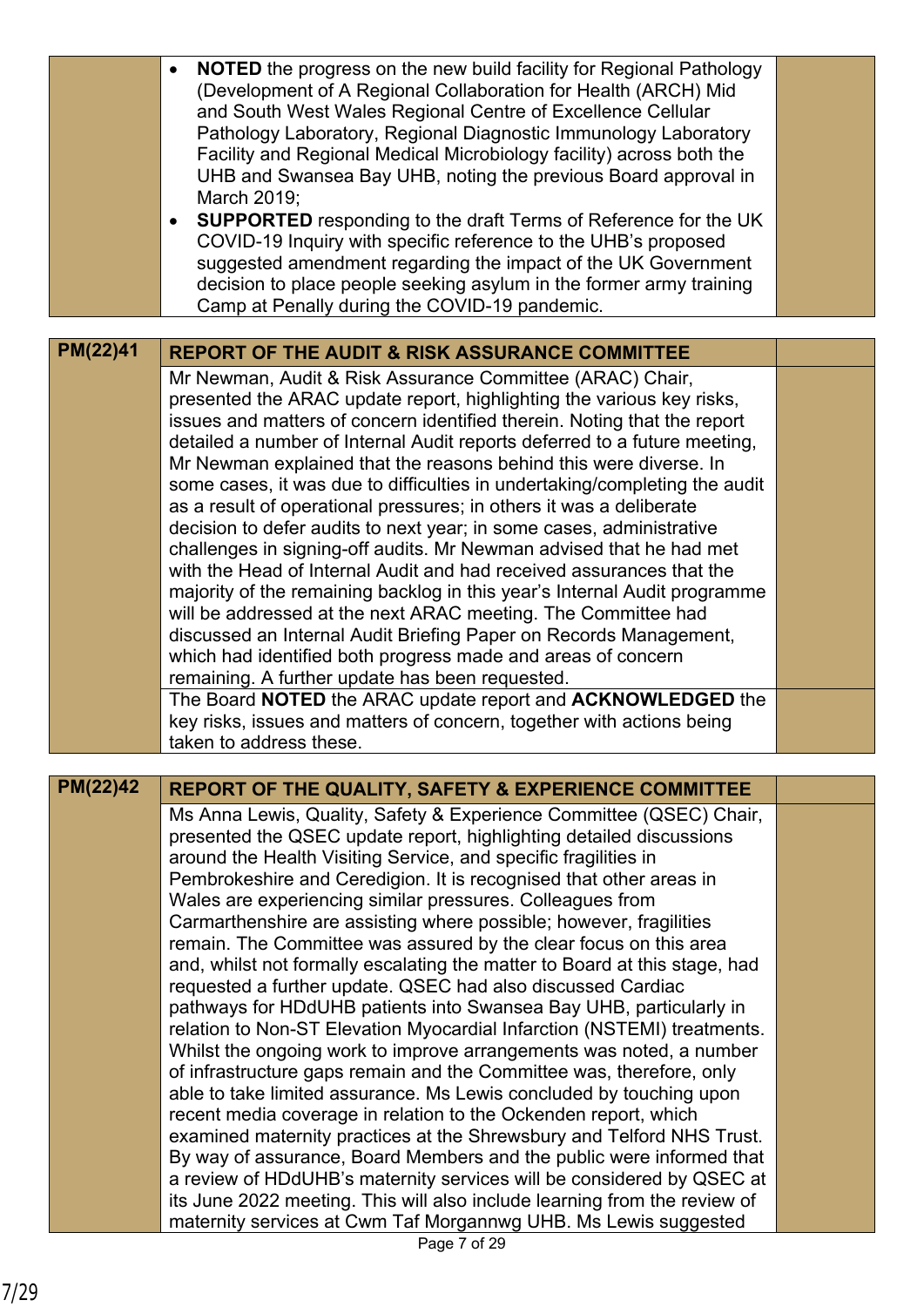that, following this, as well as consideration of any learning in terms of clinical practice at QSEC; discussions take place around what learning there might be in terms of governance and/or assurance processes at Board level.

Mrs Rayani advised that she has spoken to the recently-appointed Head of Midwifery, and understands that there will be an All Wales structured template for all Health Board maternity services to complete, which will cross-reference the findings of the various reviews/reports which have identified learning for maternity services. Mrs Rayani did not anticipate that HDdUHB will experience any 'surprises' in terms of the findings of the Ockenden report, with regard to the issues/themes identified therein. QSEC will be discussing maternity services at its meeting in April 2022, and the meeting will include a patient story, which will provide valuable insight in terms of the HDdUHB patient experience. There will also be a brief position statement regarding the issues identified by the Ockenden report. A Quality Panel discussion will take place at the end of April 2022, followed by a detailed report – as mentioned – to the QSEC meeting in June 2022. This will seek to identify any areas requiring improvement. Miss Battle expressed how distressing it was to hear the experiences of those affected, and emphasised that this is very much a 'culture issue'. There needs to be a climate where people feel able to speak up safely and where they will be listened to. HDdUHB is fortunate in that its new Head of Midwifery is extremely experienced.

Mr Moore suggested that, with regard to the Ockenden report, there are three issues of which the UHB will need to be cognisant:

- The pressures on staff and the organisation's ability to fully staff services;
- Not to have an over-focus on performance/targets, as this tends to create a culture where people are reluctant to speak up – the UHB's Improving Together work should assist in this respect;
- Culture both staff feeling able to speak up and patients and their families feeling able to express their views.

Noting discussions on Cardiac services, which has been an ongoing matter of concern, Miss Battle enquired how it is proposed this be taken forward. Ms Lewis confirmed that QSEC is committed to monitoring this issue and Mrs Rayani assured Members that a significant amount of work is being undertaken with colleagues at Swansea Bay UHB. The issue is being considered through multiple lenses, with steps also being taken ensure commissioning and performance aspects are not neglected. In terms of NSTEMI, Mr Moore wished to express that the organisation can and should be more ambitious as it develops the Outline Business Case for the new hospital. There are more rural locations which deliver these treatments in shorter timescales than the 72 hour target. As the UHB builds its new clinical pathways, it should consider new and innovative approaches and how these might deliver treatment much more quickly. Within the online Chat, it was noted that NSTEMI is also a Corporate Risk the organisation is managing, and is being closely monitored via the Welsh Health Specialised Services Committee (WHSSC) Quality & Patient Safety Committee. Professor Gammon explained that QSEC Members were concerned that HDdUHB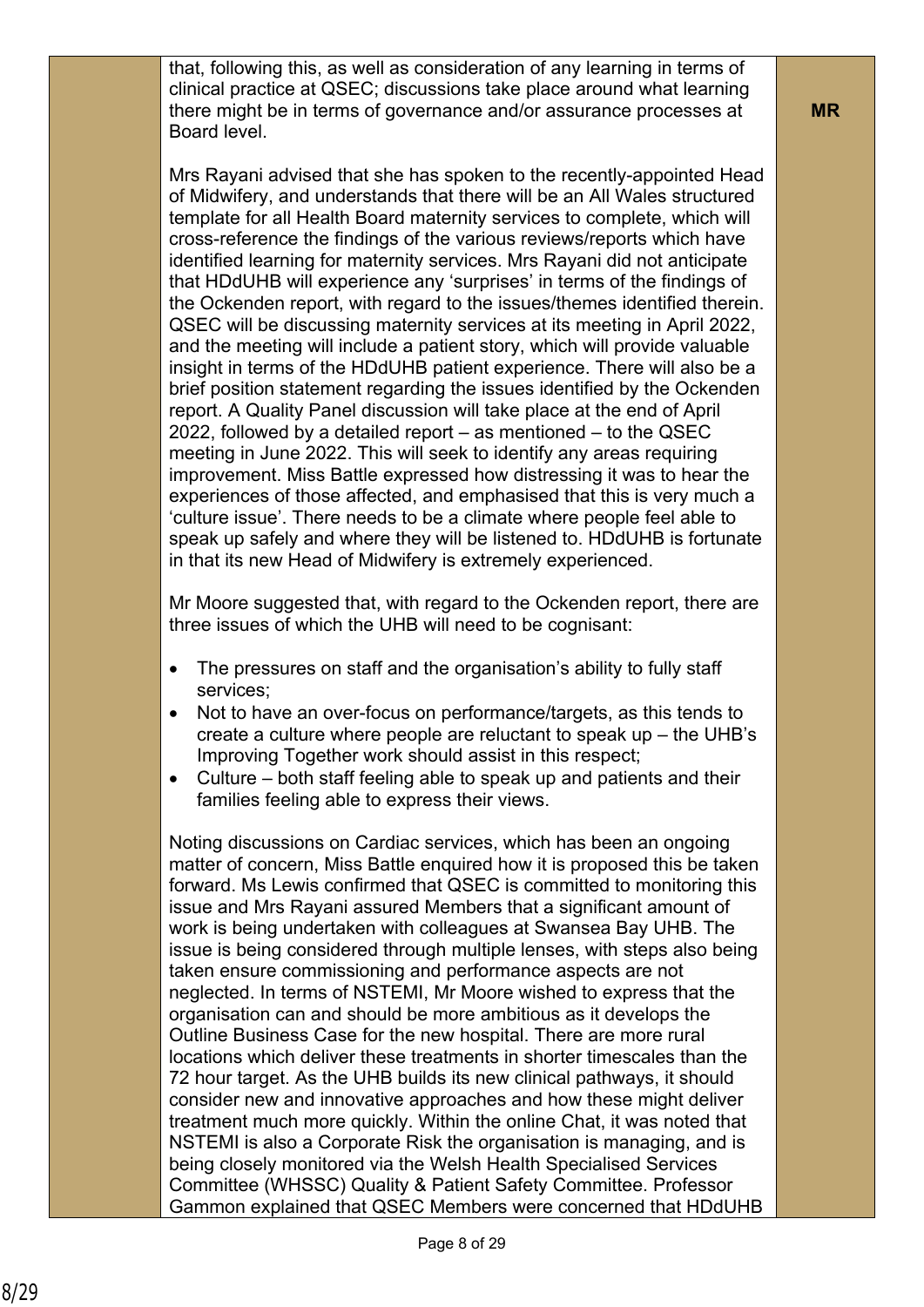|          | patients are not disadvantaged in terms of access and waiting times,<br>and felt that further reassurance is required. Still within the online Chat,<br>the robust response on the Ockenden report was welcomed.<br>The Board NOTED the QSEC update report and ACKNOWLEDGED the                                                                                                                                                                                                                                                                                                                                                                                                                                                                                                                                                                                                                                                                                                                                                                                                                                                                                                                                                                                                                                          |    |
|----------|--------------------------------------------------------------------------------------------------------------------------------------------------------------------------------------------------------------------------------------------------------------------------------------------------------------------------------------------------------------------------------------------------------------------------------------------------------------------------------------------------------------------------------------------------------------------------------------------------------------------------------------------------------------------------------------------------------------------------------------------------------------------------------------------------------------------------------------------------------------------------------------------------------------------------------------------------------------------------------------------------------------------------------------------------------------------------------------------------------------------------------------------------------------------------------------------------------------------------------------------------------------------------------------------------------------------------|----|
|          | key risks, issues and matters of concern, together with actions being<br>taken to address these.                                                                                                                                                                                                                                                                                                                                                                                                                                                                                                                                                                                                                                                                                                                                                                                                                                                                                                                                                                                                                                                                                                                                                                                                                         |    |
| PM(22)43 | <b>BOARD ASSURANCE FRAMEWORK</b>                                                                                                                                                                                                                                                                                                                                                                                                                                                                                                                                                                                                                                                                                                                                                                                                                                                                                                                                                                                                                                                                                                                                                                                                                                                                                         |    |
|          | Mrs Wilson presented the Board Assurance Framework (BAF) report,<br>which had been updated since the previous Board. Members heard that,<br>as the IMTP is developed, the BAF will evolve in alignment. As outlined<br>in the report, 5 planning objectives have been completed; 1 is ahead of<br>schedule; 32 remain on track; 15 are behind schedule. Planning<br>Objectives are being monitored via the relevant Board level Committees<br>and 'deep dives' forward planned. Mr Moore advised that a closure<br>report regarding the UHB's Recovery Plan for 2021/22 will be presented<br>to Board in May 2022, which will outline progress on all Planning<br>Objectives, including those being carried forward into 2022/23.                                                                                                                                                                                                                                                                                                                                                                                                                                                                                                                                                                                        | LD |
|          | Referencing Strategic Objective 1 and the new Staff Survey specifically,<br>Mr Maynard Davies observed that, whilst the response rates are fairly<br>low, they are in line with what might be expected. However, there has<br>been a decline in response rates from the first to the second month. Mrs<br>Lisa Gostling acknowledged that response rates are low, although it was<br>noted that they are higher than those for the All Wales Staff Survey. It<br>was suggested that the dip in response rates may be due to the<br>increased pressures during this period. However, Mrs Gostling<br>recognised the need for enhanced communications around the<br>importance of completing the Staff Survey and is working with the OD<br>team in relation to this. Various communication methods are being<br>considered and utilised to link with staff. It is important to emphasise to<br>staff that the organisation wants to hear their views and to evidence that<br>action is taken in response to feedback. Within the online Chat, Mr Huw<br>Thomas suggested that triangulating the data from Strategic Objective 1<br>surveys with the quality and harm dashboard currently under<br>development will also provide powerful assurance as part of the UHB's<br>response to a number of the Ockenden findings. |    |
|          | The Board NOTED the Board Assurance Framework report and<br><b>SOUGHT ASSURANCE</b> on areas giving rise to specific concerns.                                                                                                                                                                                                                                                                                                                                                                                                                                                                                                                                                                                                                                                                                                                                                                                                                                                                                                                                                                                                                                                                                                                                                                                           |    |
|          |                                                                                                                                                                                                                                                                                                                                                                                                                                                                                                                                                                                                                                                                                                                                                                                                                                                                                                                                                                                                                                                                                                                                                                                                                                                                                                                          |    |
| PM(22)44 | <b>IMPROVING PATIENT EXPERIENCE REPORT</b>                                                                                                                                                                                                                                                                                                                                                                                                                                                                                                                                                                                                                                                                                                                                                                                                                                                                                                                                                                                                                                                                                                                                                                                                                                                                               |    |
|          | Mrs Rayani introduced the Improving Patient Experience Report,<br>drawing Members' attention particularly to the Patient Story and<br>thanking Mr Lee Mills for sharing this. Lee had expressed gratitude for<br>the services his wife and family had received, whilst also identifying<br>potential improvements. Mrs Rayani emphasised that those delivering<br>End of Life Care only have one opportunity to get this right, making it an<br>extremely important area, which is also discussed under a separate item<br>later on the agenda. The UHB's ability to capture feedback has been<br>impacted by the COVID-19 pandemic, which has also impacted on<br>implementation of the new feedback system. This is, however, being<br>rolled-out across the organisation. The report offers examples of both                                                                                                                                                                                                                                                                                                                                                                                                                                                                                                          |    |
|          | positive and negative comments/feedback, with Mrs Rayani assuring<br>Members that there is significant analysis behind the figures and data                                                                                                                                                                                                                                                                                                                                                                                                                                                                                                                                                                                                                                                                                                                                                                                                                                                                                                                                                                                                                                                                                                                                                                              |    |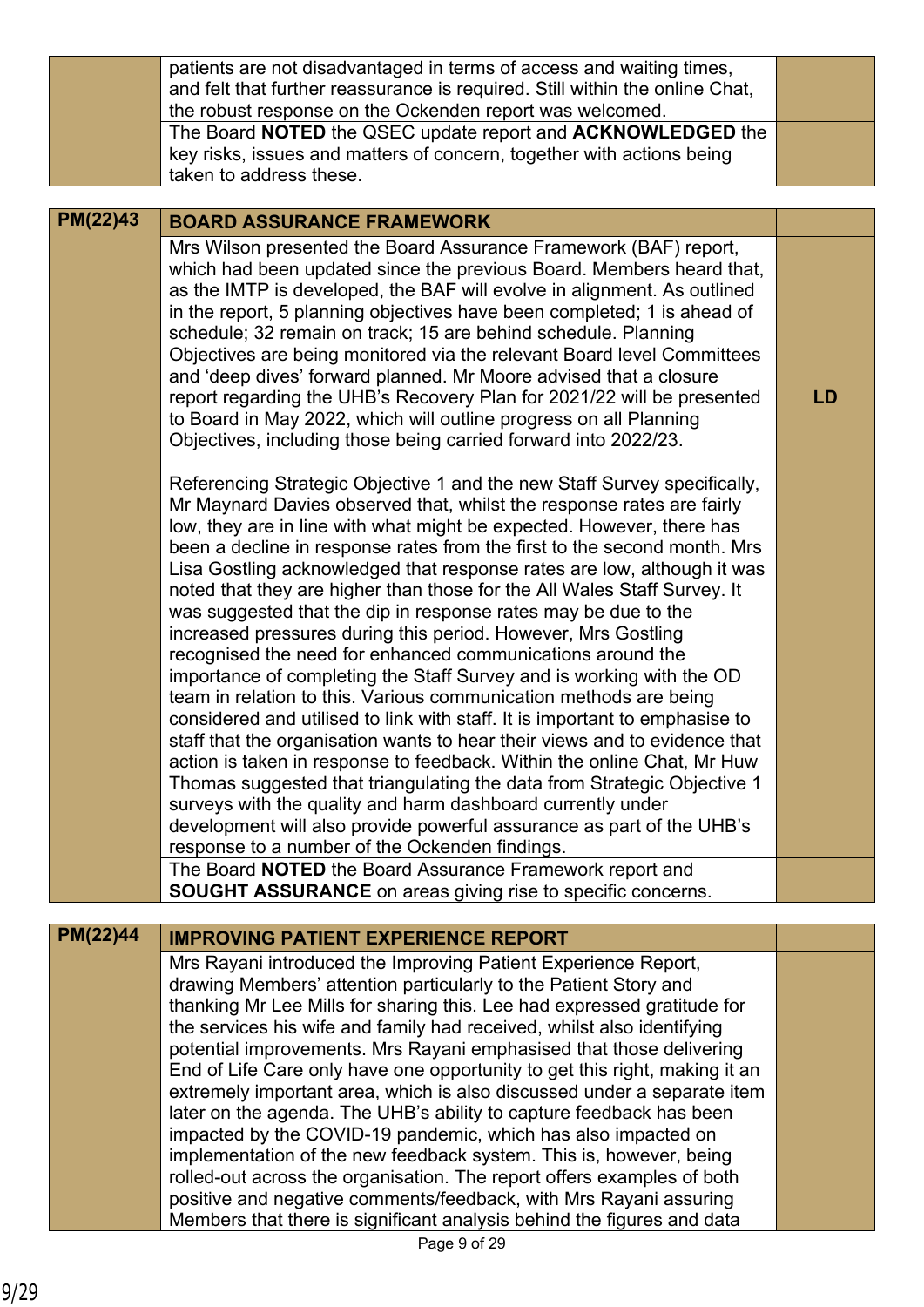therein. 'Deep dives' are undertaken on the basis of information, particularly if it identifies specific 'hot spots'. Staff experience reports, external reports and quality visits also contribute/feed into the report. The new Civica system will assist greatly in procuring and collating feedback. Mrs Rayani highlighted the work of the new Arts in Health Coordinators which, once again, illustrates significant achievements and impact during their short time in post.

Mr Maynard Davies highlighted the table on page 9 which details output from the Friends and Family Test (FFT) system, noting the significant drop in feedback levels within Paediatrics – from 100% in October 2021 to 66% in February 2022. Mrs Rayani advised that she had discussed this issue with the senior nurse in Paediatrics, and it seems that there have been issues with the QR code being used, which was linking into a previous system. Members also heard that the FFT system is not used in isolation in Paediatrics; there are other feedback mechanisms. Finally, it was highlighted that only small numbers can make a significant impact on percentages. Mrs Rayani emphasised, however, that the UHB is working hard to ensure that all feedback is captured. Mrs Hardisty welcomed the excellent report, and echoed comments regarding the achievements of the Arts in Health Coordinators. Referencing inquests, Mrs Hardisty enquired where the findings and any learning from these feed into the Patient Experience system. In response, Members were advised that these are reported via the Listening & Learning Sub-Committee. Whilst they have not been routinely included in the Improving Patient Experience report, Members were assured that learning from inquests is considered, together with how any themes captured can be triangulated.

Highlighting that the report mainly focuses on acute services/sites, Mrs Raynsford enquired regarding plans to include more data from community-based services. In response, Mrs Rayani advised that the team have been and are working on this, assuring Members that a greater focus on community-based services and sites was an aspiration and 'work in progress'. Ms Lewis suggested that, from time to time, feedback may provide information alerting the UHB to a potential significant issue (an example in this report being the sepsis case in a 17 month old) and enquired how this would be followed-up. Mrs Rayani informed Members that the individual who provided this feedback had also left their contact details and that the UHB would be following this up directly with them. It would also be taken up with the relevant service, to ensure that the issue is addressed as promptly as possible. If a specific 'theme' is identified, there will also be a discussion with the service lead. Ms Donna Coleman noted reference to Withybush General Hospital (WGH) PACU and queried whether this should be GGH; Mrs Rayani committed to check, whilst reminding Members that children do still present at WGH on occasion.

**MR**

**MR**

**MR**

Miss Battle concluded discussions by reiterating the importance, reflected in the report, of presenting to the Board the voices of patients and their families. The Patient Experience team and the Arts in Health Coordinators were thanked for their valued contributions.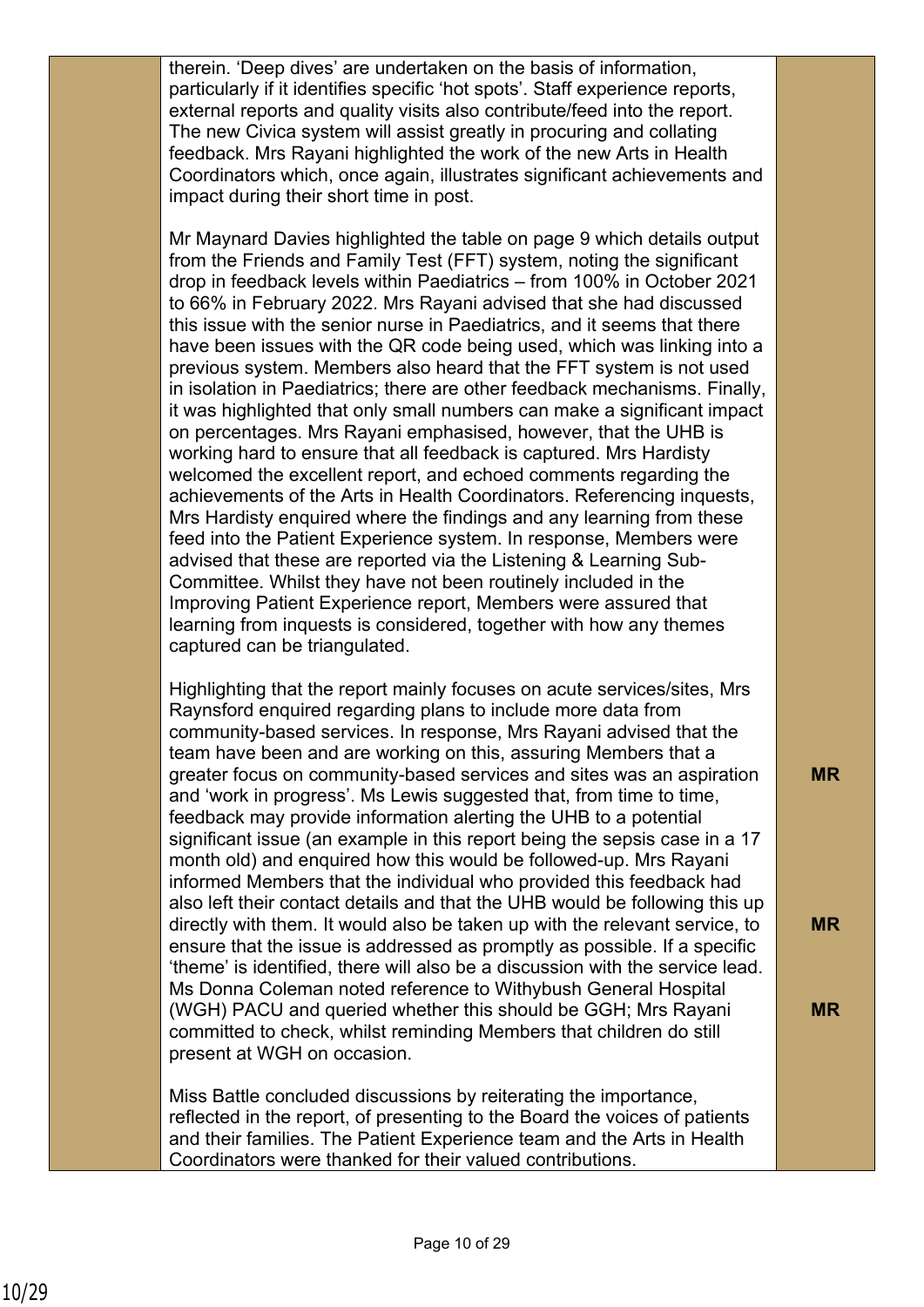The Board **RECEIVED** and **NOTED** the Improving Patient Experience report, which highlights to patients and to the public the main themes arising from patient feedback.

## **PM(22)45 MAKING A DIFFERENCE – CUSTOMER SERVICE PROGRAMME**

Mrs Gostling stated that she was delighted to present the Making a Difference – Customer Service Programme report, which reflects the progress made during the past 12 months. HDdUHB had considered best practice from elsewhere, and had concluded that customer service was not concerned with customer care alone. It is not possible for staff to care for others without also caring for themselves; hence the naming of the programme 'Making a Difference'. As indicated in the report, this topic has been discussed by PODCC ahead of its presentation to the Board. The programme will be delivered throughout the year, across the organisation, and has been designed to:

- Be suitable for all staff;
- Provide staff with access to help/support;
- Demonstrate that the organisation wishes to invest time in staff;
- Provide a relaxed setting, to allow sharing of experiences and feelings;
- Give staff an opportunity to reflect;
- Provide a simple framework;
- Make staff aware of how their behaviours impact on others.

Mrs Gostling reported that 123 staff have already booked places on the programme. Securing attendance at training can present challenges; however, it is hoped that the programme will provide sufficient flexibility to accommodate. All staff will be invited to attend and will receive the framework/'tool-kit'. In terms of anticipated outcomes/impact, Mrs Gostling hoped that the programme will lead to a reduction in the negative feedback/comments detailed within the preceding report, particularly around staff attitude. Furthermore, that staff confidence in managing issues will be enhanced and that there will be positive outcomes in terms of PADRs and lifelong learning. Members noted that this will be a continuous process, with follow-ups conducted.

Professor Gammon confirmed that the report on this programme, which addresses Planning Objective 1C, had been scrutinised by PODCC. It had been welcomed, particularly in terms of its aspiration to support staff in communicating and caring for patients and its evidence-based approach to doing so. Concern had been expressed regarding the issue of staff being released to undertake the training and the time commitment involved; however, assurances regarding these concerns had been provided. The report identifies a number of clear next steps, and PODCC will be monitoring progress with regard to these, together with the impact and outcomes of the programme. Mr Moore was keen to emphasise his view that this training should be viewed as part of the UHB's core business rather than additional or supplementary. Whilst it will be important to measure the impact, the priority is to change the 'climate/culture' within the organisation. Ms Lewis requested further clarification regarding how outcomes/impact will be measured, which Mrs Gostling acknowledged would be challenging. In terms of Patient Experience feedback/data, the aim would be for fewer negative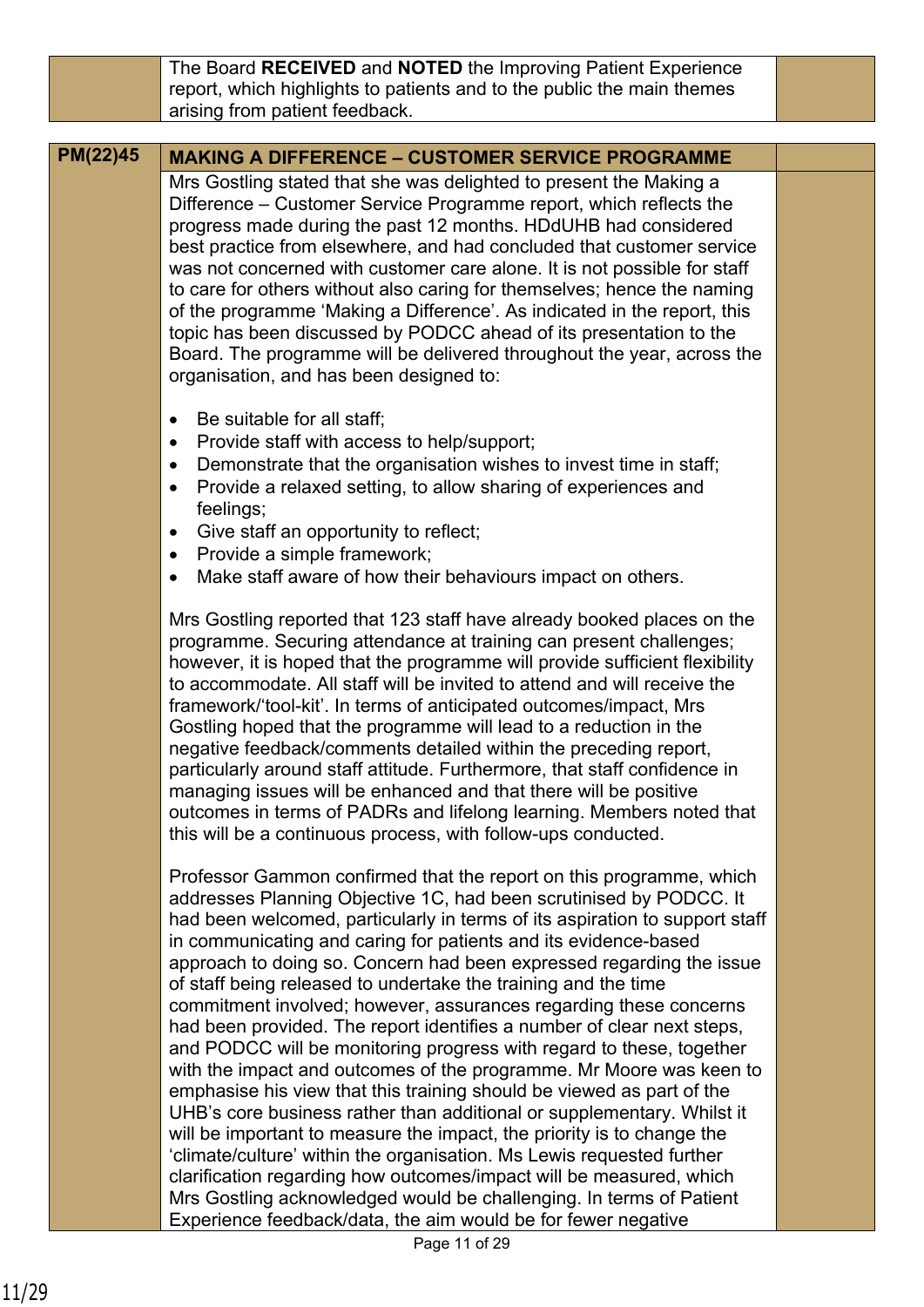comments around staff attitude, rudeness, compassion, for example. There is also an important element, however, regarding the interaction between staff, which may be measured via analysis of internal grievance processes and staff surveys. Mrs Gostling anticipated that a range of metrics will be involved. Within the online chat, Mrs Rayani suggested that key metrics within the Improving Together measures will assist with this, so as to ensure that the organisation is measuring outcomes and how people felt, rather than focusing on the process. Professor Gammon felt that this work needs to link to the UHB's cultural change programme. Still within the online Chat, Ms Lewis observed that there are a number of confounding variables when understanding the underlying factors around patient experience. This is one of a number of initiatives which, together, should make a difference. Whilst it may not, therefore, be possible for the measure to be precise, steps should be taken to ensure any investment has maximum impact. It was also noted that cultural change is never a 'quick fix' and is never completed.

Referencing page 23 of the report, Mr Newman noted the statement that delivery of the programme will take 2½ years, and queried whether this timescale will allow the organisation to effect the changes it requires. It was suggested that consideration be given to including this training in the induction programme for new staff. Mrs Gostling advised that the programme will form part of the mandatory Corporate Induction. In terms of the timescale, the UHB is employing additional staff in an attempt to roll-out implementation more quickly, and will monitor progress in this regard. Mr Iwan Thomas thanked Mrs Gostling and her team for this report, welcoming the proposals. Noting that the Health & Care Strategy encompasses much greater engagement within communities, Mr Iwan Thomas enquired whether training and support will be extended to smaller community sites as well as main centres, engaging with partner groups and volunteers as well as paid staff across HDdUHB, in order to ensure a 'baseline' in terms of training. Mrs Gostling did not envisage an issue with this suggestion, advising that Ms Amanda Glanville, who prepared the report, is a member of the Regional Workforce Board. Within the online Chat, Mrs Rayani advised that the UHB has recently undertaken joint work around induction with Local Authority colleagues, so has already embarked on the road of understanding and appreciating other colleagues. Ms Raynsford welcomed confirmation that all disciplines/roles will be included in this programme. Highlighting the statement on page 5 of the report around issues with IT systems and resultant frustration, Mr Maynard Davies suggested that such feedback should be communicated to IT providers in order to facilitate improvements. Mrs Gostling explained that the main system involved is the Electronic Staff Record (ESR) and that the NHS is about to enter a procurement process for a new UK-wide system. Members were assured that HDdUHB will be represented in this process to ensure that feedback on its requirements is communicated. Mr Huw Thomas accepted the comments regarding IT systems, noting that there are examples of both good and bad systems within the NHS. Frustrations with IT are a common message from staff, and it can be an impediment rather than an enabler.

Miss Battle, on behalf of the Board, thanked Mrs Gostling and her team for this report, stating that she had recently attended a workshop on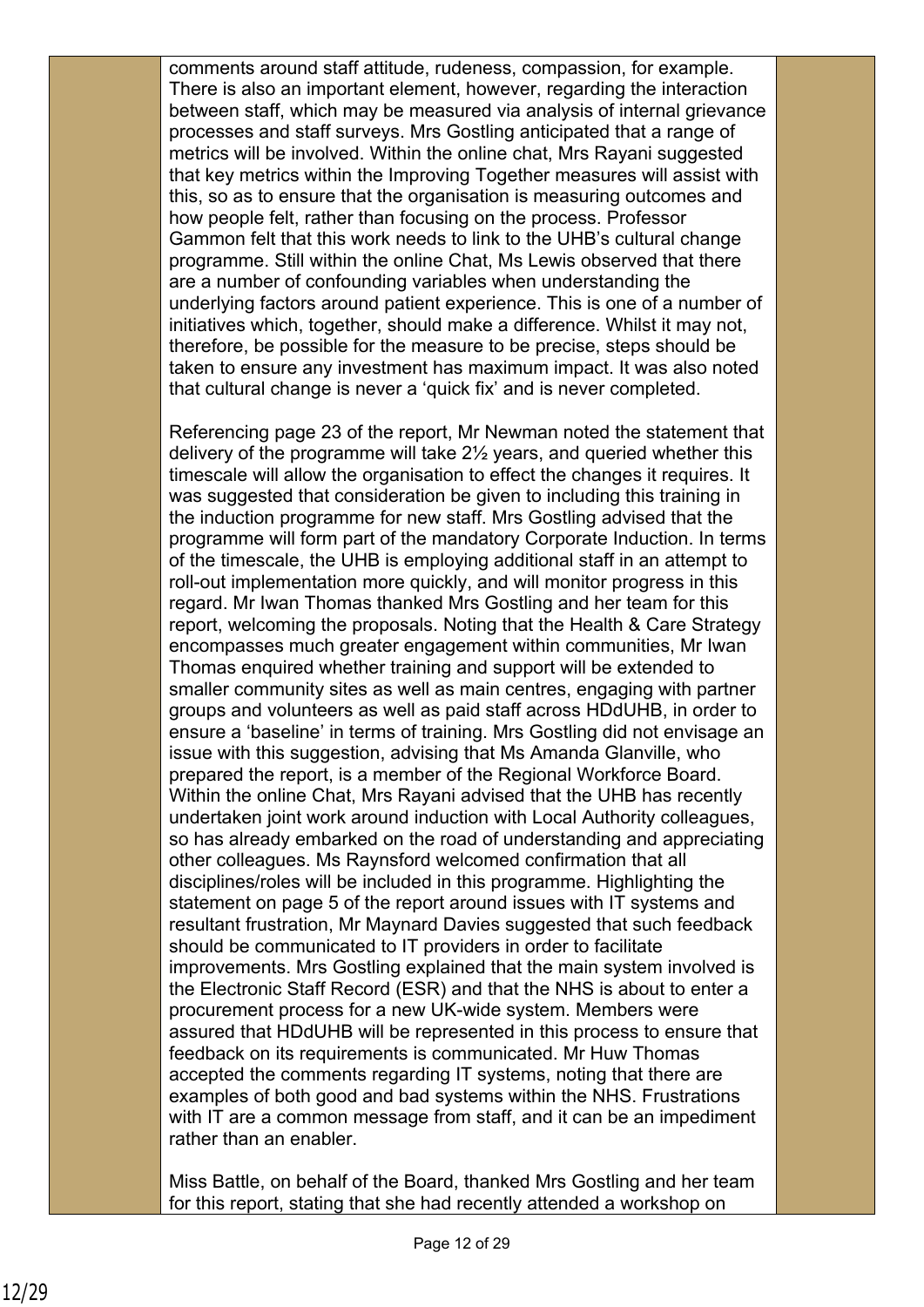|          | Compassionate Leadership and emphasising that it is the main<br>responsibility of a Board to set the cultural tone within an organisation.<br>With that in mind, Miss Battle suggested that Board Members should<br>undertake the 'Making a Difference' programme.                                                                  |  |
|----------|-------------------------------------------------------------------------------------------------------------------------------------------------------------------------------------------------------------------------------------------------------------------------------------------------------------------------------------|--|
|          | The Board:<br><b>NOTED</b> the progress that has been made in terms of the<br>development towards the Customer Service Programme Planning<br>Objective 1C, which has been achieved using evidence-based<br>design;                                                                                                                  |  |
|          | <b>SUPPORTED</b> the implementation of the programme as outlined in<br>$\bullet$<br>the report, extending the scope of the delivery from staff in public and<br>patient facing roles to include all staff, recognising the breadth of the<br>programme and the impact internal customer service has on overall<br>service delivery; |  |
|          | NOTED that a new planning objective will be included as part of the<br>2022/23 strategic objectives focusing on implementation, delivery<br>and measuring outcomes, with all members of staff to have<br>completed the programme by September 2024. Assurance will also<br>be maintained through regular updates to PODCC;          |  |
|          | <b>NOTED</b> that further work will be undertaken in collaboration with the<br>$\bullet$<br>Patient Experience and Staff Experience Teams to embed/extend<br>learning and identify further opportunities for evaluating the success<br>of the programme.                                                                            |  |
| PM(22)46 | <b>IMPLEMENTING THE HEALTHIER MID AND WEST WALES</b>                                                                                                                                                                                                                                                                                |  |
|          | <b>STRATEGY - PROGRAMME BUSINESS CASE UPDATE</b>                                                                                                                                                                                                                                                                                    |  |
|          | Mr Lee Davies introduced the Implementing the A Healthier Mid and                                                                                                                                                                                                                                                                   |  |
|          | West Wales (AHMWW) Strategy - Programme Business Case Update                                                                                                                                                                                                                                                                        |  |
|          | report, reminding Members that the Programme Business Case (PBC)<br>itself had been approved at the previous Board meeting. Comments and                                                                                                                                                                                            |  |
|          | feedback from Members had been taken on board, with the                                                                                                                                                                                                                                                                             |  |
|          | amendments made prior to submission to Welsh Government outlined in                                                                                                                                                                                                                                                                 |  |
|          | Appendix 1. Preliminary feedback has been received from Welsh                                                                                                                                                                                                                                                                       |  |
|          | Government, and the UHB is addressing this currently. Members were                                                                                                                                                                                                                                                                  |  |
|          | reminded that 5 sites had been shortlisted in October 2021; a further<br>workshop had taken place in February 2022, with the outcome, due to                                                                                                                                                                                        |  |
|          | commercial sensitivities, to be discussed in the first instance at today's                                                                                                                                                                                                                                                          |  |
|          | In-Committee Board session. The report presented to Board outlines the                                                                                                                                                                                                                                                              |  |
|          | methodology applied and the UHB's commitment to transparency and                                                                                                                                                                                                                                                                    |  |
|          | engagement with stakeholders and the public. In terms of public<br>representation on the Shortlist Technical Appraisal Group, 63                                                                                                                                                                                                    |  |
|          | expressions of interest were received by the deadline of 23rd March                                                                                                                                                                                                                                                                 |  |
|          | 2022. These are being analysed to ensure that membership of the group                                                                                                                                                                                                                                                               |  |
|          | is representative. Findings will also be subject to consideration of the<br>clinical implications of site, together with workforce and economic                                                                                                                                                                                     |  |
|          | impacts. The report's recommendations also seek Board approval of the                                                                                                                                                                                                                                                               |  |
|          | appointment of consultancies via Direct Award to undertake the                                                                                                                                                                                                                                                                      |  |
|          | technical appraisal work to inform the land selection process, to the                                                                                                                                                                                                                                                               |  |
|          | value of £0.796m.                                                                                                                                                                                                                                                                                                                   |  |
|          | Mrs Judith Hardisty welcomed this update. Highlighting the statements                                                                                                                                                                                                                                                               |  |
|          | on page 4 around work in relation to Women & Children's services, Mrs<br>Hardisty requested assurance regarding whether there is a commitment                                                                                                                                                                                       |  |
|          | to engage with/involve Primary Care and Community Child Health. In                                                                                                                                                                                                                                                                  |  |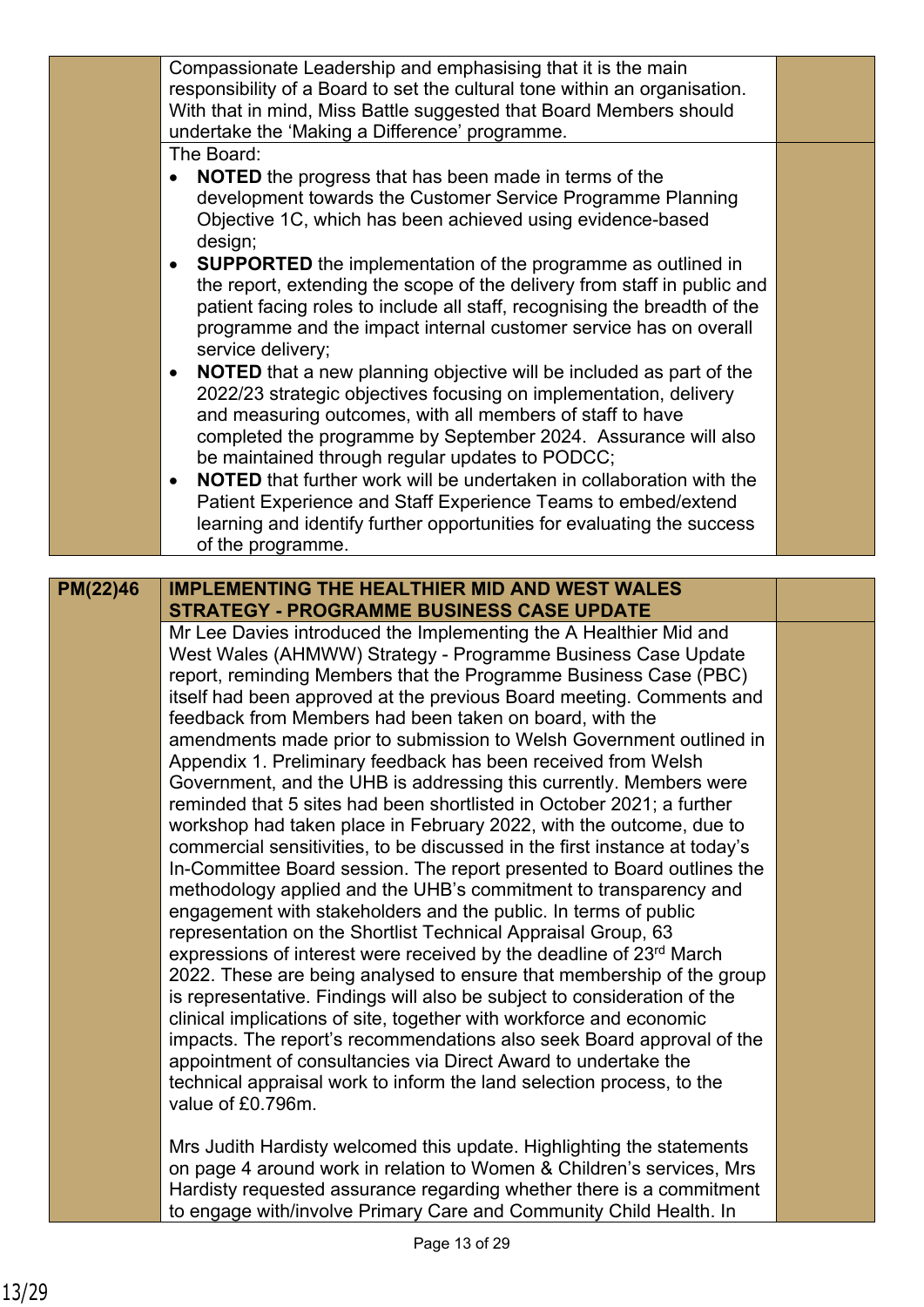response, Mr Lee Davies confirmed that Community Child Health forms part of this work, adding that there are two focused pieces of work required, around:

- The clinical pathways the organisation needs to develop across the whole system – these will include Primary Care, Secondary Care and Community services 'in the round'. This work will form part of the Outline Business Case and will include consideration of how the 'shift' in balance of care to a community/preventative model is achieved;
- Specific issues/requirements in relation to viability of certain Secondary Care services, to understand the implications of the siting of the new hospital.

On the topic of Community Child Health/Paediatrics, Mr Carruthers explained that the CYP Group will be establishing a workstream to review the Community Paediatrics model, with a report back to the Group due in June 2022, which will inform the next iteration of the IMTP. Miss Battle reminded Members that GPs had previously expressed the desire to be part of designing pathways rather than have them imposed upon them. This inclusivity is extremely important. Within the online Chat, Ms Alison Shakeshaft agreed, noting that all pathways will need to pick up the entire pathway, from primary/community care through to secondary care and back to community.

Referencing Appendix 2 and the 209 residents who had expressed an interest in being kept informed, Mr Iwan Thomas commended the team on the transparency of communications throughout the whole process. However, he queried how many of those individuals protesting outside WGH in recent weeks – who are clearly genuinely passionate about the retention of local services – are taking up the opportunities offered to them to actively engage with the UHB. The communication of the wider socio-economic benefits offered by the building of a new hospital was welcomed, although it was suggested that this is unfortunately being slightly overshadowed by political influence, particularly with local elections impending. Mr Iwan Thomas felt that the sustained local benefits in terms of skills utilisation/enhancement, supply chains, workforce and environment should be promoted within local communities and a timetable of events to do so established. Advising that the UHB is in the process of developing an ongoing communications plan, Mr Lee Davies wished to emphasise that the organisation recognises the potential impact of the PBC on local people and communities. It is important to continue to engage with the public and HDdUHB will seek to listen to all voices, and to communicate the broader benefits.

Mr Maynard Davies highlighted that the only specific mention of Young People in Appendix 2 relates to Student Unions, and suggested that engagement needs to be wider than this. Returning to the main report and the section on Clinical Appraisal Workstreams, it was noted that only two clinical areas are named within the scope. Mr Lee Davies explained that a detailed assessment had been undertaken on the basis of the identified zone between St Clears and Narberth, which recognised specific viability concerns/time-sensitive issues in relation to Paediatrics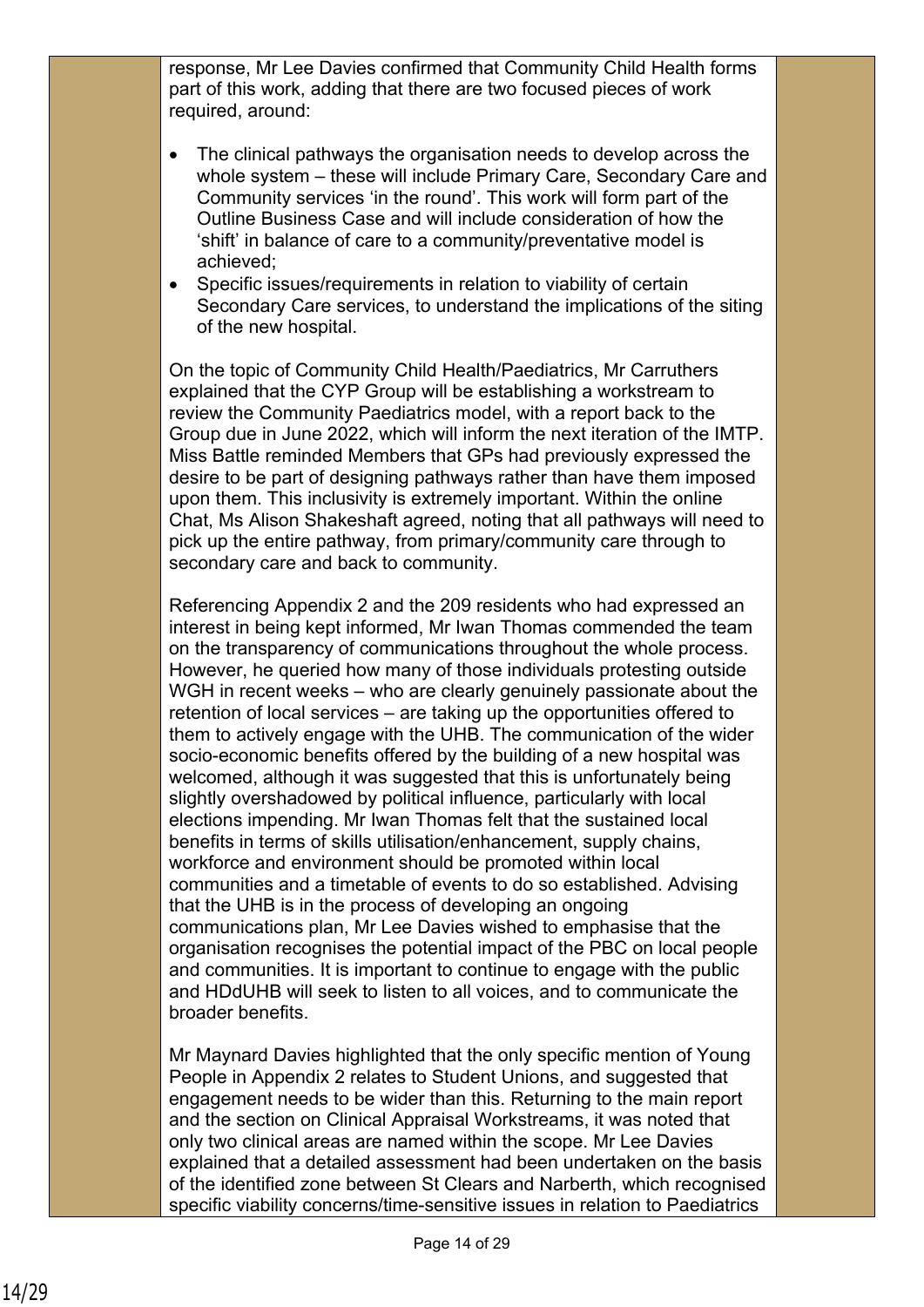which required particular consideration. Similar issues had also been subsequently identified in relation to Stroke services. Members were assured, however, that no clinical areas are excluded. Clinicians had been asked to identify any other similar concerns, with none raised to date. Mr Moore advised that the PBC Steering Group had also discussed this issue in terms of services which the UHB does not currently provide but which it may provide in the future. Mr Moore added his assurance that these were not the only pathways being considered in developing the Outline Business Case. Cllr. John echoed the views regarding the number of residents who had submitted expressions of interest. In respect of membership of the Shortlist Appraisal Group, it was suggested that the only potential issue might be whether this includes sufficient/appropriate input from Primary/Community Care. Mr Lee Davies explained that it is intended this area be captured within the general clinical representation; Primary/Secondary/Community Care have not been specified separately.

Welcoming the significant progress made, Mr Michael Hearty observed that, in projects such as this, there is often – quite rightly – a focus on the building involved. It should be recognised, however, that this PBC is much wider, and is concerned with developing services fit for the 21<sup>st</sup> century. Highlighting the request for consultancy support, Mr Hearty enquired with regards to the relationship between the costs requested and the UHB's Financial Plan. In response, Mr Huw Thomas explained that these costs are not currently included in the Financial Plan and that a risk management strategy will be required. If approved by the Board, the UHB will work with Welsh Government to develop this. Costs outlined in Section F are non-recurrent and are manageable; those in Section G are recurrent and would require discussion at Executive Team. Mr Winston Weir commended the clear and useful report, which demonstrates the progress made, and confirmed support for this exciting development. Noting the establishment of the Workforce Appraisal Group and Financial/Economic Appraisal Group, Mr Weir enquired whether Welsh Government has offered any additional support (not restricted to financial support); for example, technical expertise/staff resource and, if not, whether the UHB has sought this. Mr Lee Davies confirmed that the UHB is working closely with Welsh Government and has technical support in the form of Shared Services. Whilst no offers of staff secondment, for example, have been made, this could be discussed; although there is currently limited capacity within Welsh Government. Within the online Chat, Ms Raynsford enquired whether all age groups are represented on the group of participants. Mr Lee Davies acknowledged that the representation is skewed by age and that there is work to be done to ensure CYP are fully represented. On behalf of the Board, Miss Battle thanked Mr Lee Davies and his team, reminding Members and the public that this represents a potential investment in west Wales of £1.3bn, and would bring with it significant benefits in terms of local employment opportunities. The UHB remains committed to listening to its clinicians and local population.

## *Cllr. Gareth John left the Board meeting.*

The Board:

• **NOTED** the minor changes made to the PBC between January 2022 Board approval and submission to WG on 2nd February 2022

**LD**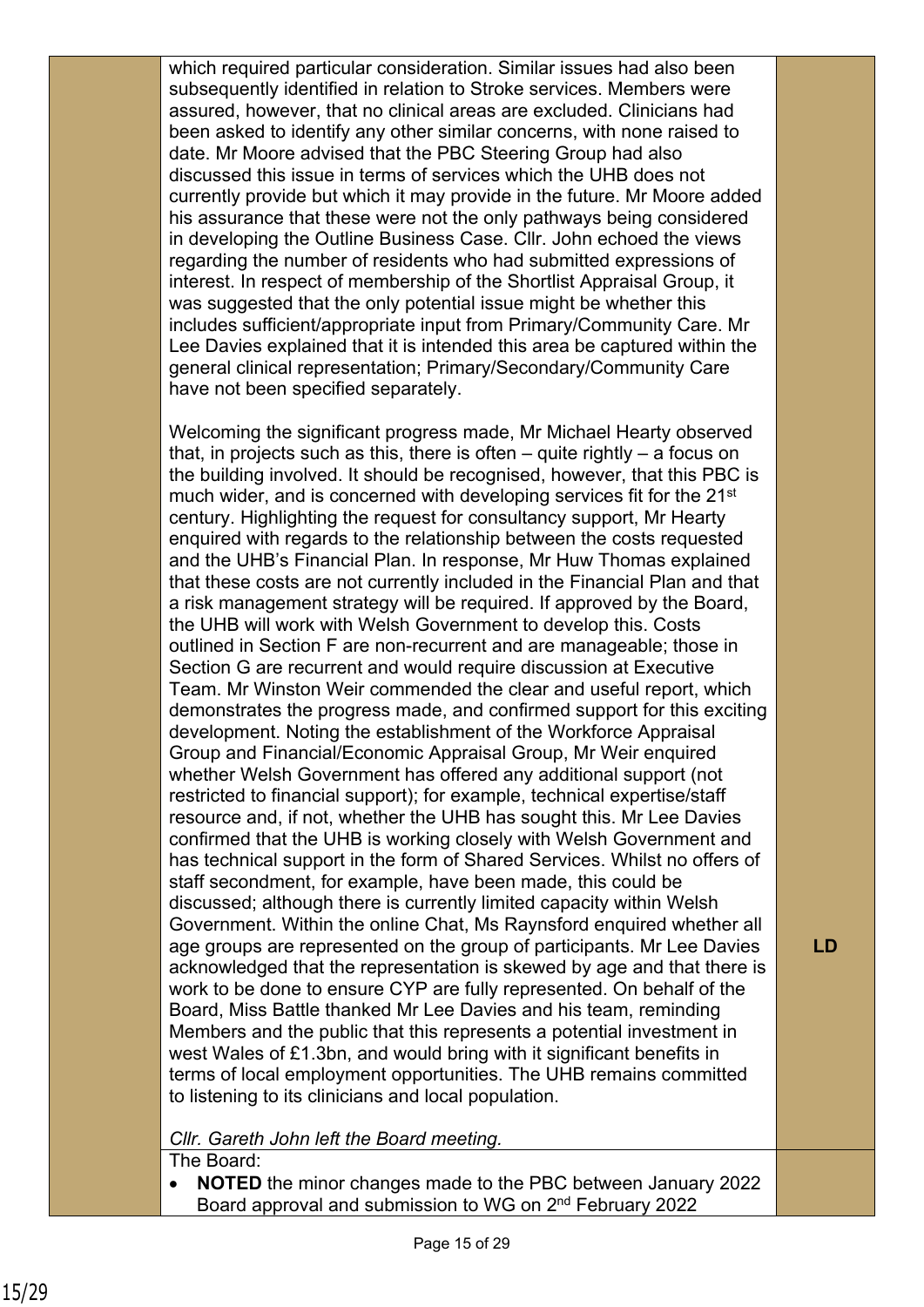|          | <b>DISCUSSED</b> and <b>ENDORSED</b> the process outlined for the work to<br>$\bullet$<br>establish the membership of the Shortlist Technical Appraisal Group,<br>the work to recommend the evaluation criteria, and the methodology<br>recommended by the Consultation Institute for the scoring of criteria<br>and shortlisted site options<br>NOTED the current scope and methodology for the clinical<br>$\bullet$<br>evaluation and that this remains subject to more detailed scrutiny<br>and assurance via SDODC<br><b>NOTED</b> the establishment of the Workforce and Financial/Economic<br>$\bullet$<br>appraisal workstreams under Executive Director leadership reporting<br>to the AHMWW Programme Group<br><b>NOTED</b> the further discussions required with WG to ensure all<br>$\bullet$<br>expected elements of appraisal are conducted and particularly to<br>ensure the financial/economic appraisal expectations are understood<br><b>NOTED</b> that Health and Equalities and Socio-Economic impact<br>$\bullet$<br>assessments are integral to the appraisal workstreams<br>APPROVED the appointment of consultancies via Direct Award to<br>$\bullet$<br>undertake the technical appraisal work to inform the land selection<br>process to the value of £0.796m |    |
|----------|-----------------------------------------------------------------------------------------------------------------------------------------------------------------------------------------------------------------------------------------------------------------------------------------------------------------------------------------------------------------------------------------------------------------------------------------------------------------------------------------------------------------------------------------------------------------------------------------------------------------------------------------------------------------------------------------------------------------------------------------------------------------------------------------------------------------------------------------------------------------------------------------------------------------------------------------------------------------------------------------------------------------------------------------------------------------------------------------------------------------------------------------------------------------------------------------------------------------------------------------------------------------------------------------|----|
|          |                                                                                                                                                                                                                                                                                                                                                                                                                                                                                                                                                                                                                                                                                                                                                                                                                                                                                                                                                                                                                                                                                                                                                                                                                                                                                         |    |
| PM(22)47 | <b>INTEGRATED MEDIUM TERM PLAN (IMTP) UPDATE</b>                                                                                                                                                                                                                                                                                                                                                                                                                                                                                                                                                                                                                                                                                                                                                                                                                                                                                                                                                                                                                                                                                                                                                                                                                                        |    |
|          | Mr Lee Davies presented the Integrated Medium Term Plan (IMTP)<br>Update report, reminding Members that Health Boards have a<br>responsibility to produce an IMTP, which HDdUHB has not – to date –<br>been able to do, due to its financial challenges. The requirement to<br>produce an IMTP had been suspended during the COVID-19 pandemic,<br>but has now been reinstated. Whilst HDdUHB is still not currently in a<br>position to submit an IMTP, it has developed a draft Three Year Plan,<br>with the intention of developing this into an IMTP which can be<br>submitted to Welsh Government. The Plan is - intentionally - shorter<br>and more concise than previous iterations, to reflect Welsh Government<br>feedback and to make it more accessible. It does, however, represent a<br>large and complex organisation operating in highly uncertain conditions.<br>The Plan touches on all aspects of the organisation, and Mr Lee Davies<br>was grateful for contributions from colleagues, particularly during this<br>pressurised time. It was hoped that the Plan successfully sets out the<br>organisation's position and direction of travel.                                                                                                                       |    |
|          | Mr Huw Thomas advised that the current deficit plan requires the<br>submission of an Accountable Officer letter to Welsh Government,<br>outlining the rationale behind the forecast deficit and actions planned.<br>This letter will be submitted today. The financial aspect of the Plan has<br>been developed, in alignment with colleagues, with three cost<br>components – the core plan and two extraordinary elements, as follows:                                                                                                                                                                                                                                                                                                                                                                                                                                                                                                                                                                                                                                                                                                                                                                                                                                                | HТ |
|          |                                                                                                                                                                                                                                                                                                                                                                                                                                                                                                                                                                                                                                                                                                                                                                                                                                                                                                                                                                                                                                                                                                                                                                                                                                                                                         |    |

- The continued COVID-19 response, which contains two parts
	- o The UHB's programme response, including the vaccination programme, PPE and Test, Trace Protect (£16.3m) o Transitional costs (£27.8m)
- Exceptional pressures, which contains three parts
	- o Energy costs (£10.7m)
	- o National Insurance contributions for the Health & Social Care Levy (£3.1m)
	- o Minimum Wage costs (£3m)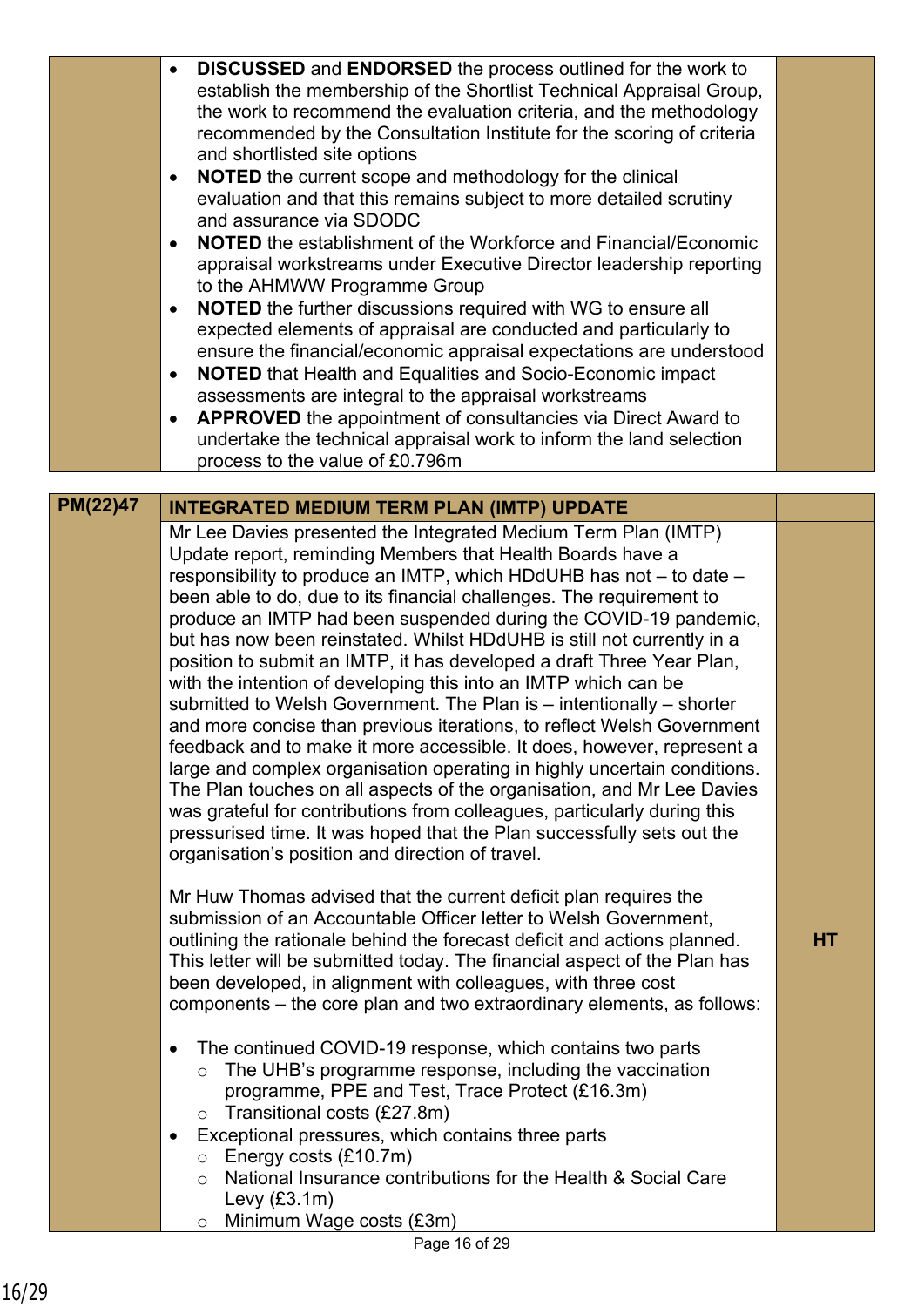In terms of the core plan, Mr Huw Thomas explained that this has as an assumption a £25m deficit, which is predicated on delivery of £29.3m savings. The latter represents a significant challenge and, since the organisation does not currently have sufficient assurance regarding savings delivery, a £42m deficit is forecast.

The clear presentation of the Plan was welcomed by Members. Highlighting page 50 and the section on energy prices, Mrs Hardisty requested clarification regarding the statement that 'Due to the current volatility of the gas prices, it has not been possible for the sourcing team to procure any gas for April 2022 onwards at this stage.' Mr Huw Thomas explained that the management of energy is a complex process, with a balance between buying energy via 'spot markets' on a daily basis and managing risk via 'forward markets'. The statement reflects the fact that the organisation has not been in a position to buy on the 'forward markets', and therefore manage/cap the risk, due to volatility in the sector. Members were assured, however, that supplies will be maintained. Mr Weir thanked Mr Lee Davies and Mr Huw Thomas and their teams for their work on the Plan in challenging circumstances. Welcoming the categorisation into core, COVID-19 and exceptional, Mr Weir suggested that consideration be given to the inclusion of additional exceptional items, for example demand and recovery. Whilst recognising that these are relevant to the core plan, it was suggested that there are also exceptional aspects to them. Mr Weir also felt that the organisation should be considering finances in the longer term, rather than the immediate term. As suggested, the achievement of £29.3m savings inyear is extremely challenging; however, it may be more realistic over the course of three years. Finally, focusing on the concluding remarks, Mr Weir endorsed the need for service redesign, particularly the Urgent & Emergency Care system, and support for the UHB's workforce. Responding, Mr Huw Thomas explained that the rationale behind exceptional cost pressures was that the supply of these is externally driven. The challenges involved in demand are clearly significant; however, this has not been 'packaged' as exceptional, as it is viewed as the UHB's responsibility to respond to this as part of its target operating model discussions and long term strategy. Anything expressed in financial terms needs to align with the organisation's strategic direction; the operating model will be developed to best serve HDdUHB's communities. As highlighted, the organisation's workforce will be crucial in delivering the model and strategy.

Mr Hearty observed that development of the UHB's Planning Objectives has moved on at pace, and that these are more incisive and cohesive. They reflect the significant energy and engagement rightly focused on the medium to long term; however, there are a large number of Planning Objectives, and Mr Hearty queried whether there is sufficient capacity in the Executive Team and wider organisation to transact these. Mr Moore welcomed this feedback; whilst a few further minor amendments are required, Members heard that Mr Moore has now met with every Executive Director to sign-off their individual Planning Objectives. In terms of the process for Quarter 1, Mr Huw Thomas and the Finance team have identified a significant number of savings opportunities, which are now being translated into service changes and the target operating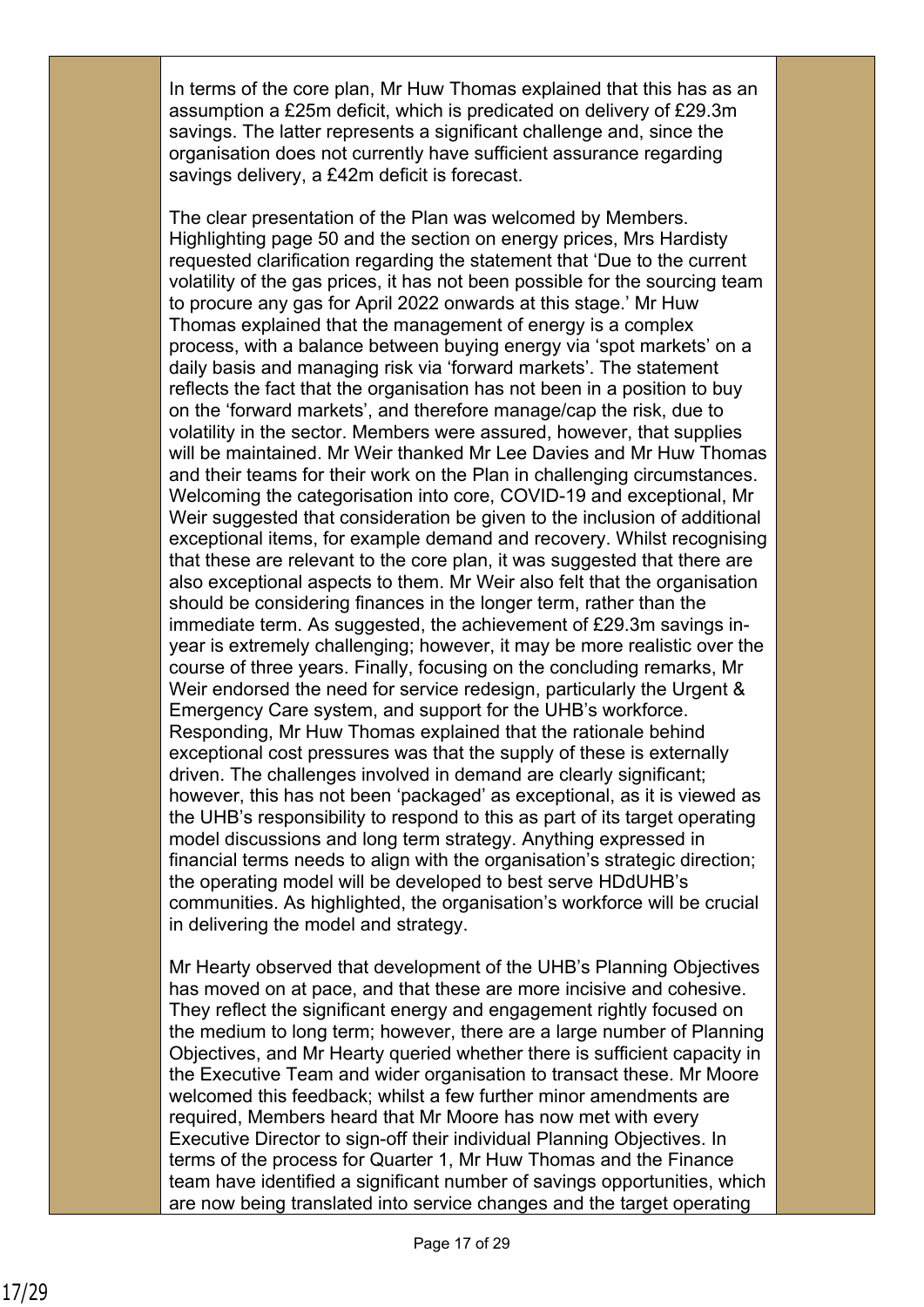|          | model. This will link with work being undertaken by Mrs Gostling and the<br>Workforce team around the staffing model, which is viewed as an<br>exemplar across Wales. Whilst the UHB is aiming for a deficit of £25m,<br>this must be deliverable. It is hoped that working closely with Welsh<br>Government will allow them to see that the Plan is deliverable and<br>support the organisation's roadmap to financial recovery and IMTP. Mr<br>Moore emphasised, however, the need for the Executive Team to build<br>in time to 'step back' and assess the deliverability of the Plan. Feedback |  |
|----------|----------------------------------------------------------------------------------------------------------------------------------------------------------------------------------------------------------------------------------------------------------------------------------------------------------------------------------------------------------------------------------------------------------------------------------------------------------------------------------------------------------------------------------------------------------------------------------------------------|--|
|          | from Welsh Government on HDdUHB's 2021/22 Annual Recovery Plan<br>was that this was ambitious; however, the organisation is on course to<br>deliver the majority of this. Miss Battle agreed that the UHB's<br>achievements during the past two years provide grounds for optimism.                                                                                                                                                                                                                                                                                                                |  |
|          | The Board:<br><b>NOTED</b> HDdUHB's intention not to submit an IMTP for 2022/25 by<br>$\bullet$<br>31 <sup>st</sup> March 2022, and its intention to work towards the development<br>of such a Plan for submission in the summer of 2022.<br><b>APPROVED</b> the draft Three Year Plan 2022/25, and its onward<br>submission to Welsh Government.<br><b>APPROVED</b> the Planning Objectives for 2022/23.                                                                                                                                                                                          |  |
|          |                                                                                                                                                                                                                                                                                                                                                                                                                                                                                                                                                                                                    |  |
| PM(22)48 | <b>OPERATIONAL UPDATE AND PROGRESS REPORT ON THE</b>                                                                                                                                                                                                                                                                                                                                                                                                                                                                                                                                               |  |
|          | <b>HEALTH BOARD'S ANNUAL RECOVERY PLAN FOR 2020/21</b><br>Introducing the Operational Update and Progress Report on the Health                                                                                                                                                                                                                                                                                                                                                                                                                                                                     |  |
|          | Board's Annual Recovery Plan for 2020/21, Mr Moore drew Members'                                                                                                                                                                                                                                                                                                                                                                                                                                                                                                                                   |  |
|          | attention to the passing of an important milestone - two years since the                                                                                                                                                                                                                                                                                                                                                                                                                                                                                                                           |  |
|          | first national lockdown. This period has witnessed incredible efforts,                                                                                                                                                                                                                                                                                                                                                                                                                                                                                                                             |  |
|          | sacrifice and losses and Mr Moore was grateful that the UHB had been<br>able to mark the occasion on 23 <sup>rd</sup> March 2022 with a short ceremony                                                                                                                                                                                                                                                                                                                                                                                                                                             |  |
|          | and a minute's silence. Ms Alwena Hughes-Moakes and the                                                                                                                                                                                                                                                                                                                                                                                                                                                                                                                                            |  |
|          | Communications team were thanked for organising this event. It was                                                                                                                                                                                                                                                                                                                                                                                                                                                                                                                                 |  |
|          | emphasised, however, that COVID-19 has not ended and rates are                                                                                                                                                                                                                                                                                                                                                                                                                                                                                                                                     |  |
|          | rising. Mr Moore recognised that many staff are exhausted and that                                                                                                                                                                                                                                                                                                                                                                                                                                                                                                                                 |  |
|          | there are long waits for services. The Programme Business Case and                                                                                                                                                                                                                                                                                                                                                                                                                                                                                                                                 |  |
|          | IMTP, however, offer a real sense of hope for the future. In terms of<br>COVID-19 rates, the latest figures show an infection rate of 450 per                                                                                                                                                                                                                                                                                                                                                                                                                                                      |  |
|          | 100,000 population and a positivity rate of 38%. Due to changes in                                                                                                                                                                                                                                                                                                                                                                                                                                                                                                                                 |  |
|          | testing/reporting protocols, it is important to note that these are likely to                                                                                                                                                                                                                                                                                                                                                                                                                                                                                                                      |  |
|          | be underestimated and data will become increasingly unreliable going<br>forward. It does appear, however, that rates are beginning to stabilise                                                                                                                                                                                                                                                                                                                                                                                                                                                    |  |
|          | and perhaps reduce. Mr Moore stated that the unrelenting pressures on<br>services continue, particularly in the previous week, with an incident on                                                                                                                                                                                                                                                                                                                                                                                                                                                 |  |
|          | 30 <sup>th</sup> March 2022 which had resulted in Bronglais General Hospital                                                                                                                                                                                                                                                                                                                                                                                                                                                                                                                       |  |
|          | (BGH) being raised to Escalation Level 5 (the highest level) for a                                                                                                                                                                                                                                                                                                                                                                                                                                                                                                                                 |  |
|          | number of hours. Staff had rallied around exceptionally, which                                                                                                                                                                                                                                                                                                                                                                                                                                                                                                                                     |  |
|          | demonstrates their resilience and commitment; however, there would be                                                                                                                                                                                                                                                                                                                                                                                                                                                                                                                              |  |
|          | ongoing impacts. Other hospital sites continue to be within the higher<br>reaches of Escalation Level 4. Infection rates within the UHB's hospitals                                                                                                                                                                                                                                                                                                                                                                                                                                                |  |
|          | currently sit at around 128 COVID-19 positive patients; however these                                                                                                                                                                                                                                                                                                                                                                                                                                                                                                                              |  |
|          | infections are generally incidental, not requiring active treatment. Across                                                                                                                                                                                                                                                                                                                                                                                                                                                                                                                        |  |
|          | the whole of Wales, at the peak of the pandemic, 80-90% of hospital                                                                                                                                                                                                                                                                                                                                                                                                                                                                                                                                |  |
|          | patients were requiring active treatment for COVID-19. During the winter                                                                                                                                                                                                                                                                                                                                                                                                                                                                                                                           |  |
|          | period of 2021/22, this reduced to 40% and is now at 12%. Staff<br>sickness rates are increasing again, to 6.4% on 29 <sup>th</sup> March 2022. There                                                                                                                                                                                                                                                                                                                                                                                                                                              |  |
|          | are also continuing challenges around patient flow, including discharge                                                                                                                                                                                                                                                                                                                                                                                                                                                                                                                            |  |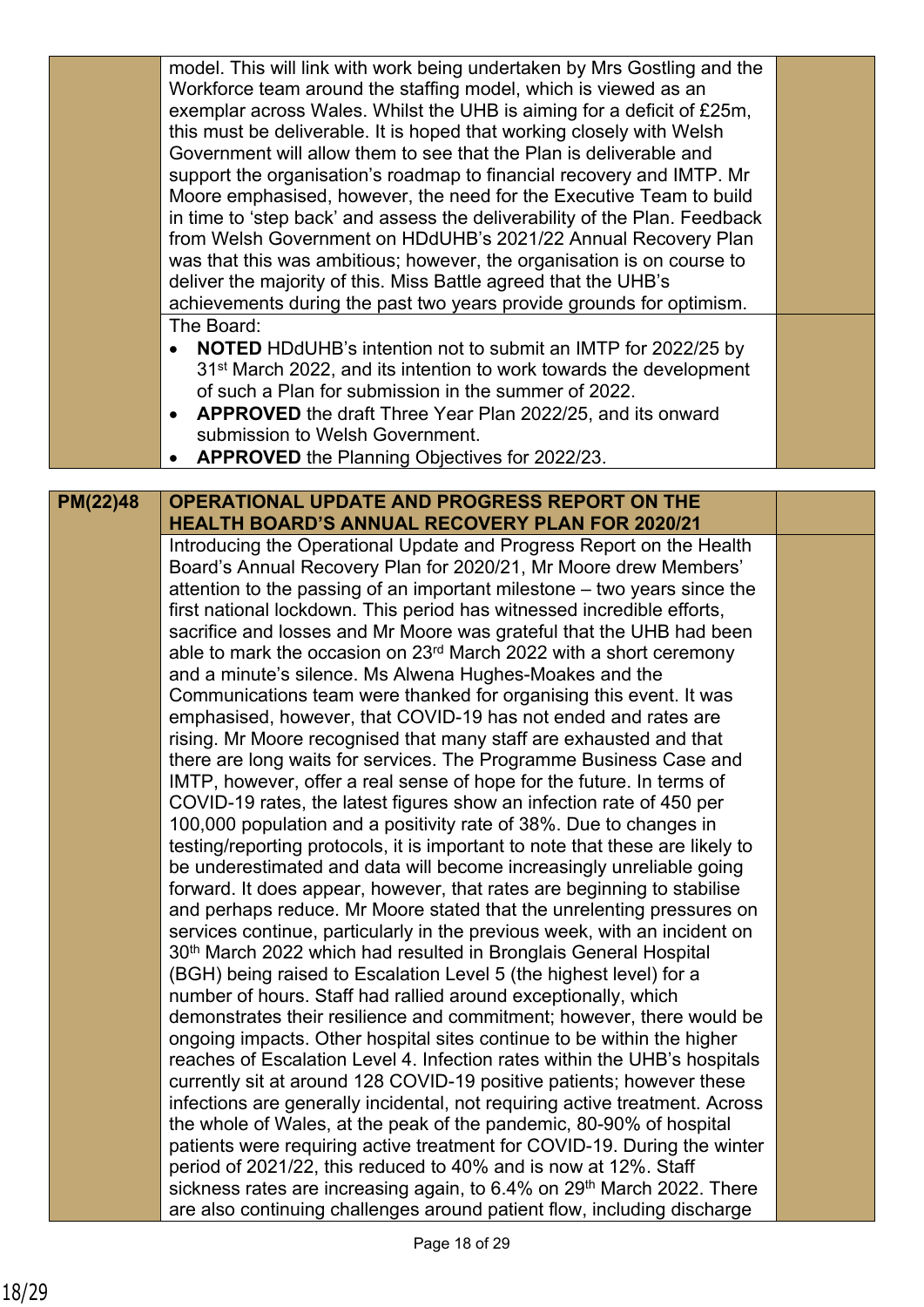from hospital. The COVID-19 HDdUHB Vaccination Programme has delivered 865,000 vaccinations. Mr Moore drew Members' attention to the detailed sub-report on Long COVID-19, thanking Ms Alison Shakeshaft and Mr Lance Reed for their work in this area. Moving onto testing, Mr Moore wished to pay testament to the staff from Sodexo and Guardwatch who have provided such valued service in this regard. An event to personally thank as many as were able to attend took place on 25<sup>th</sup> March 2022 and the UHB has taken individuals' contact details in the hope that potential employment opportunities may arise in the future.

Ms Shakeshaft confirmed that 31<sup>st</sup> March 2022 is the final day of PCR testing; the general public will be able to order LFD tests from the national portal, however the protocol of routine testing and 'Flow before you Go' also ends today. The UHB will continue to offer testing for health and care staff with COVID-19 symptoms, together with preoperative and pre-procedure patients. In regards to the published COVID-19 figures, Public Health Wales only includes PCR test results; if positive LFD tests were included, infection rates would likely be more in the region of 1,300 per 100,000 population. As has been indicated, this will make it increasingly difficult to accurately interpret figures. The childhood COVID-19 vaccination programme is underway; whilst uptake is relatively low, this reflects the position across Wales. The programme is premised on an offer rather than promotion. Delivery of the spring booster programme is also underway and the Vaccination team is currently considering plans for the autumn booster programme. Miss Battle enquired whether the childhood vaccination programme is being delivered in child-friendly settings, with Ms Shakeshaft advising that the team is doing the best it can to provide a suitable environment, with videos and Pets as Therapy dogs in attendance. Miss Battle thanked the Vaccination team and added her thanks, on behalf of the Board, for those who have delivered the COVID-19 testing programme to the HDdUHB population in all weathers.

Mr Carruthers wished to thank all staff for their continued efforts in responding to the pandemic and the consequences from it, and to the more general pressures currently being experienced. As had been outlined, BGH had been escalated on 30<sup>th</sup> March 2022 at 5.30pm to Black Level internally, which represents an extremely rare occurrence. This had been based on the fact that the Emergency Department was full, with no available beds to transfer patients to and ambulances waiting. The response from staff at all levels had been incredible, with additional staff coming into the hospital. By 10.30pm, this had allowed de-escalation to a lower (although still high) level; with space cleared in the Emergency Department, patients admitted and waiting ambulances cleared. This had demonstrated that the escalation processes and measures do work when put into practice. Mr Carruthers expressed his gratitude to the whole team at BGH, with particular thanks to Matthew Willis, Annette Snell, Dawn Jones and David Harrison for their exceptional leadership.

Mr Carruthers described attending, together with Ms Paterson, a recent meeting with clinical staff, at which growing concern was expressed regarding the potential for harm as a result of delays in treatment. This issue is not unique to HDdUHB, and improvements are being made;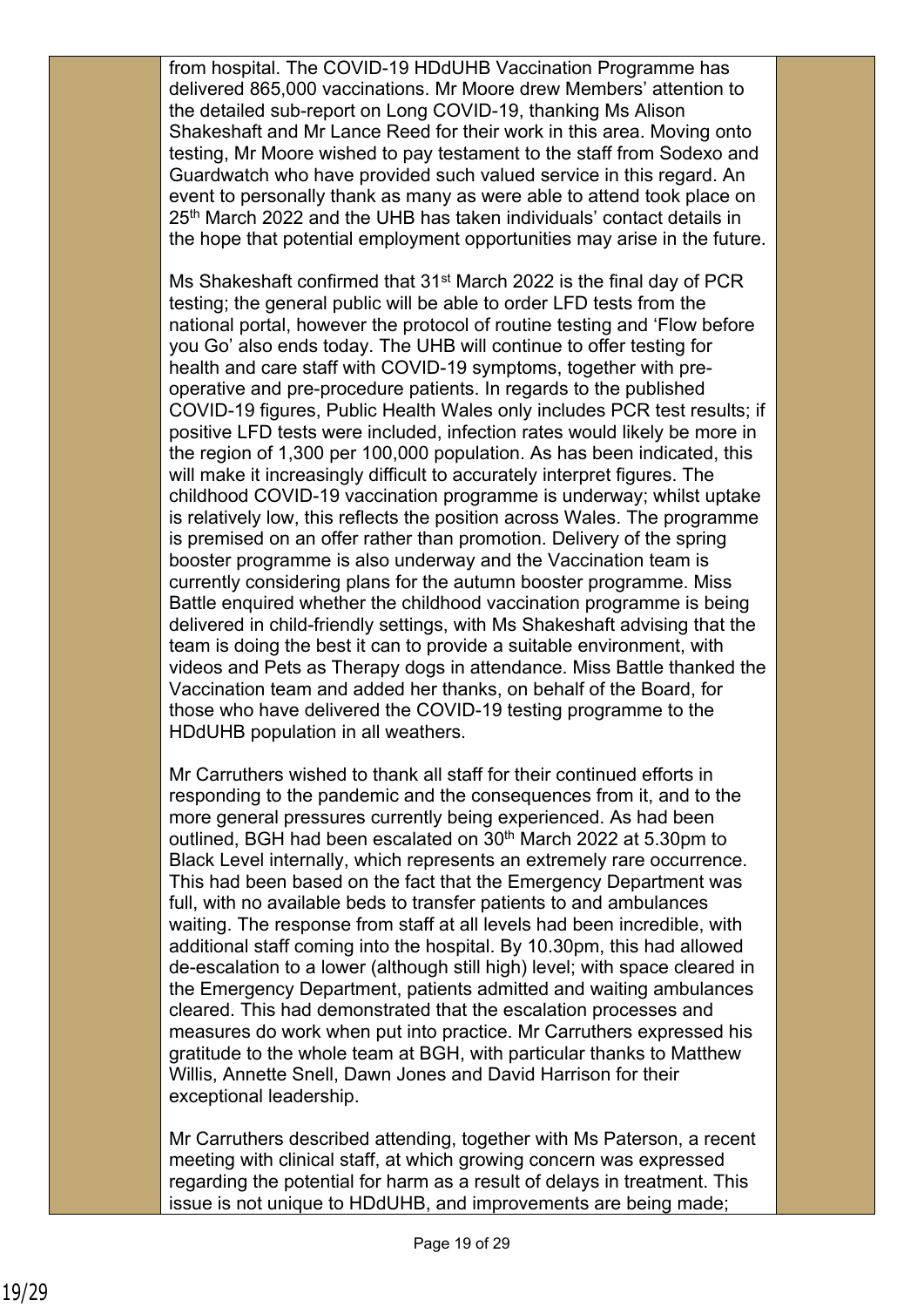|          | however, demand is continuous, and the wider system pressures are<br>also impacting. Mr Carruthers welcomed earlier discussions around<br>planned work with partners to address challenges in discharging<br>patients, which is both vital and encouraging. Members heard that the<br>UHB has re-commenced elective work on all four acute sites, and the<br>opinion expressed by the clinicians is very much that they wish to<br>'protect' this as far as possible. Whilst it is important to maintain this<br>work, it will obviously add to the existing pressures. Miss Battle thanked<br>Mr Carruthers for his input, whilst recognising the impact on clinical staff<br>of seeing patients in hospital who need not and should not be there. It is<br>important to ensure that the voices of clinicians are acknowledged and<br>valued, with Miss Battle thanking them for their continued dedication.<br>There is also an urgent need to communicate to the general public the<br>challenges resulting from issues with discharge processes. Ms Paterson<br>echoed Mr Carruthers' comments, stating that the meeting with clinical<br>staff had, at times, been extremely emotional. The need for clinical<br>leadership and opinion and communications to the public and to Welsh<br>Government were also endorsed. Ms Paterson emphasised, however,<br>the further requirement to consider the organisation's Strategy and<br>develop community opportunities, taking a creative approach to the<br>balance between short term and long term solutions. The UHB should<br>take into account learning from elsewhere and work with partners to<br>explore opportunities to extend places/ capacity and 'rightsize' care<br>packages. With regard to communications, Mr Moore stated that staff<br>had welcomed the recent communications which had been issued to the<br>public regarding the challenges being faced, and thanked Ms Hughes-<br>Moakes and her team. Formal thanks would be issued to the four<br>individuals from BGH mentioned by Mr Carruthers. Within the online<br>Chat, Members recognised the exceptional efforts and contribution<br>made by UHB staff in general and those at BGH specifically. Thanks<br>were expressed for their commitment and hard work. Ms Hughes-<br>Moakes advised that the Communications team is working on a<br>clinicians' video, which will be ready for the upcoming workshop with<br>Local Authority partners. Mr Moore advised that this report would | <b>SM</b> |
|----------|------------------------------------------------------------------------------------------------------------------------------------------------------------------------------------------------------------------------------------------------------------------------------------------------------------------------------------------------------------------------------------------------------------------------------------------------------------------------------------------------------------------------------------------------------------------------------------------------------------------------------------------------------------------------------------------------------------------------------------------------------------------------------------------------------------------------------------------------------------------------------------------------------------------------------------------------------------------------------------------------------------------------------------------------------------------------------------------------------------------------------------------------------------------------------------------------------------------------------------------------------------------------------------------------------------------------------------------------------------------------------------------------------------------------------------------------------------------------------------------------------------------------------------------------------------------------------------------------------------------------------------------------------------------------------------------------------------------------------------------------------------------------------------------------------------------------------------------------------------------------------------------------------------------------------------------------------------------------------------------------------------------------------------------------------------------------------------------------------------------------------------------------------------------------------------------------------------------------------------------------------------------------------------------------------------------------------------------------------------------------------------------------------------------------------------------------------------------------------------------------------------------------|-----------|
|          | change into an Operational Update from the next meeting, based on the<br>work of the group chaired by Mr Carruthers and Ms Paterson.                                                                                                                                                                                                                                                                                                                                                                                                                                                                                                                                                                                                                                                                                                                                                                                                                                                                                                                                                                                                                                                                                                                                                                                                                                                                                                                                                                                                                                                                                                                                                                                                                                                                                                                                                                                                                                                                                                                                                                                                                                                                                                                                                                                                                                                                                                                                                                                   |           |
|          | Miss Battle concluded discussions by reiterating the Board's thanks to<br>all staff, together with the commitment to support staff in any way<br>possible.                                                                                                                                                                                                                                                                                                                                                                                                                                                                                                                                                                                                                                                                                                                                                                                                                                                                                                                                                                                                                                                                                                                                                                                                                                                                                                                                                                                                                                                                                                                                                                                                                                                                                                                                                                                                                                                                                                                                                                                                                                                                                                                                                                                                                                                                                                                                                             |           |
|          | The Board NOTED the update in relation to the Health Board's on-going<br>COVID-19 response.                                                                                                                                                                                                                                                                                                                                                                                                                                                                                                                                                                                                                                                                                                                                                                                                                                                                                                                                                                                                                                                                                                                                                                                                                                                                                                                                                                                                                                                                                                                                                                                                                                                                                                                                                                                                                                                                                                                                                                                                                                                                                                                                                                                                                                                                                                                                                                                                                            |           |
| PM(22)49 | <b>MENTAL HEALTH &amp; LEARNING DISABILITIES PROGRESS UPDATE</b>                                                                                                                                                                                                                                                                                                                                                                                                                                                                                                                                                                                                                                                                                                                                                                                                                                                                                                                                                                                                                                                                                                                                                                                                                                                                                                                                                                                                                                                                                                                                                                                                                                                                                                                                                                                                                                                                                                                                                                                                                                                                                                                                                                                                                                                                                                                                                                                                                                                       |           |
|          | <b>ON PLANNING OBJECTIVE 5G</b><br>Dr Warren Lloyd, Ms Sara Rees and Ms Kay Issacs joined the Board<br>meeting.                                                                                                                                                                                                                                                                                                                                                                                                                                                                                                                                                                                                                                                                                                                                                                                                                                                                                                                                                                                                                                                                                                                                                                                                                                                                                                                                                                                                                                                                                                                                                                                                                                                                                                                                                                                                                                                                                                                                                                                                                                                                                                                                                                                                                                                                                                                                                                                                        |           |
|          | Mr Carruthers presented the Mental Health & Learning Disabilities<br>Progress Update report, which provides an update on progress against<br>Planning Objective 5G. For the benefit of new Board Members, Mr<br>Carruthers explained that the Transforming Mental Health Services<br>(TMHS) programme focused only on adult Mental Health services. It<br>was acknowledged that the report should have included clearer<br>alignment with the original TMHS recommendations/objectives/actions.<br>Page 20 of 29                                                                                                                                                                                                                                                                                                                                                                                                                                                                                                                                                                                                                                                                                                                                                                                                                                                                                                                                                                                                                                                                                                                                                                                                                                                                                                                                                                                                                                                                                                                                                                                                                                                                                                                                                                                                                                                                                                                                                                                                       |           |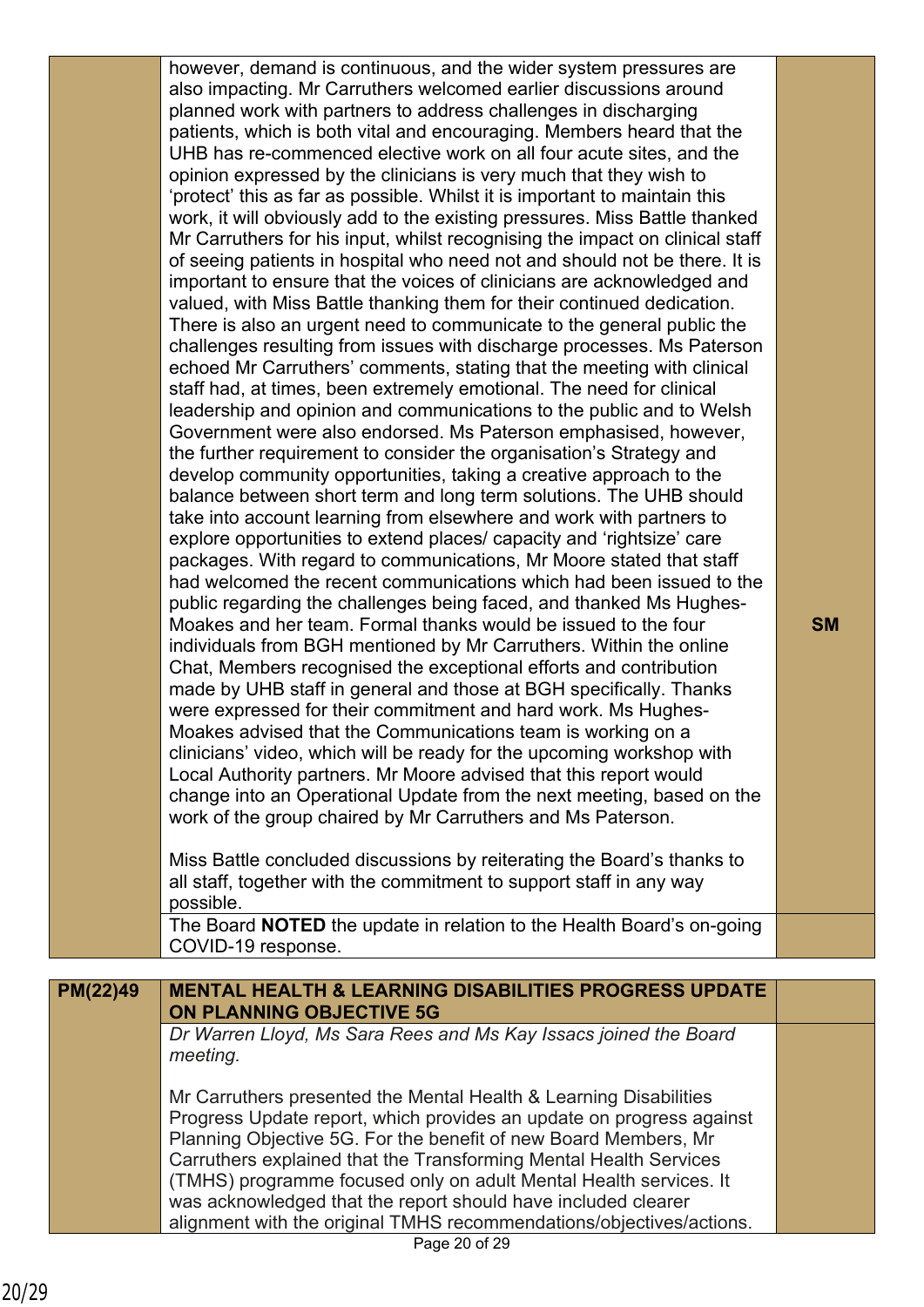Members were assured that the original TMHS Strategy has been implemented, and Mr Carruthers committed to identifying a more explicit linkage to the recommendations. One outstanding action/issue remains – the original PBC included re-provision of certain inpatient facilities; however, the view on this has evolved, not least because the new PBC will deliver a significant element of the inpatient provision. The UHB is working with Welsh Government and the service to consider how the PBC might be reshaped to address the specific estates issues which Mental Health has. The Directorate continues to experience challenges around recruitment, which are particularly impacted by geography. There has, however, been recruitment into key posts which have allowed a strengthening of the waiting list position. The Performance team provided a 'deep dive' into the Mental Health position, with benchmarking data from across Wales. It has also been suggested that there be a possible focus on MHLD via the Improving Together programme. There is ongoing work on the Learning Disabilities Strategy, and the potential future service model. A Welsh Government document, 'Improving Care, Improving Lives' is expected shortly; Mr Carruthers was reasonably confident that HDdUHB's strategy already aligns with the contents of this, however, this will be ensured. An update will be provided via the Operational Group chaired by Mr Carruthers and Ms Paterson.

Miss Battle welcomed the representatives from MHLD and opened to questions. Noting the documented adverse effects of the COVID-19 pandemic on CYP, Ms Raynsford requested an update on the school inreach programme and with regards to steps being taken to address the needs of CYP. Dr Warren Lloyd recognised the importance of CYP and their needs, emphasising the efforts being taken to support resilience, to normalise their experiences and to respond to the difficulties they face. The school in-reach programme has been piloted in Ceredigion and the results appear extremely promising. Welsh Government has now provided funding to expand the programme across the region's three counties and it is being rolled-out to Pembrokeshire and Carmarthenshire from September 2022, depending on recruitment. Whilst the programme will continue in Ceredigion, there is a need to ensure equity and work with Local Authority partners. Dr Lloyd emphasised that access to Mental Health services is open to all CYP. Professor Gammon welcomed the report, which provides a sense of some of the interventions being put in place such as additional staff in CAMHS and autism and adult ADHD services. Whilst these are welcomed, the report does not provide a sense of when these interventions might result in positive impacts, such as improvements or reductions in waiting times. Mr Carruthers stated that he was mindful of the need to describe when schemes will deliver improvements. However, in Mental Health in particular, clinical interventions and treatments can vary greatly, which presents a completely different level of complexity and impacts on the length of treatments. The Directorate is working through how it can articulate the impact of these measures and is considering those who perform better than HDdUHB to see whether learning can be applied. An update to the monthly business meeting in April 2022 has been requested. Whilst accepting these comments, and the difficulties involved, Professor Gammon reiterated the need to understand how the measures being taken are impacting on patients. The challenges must be common across Health Boards and others are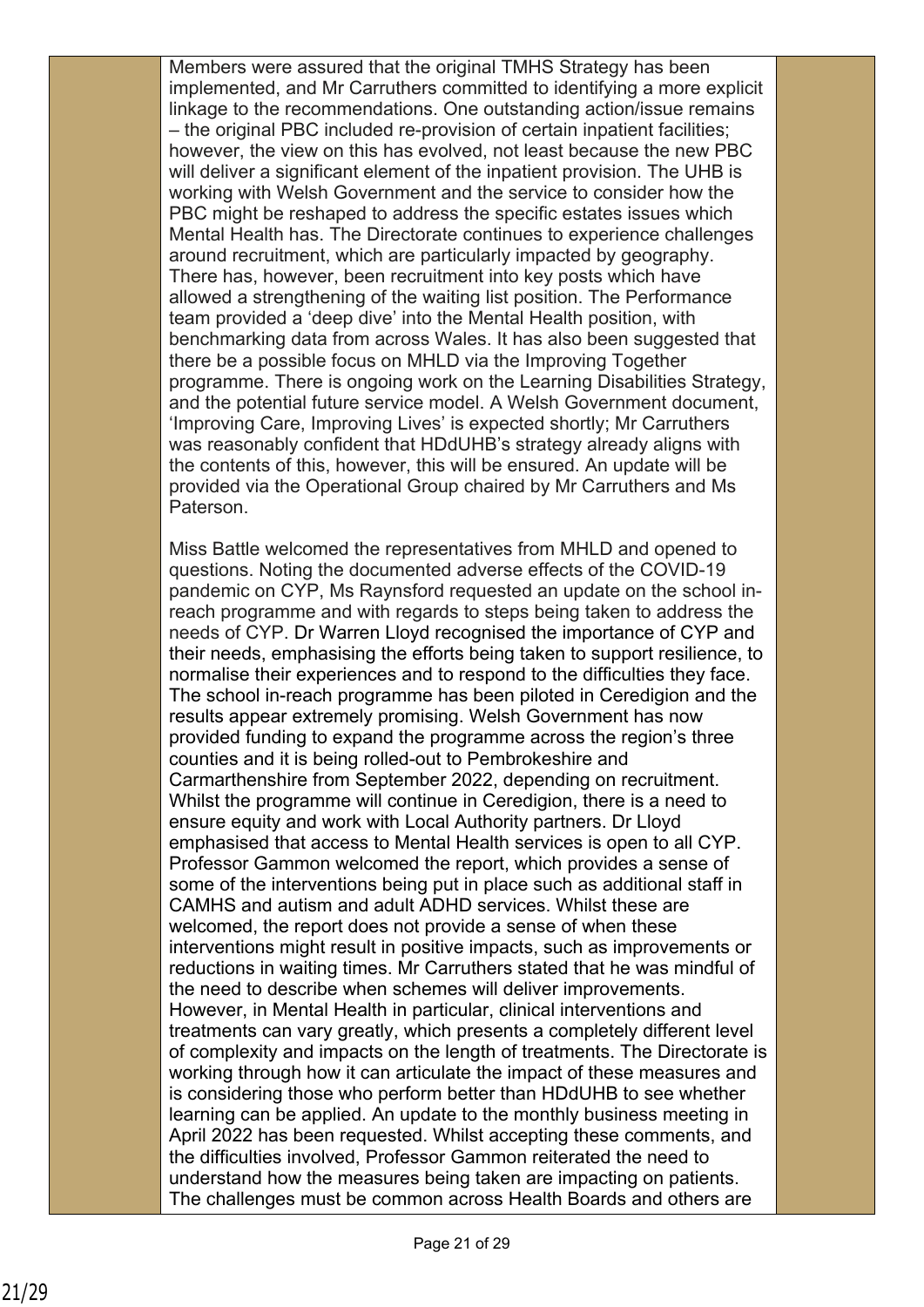performing better than HDdUHB. It would have been reasonable to expect this information to be included in the report.

Mrs Hardisty felt that the report sets out the significant amount of work being undertaken across a range of areas. The MHLD Directorate has worked incredibly hard during the past two years. It would, however, be helpful, as suggested, to align the update against the previous recommendations/plans. Mrs Hardisty noted also the need to assess progress in terms of the Learning Disabilities Charter and the associated pledge made to the Learning Disabilities Dream Team. With regard to MHLD estates, there is no indication of a timescale by when improvements in accommodation might be expected. Miss Battle noted that, whilst the report includes a list of the methods used for procuring patient feedback, it does not provide any information in respect of the content of feedback. Ms Sara Rees advised that feedback is passed back to a variety of parties, the most important being the Heads of Service, with thematic work conducted via the Quality Assurance Practice Development team. Compliments are always pleasing to receive, with a common theme being compassion from staff; complaints and concerns tend to focus on communication. Members were assured that the Directorate has developed an overarching improvement plan. Miss Battle suggested that the report would have benefited from the inclusion of patient/carer feedback. Ms Lewis felt that the Board should acknowledge the significant amount of work which has been undertaken. However, there is a concerning 'blind-spot' caused by the absence of any form of an improvement trajectory for treating patients, and the mechanism for addressing this requires consideration. The 'prognosis' for both services and patients needs definition, recognising that the individuals involved are vulnerable. Mr Carruthers welcomed and accepted Members' comments and feedback, emphasising that the MHLD Directorate are working hard on addressing these concerns. The transfer of patient records to WPAS is a significant constraining factor, and consideration is being given to whether additional resource can be allocated to expedite this process. Within the online Chat, Mr Huw Thomas advised that the issue with WPAS relates to the complexity alluded to earlier. The rollout is inherently challenged while that issue is addressed.

Mr Moore wished to stress that the Board is supportive of the Directorate's efforts and recognises the challenges it is operating under; the feedback is not intended to be critical. In terms of practical suggestions:

- A trajectory for the roll-out of WPAS
- TMHS was an extremely ambitious programme a report detailing progress against the original recommendations and demonstrating delivery of these should be prepared
- Description of the issues and challenges involved in trajectory for improvements
- For the Improving Together process
	- o Recognition that there are Welsh Government targets, but that these only represent 'part of the story'
	- o Definition of performance targets important to patients
	- o Definition of performance targets important to services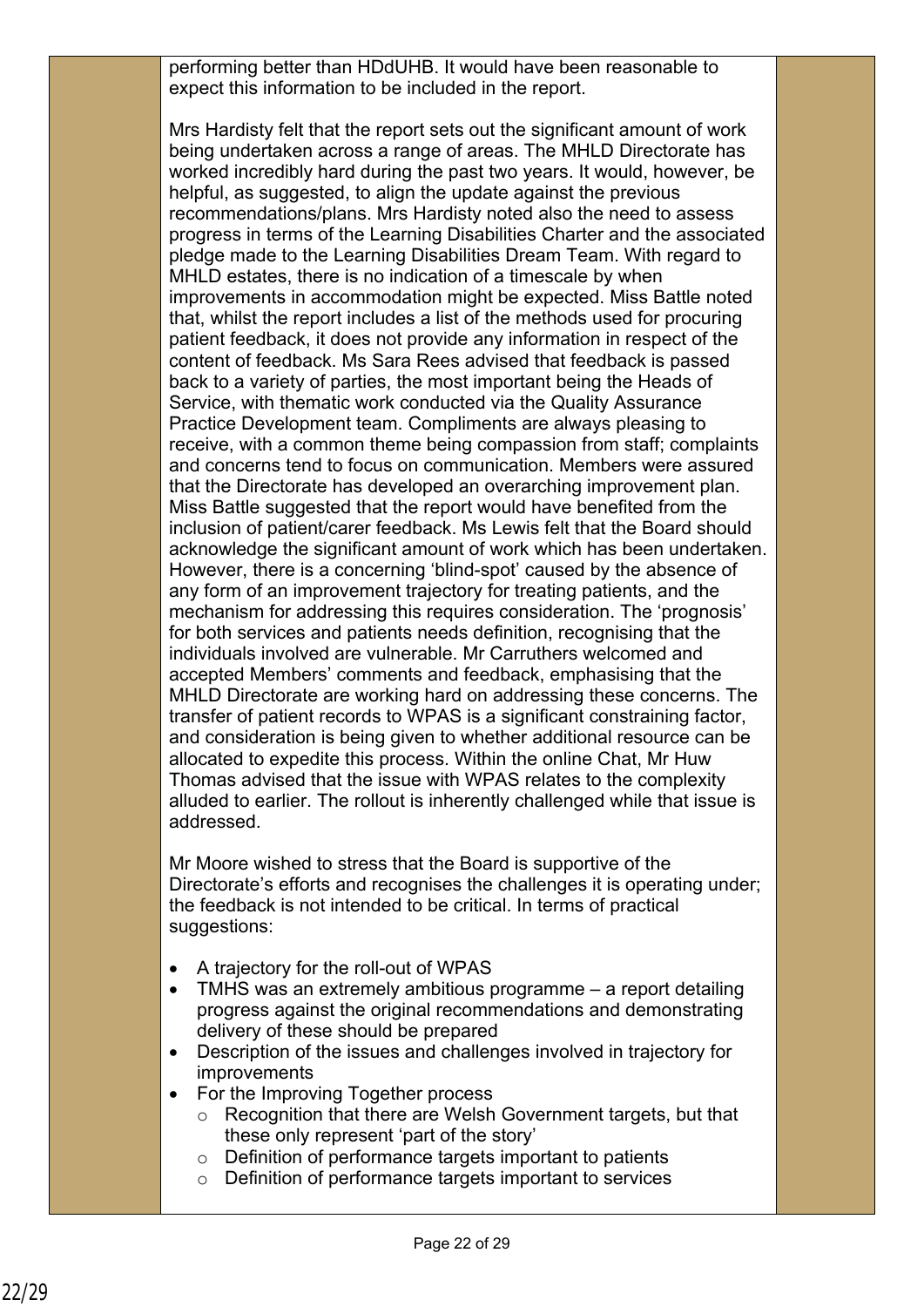|          | Both Miss Battle and Mrs Rayani emphasised a wish to hear examples<br>of the patient voice, including positives. Miss Battle noted that the<br>Deputy Minister for Mental Health and Wellbeing had expressed that the<br>following should be ensured:                                                                                                                                                                                                                                                                                                                                                                                                                                                                                      |           |
|----------|--------------------------------------------------------------------------------------------------------------------------------------------------------------------------------------------------------------------------------------------------------------------------------------------------------------------------------------------------------------------------------------------------------------------------------------------------------------------------------------------------------------------------------------------------------------------------------------------------------------------------------------------------------------------------------------------------------------------------------------------|-----------|
|          | That waiting lists are validated<br>$\bullet$<br>That triage systems are in place, to facilitate effective prioritisation                                                                                                                                                                                                                                                                                                                                                                                                                                                                                                                                                                                                                  |           |
|          | It was agreed that a further update, to include the information requested<br>and suggested by Board Members, would be scheduled for May 2022.<br>Miss Battle recognised that the MHLD Directorate has achieved a huge<br>amount, and emphasised that the Board is seeking to support it.                                                                                                                                                                                                                                                                                                                                                                                                                                                   | <b>AC</b> |
|          | Dr Lloyd thanked Members for their comments, queries and<br>suggestions, acknowledging the importance of providing MHLD services<br>to meet the needs of the local population. The challenges around waiting<br>lists were recognised, with Members assured that the Directorate is<br>working hard to rectify these. The Board was thanked for the opportunity<br>to further crystallise plans, actions and information. The need to ensure<br>that patients are triaged and prioritised based on need was accepted,<br>whilst also recognising that individuals have been waiting for long<br>periods for services. Finally, Dr Lloyd welcomed the suggestion of<br>access to further support in taking forward the Directorate's plans. |           |
|          | Dr Warren Lloyd, Ms Sara Rees and Ms Kay Issacs left the Board<br>meeting.                                                                                                                                                                                                                                                                                                                                                                                                                                                                                                                                                                                                                                                                 |           |
|          | The Board:<br><b>NOTED</b> progress against Planning Objective 5G across MH&LD in<br>$\bullet$<br>2021/22;                                                                                                                                                                                                                                                                                                                                                                                                                                                                                                                                                                                                                                 |           |
|          | <b>NOTED</b> the risks and mitigations highlighted;<br>$\bullet$<br><b>REQUESTED</b> a further update to the next Board meeting.                                                                                                                                                                                                                                                                                                                                                                                                                                                                                                                                                                                                           |           |
|          |                                                                                                                                                                                                                                                                                                                                                                                                                                                                                                                                                                                                                                                                                                                                            |           |
| PM(22)50 | <b>CORPORATE RISK REGISTER</b>                                                                                                                                                                                                                                                                                                                                                                                                                                                                                                                                                                                                                                                                                                             |           |
|          | Mrs Wilson introduced the Corporate Risk Register report, drawing<br>Members' attention to 'deep dives' conducted by Committees. Since the                                                                                                                                                                                                                                                                                                                                                                                                                                                                                                                                                                                                 |           |

Corporate Risk Register had last been presented to Board in November 2021, the following changes have taken place: 10 new risks have been added, bringing the total to 18; 4 have been de-escalated or closed; none have seen an increase in risk score; 2 have seen a reduction in risk score and 8 have seen no change in risk score. A number of these

have been mentioned in foregoing discussions and had all been

Miss Battle welcomed the report, emphasising the significant levels of

The Board was sufficiently **ASSURED** that principal risks are being assessed, managed and reviewed appropriately/effectively through the risk management arrangements in place, noting that these have been

discussed and scrutinised at Board level committees.

scrutiny undertaken at Committee level.

reviewed by Board level Committees.

**2021/22**

**INTEGRATED PERFORMANCE ASSURANCE REPORT – MONTH 11** 

Mr Huw Thomas presented the Integrated Performance Assurance Report (IPAR) for Month 11 of 2021/22, noting that a number of the issues therein have been touched upon already. The organisation

**PM(22)51**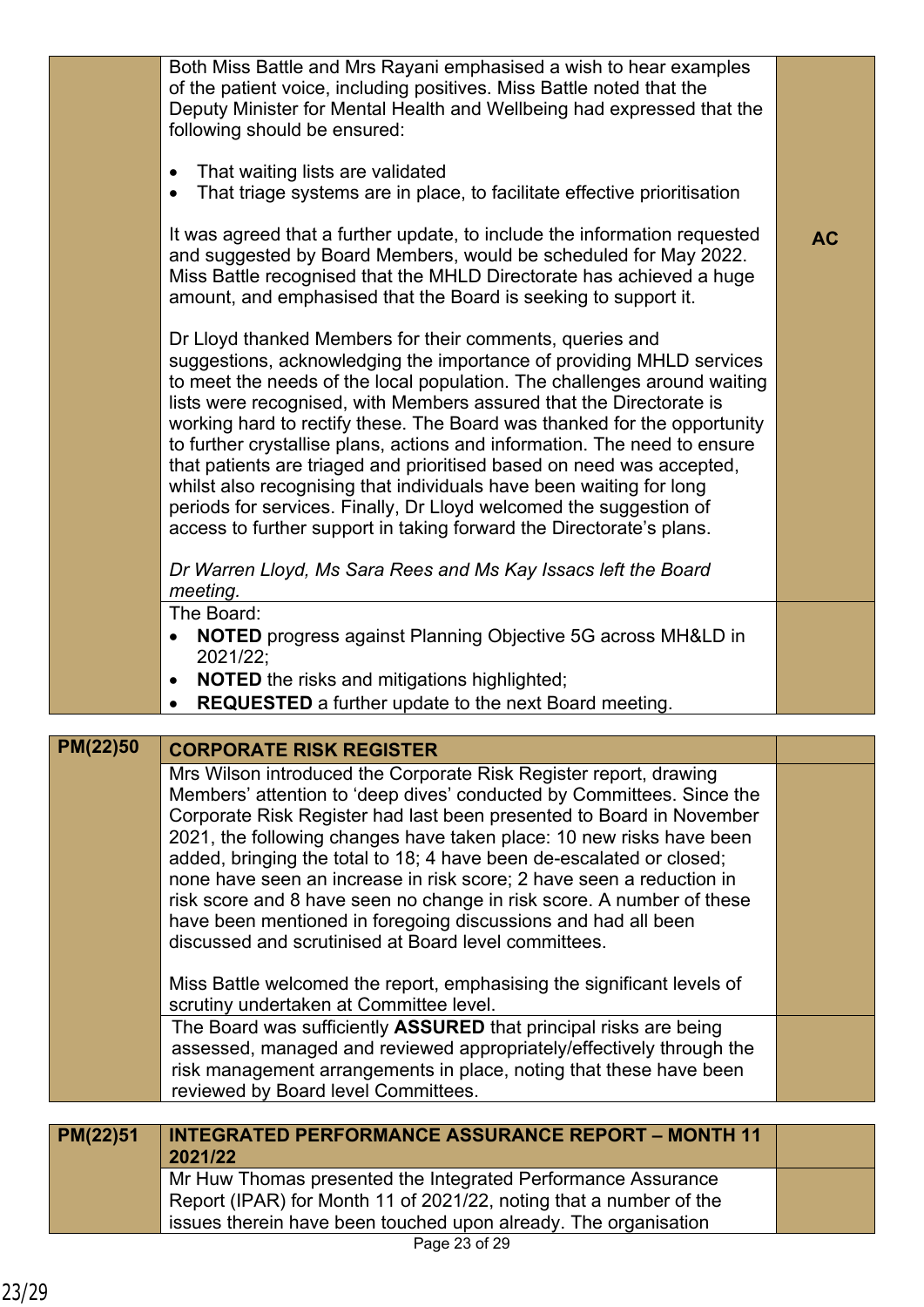|                 | remains mindful of the fact that performance metrics represent individual<br>patients. Patient Experience measures are demonstrating improvement,<br>with patients reporting that they are involved in their own care, and feel<br>safe and cared for. Mr Thomas reminded Members that the report itself<br>represents a high-level presentation of data, with a weblink within to the<br>detailed IPAR Dashboard.                                                                                                                                                                                                                                                                                                                                                                                                                                                                                                                                                                                                                                                                                                               |           |
|-----------------|----------------------------------------------------------------------------------------------------------------------------------------------------------------------------------------------------------------------------------------------------------------------------------------------------------------------------------------------------------------------------------------------------------------------------------------------------------------------------------------------------------------------------------------------------------------------------------------------------------------------------------------------------------------------------------------------------------------------------------------------------------------------------------------------------------------------------------------------------------------------------------------------------------------------------------------------------------------------------------------------------------------------------------------------------------------------------------------------------------------------------------|-----------|
|                 | Mr Moore highlighted links with the earlier discussions around the IMTP,<br>advising that the UHB is working on a set of indicators against which it<br>would envisage seeing improvement during the coming year. As part of<br>this, a Recovery Communications Strategy is also being developed,<br>which will provide the public with information on changes being<br>implemented and anticipated timescales. Whilst noting increased<br>numbers of Consultants and Specialty and Associate Specialty (SAS)<br>doctors with Job Plans, Miss Battle requested that further analysis be<br>undertaken around the quality and method of those Job Plans. Mrs<br>Gostling confirmed that she would follow this up with the Medical<br>Director, Professor Philip Kloer.                                                                                                                                                                                                                                                                                                                                                            | <b>PK</b> |
|                 | Mr Iwan Thomas left the Board meeting.                                                                                                                                                                                                                                                                                                                                                                                                                                                                                                                                                                                                                                                                                                                                                                                                                                                                                                                                                                                                                                                                                           |           |
|                 | The Board CONSIDERED and DISCUSSED issues arising from the<br>IPAR - Month 11 2021/22.                                                                                                                                                                                                                                                                                                                                                                                                                                                                                                                                                                                                                                                                                                                                                                                                                                                                                                                                                                                                                                           |           |
|                 |                                                                                                                                                                                                                                                                                                                                                                                                                                                                                                                                                                                                                                                                                                                                                                                                                                                                                                                                                                                                                                                                                                                                  |           |
| <b>PM(22)52</b> | <b>FINANCIAL REPORT - MONTH 11 2021/22</b>                                                                                                                                                                                                                                                                                                                                                                                                                                                                                                                                                                                                                                                                                                                                                                                                                                                                                                                                                                                                                                                                                       |           |
|                 | Mr Huw Thomas introduced the Financial Report for Month 11 of<br>2021/22, advising that the central 'message' of this was consistent with<br>reports to preceding Board meetings. Members were reminded that the<br>UHB had previously found itself in the position of returning recovery<br>funding to Welsh Government, as it had not considered it possible to<br>utilise it effectively in the required timescale. Subsequently and following<br>work by the Operational team, the UHB had been able to request the<br>drawback of £4m to facilitate continued recovery actions, including the<br>outsourcing of services in particular and accelerated scanning of<br>medical records. The latter is relevant in terms of an item noted in the<br>ARAC Update Report presented earlier on the agenda, around the<br>Records Management Briefing Paper. Mr Huw Thomas suggested that it<br>would be of value for an update on the significant work which has been<br>undertaken to be presented at a Committee.                                                                                                              | <b>AC</b> |
|                 | Referencing the key financial targets, Mr Maynard Davies requested an<br>update on the Capital target, in view of its rating as Medium. In<br>response, Mr Huw Thomas advised that progress is being maintained<br>and the risk managed. A report to ARAC is being drafted which will<br>detail the measures taken to mitigate this risk. Mr Weir noted that the<br>rate of inflation is rising steadily and enquired whether this will impact on<br>the UHB's financial forecasts. Also, whether the organisation is<br>considering providing any additional support to staff, particularly the<br>lower paid staff and those caring for patients. With regard to the first<br>query, Mr Huw Thomas explained that increases in inflation are not<br>impacting significantly this financial year; however, the position is likely<br>to change next year. The impact of an increased cost of living will impact<br>on staff and local communities and this is being considered by Mrs<br>Gostling and Dr Joanne McCarthy. Mrs Gostling reported a recent<br>announcement by Welsh Government that the National Living Wage will |           |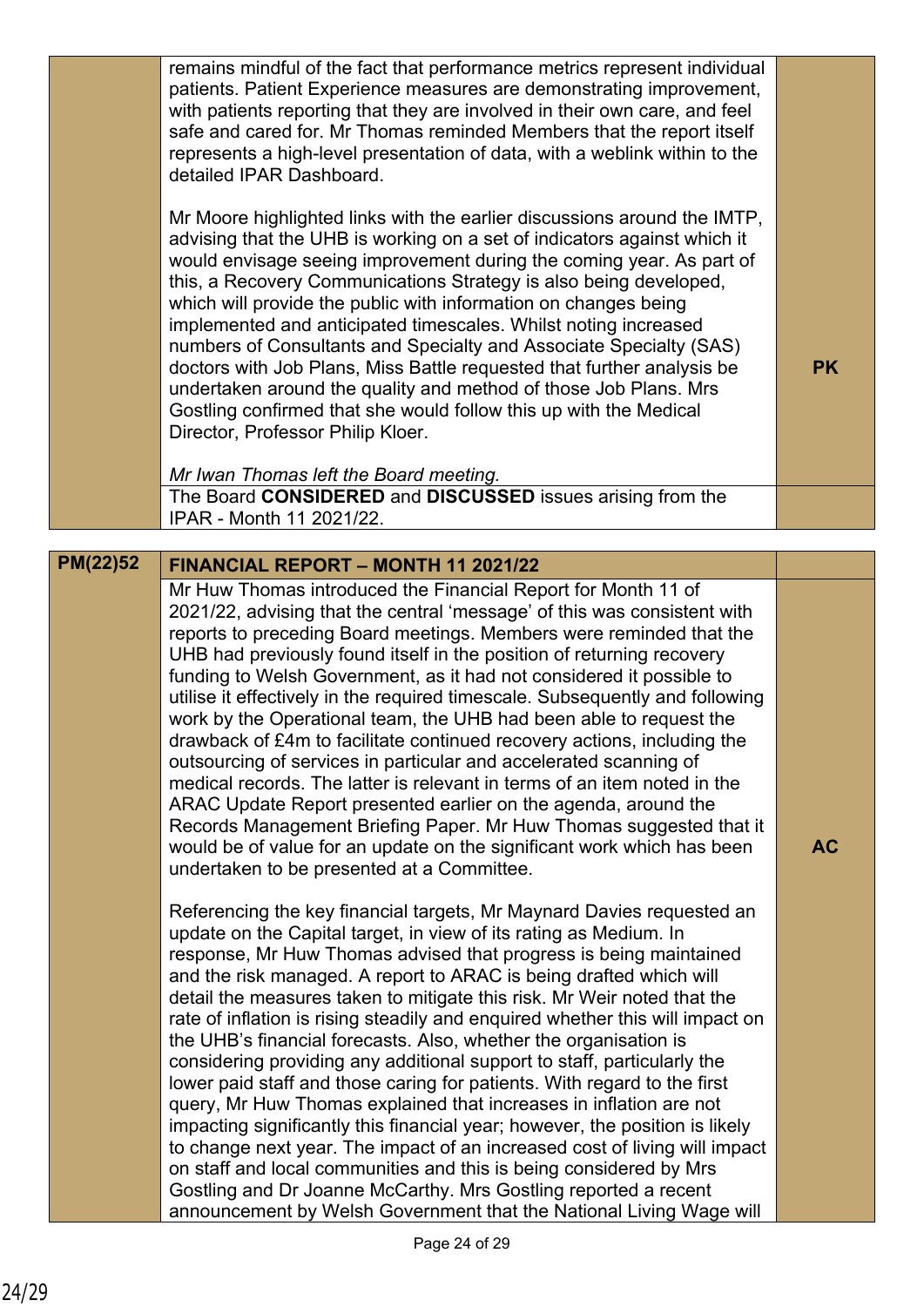|          | rise to £9.50 from 1 <sup>st</sup> April 2022. Work had begun in HDdUHB, which<br>was now being considered across Wales, to examine measures to |  |
|----------|-------------------------------------------------------------------------------------------------------------------------------------------------|--|
|          | reduce travelling costs. Steps are also being taken to ensure that staff                                                                        |  |
|          | are aware of staff benefits available to them, including access to credit                                                                       |  |
|          | unions, financial advice, etc. Miss Battle advised that a recent meeting                                                                        |  |
|          | of the NHS Confederation had agreed that examples of best practice in                                                                           |  |
|          | this regard would be shared.                                                                                                                    |  |
|          | The Board DISCUSSED and NOTED the financial position for Month 11.                                                                              |  |
| PM(22)53 | <b>STRATEGIC ENABLING GROUP UPDATE</b>                                                                                                          |  |
|          | The Board RECEIVED for information the Strategic Enabling Group                                                                                 |  |
|          | Update report.                                                                                                                                  |  |
|          | <b>REPORT OF THE STRATEGIC DEVELOPMENT &amp; OPERATIONAL</b>                                                                                    |  |
| PM(22)54 | <b>DELIVERY COMMITTEE</b>                                                                                                                       |  |
|          | Mr Maynard Davies, SDODC Chair, presented the SDODC update                                                                                      |  |
|          | report, drawing Members' attention to the three substantive agenda                                                                              |  |
|          | items arising from Committee discussions. Mr Maynard Davies also<br>highlighted concerns around Stroke services, and the need to monitor        |  |
|          | this area. In response to a query regarding whether there was any                                                                               |  |
|          | update in regards to Hyper Acute Stroke Unit (HASU) plans, Mr Moore                                                                             |  |
|          | advised that no formal announcement had been made to date.                                                                                      |  |
|          |                                                                                                                                                 |  |
|          | Miss Battle thanked SDODC for its scrutiny of the Dementia and                                                                                  |  |
|          | Palliative & End of Life Care Strategies.<br>The Board:                                                                                         |  |
|          | <b>NOTED</b> the SDODC update report;<br>$\bullet$                                                                                              |  |
|          | <b>NOTED</b> the Committee's approval of the West Wales Care<br>$\bullet$                                                                       |  |
|          | Partnership Dementia Strategy and HDdUHB Palliative & End of Life                                                                               |  |
|          | Care Strategy, recognising that these are substantive agenda items;                                                                             |  |
|          | <b>RATIFIED</b> the Discretionary Capital Programme for 2022/23;<br>$\bullet$                                                                   |  |
|          | NOTED that the Population Assessment and Market Stability Report                                                                                |  |
|          | has been reviewed in Executive Summary form by the Committee<br>and approved through the Regional Partnership Board on 23rd March               |  |
|          | 2022, recognising that this is a substantive agenda item;                                                                                       |  |
|          | ACKNOWLEDGED the key risks, issues and matters of concern,<br>$\bullet$                                                                         |  |
|          | together with actions being taken to address these.                                                                                             |  |
|          |                                                                                                                                                 |  |
| PM(22)55 | <b>WEST WALES CARE PARTNERSHIP DEMENTIA STRATEGY</b>                                                                                            |  |
|          | Ms Rhian Matthews joined the Board meeting.                                                                                                     |  |
|          | Ms Shakeshaft introduced the West Wales Care Partnership Dementia                                                                               |  |
|          | Strategy report, thanking Ms Rhian Matthews for her work on this                                                                                |  |
|          | challenging Strategy, whilst commending the evidence-based approach                                                                             |  |
|          | which had facilitated its successful passage through SDODC. Ms                                                                                  |  |
|          | Matthews accepted that implementation of the Strategy would be                                                                                  |  |
|          | challenging, whilst emphasising the need for ambition and welcoming<br>the opportunity to take this forward. The Strategy represents a positive |  |
|          | position for HDdUHB and its partners, who are united in a single                                                                                |  |
|          | approach to this issue.                                                                                                                         |  |
|          |                                                                                                                                                 |  |
|          | Professor Gammon confirmed that the Strategy had been scrutinised at                                                                            |  |
|          | other Committees, and that their comments and feedback had been                                                                                 |  |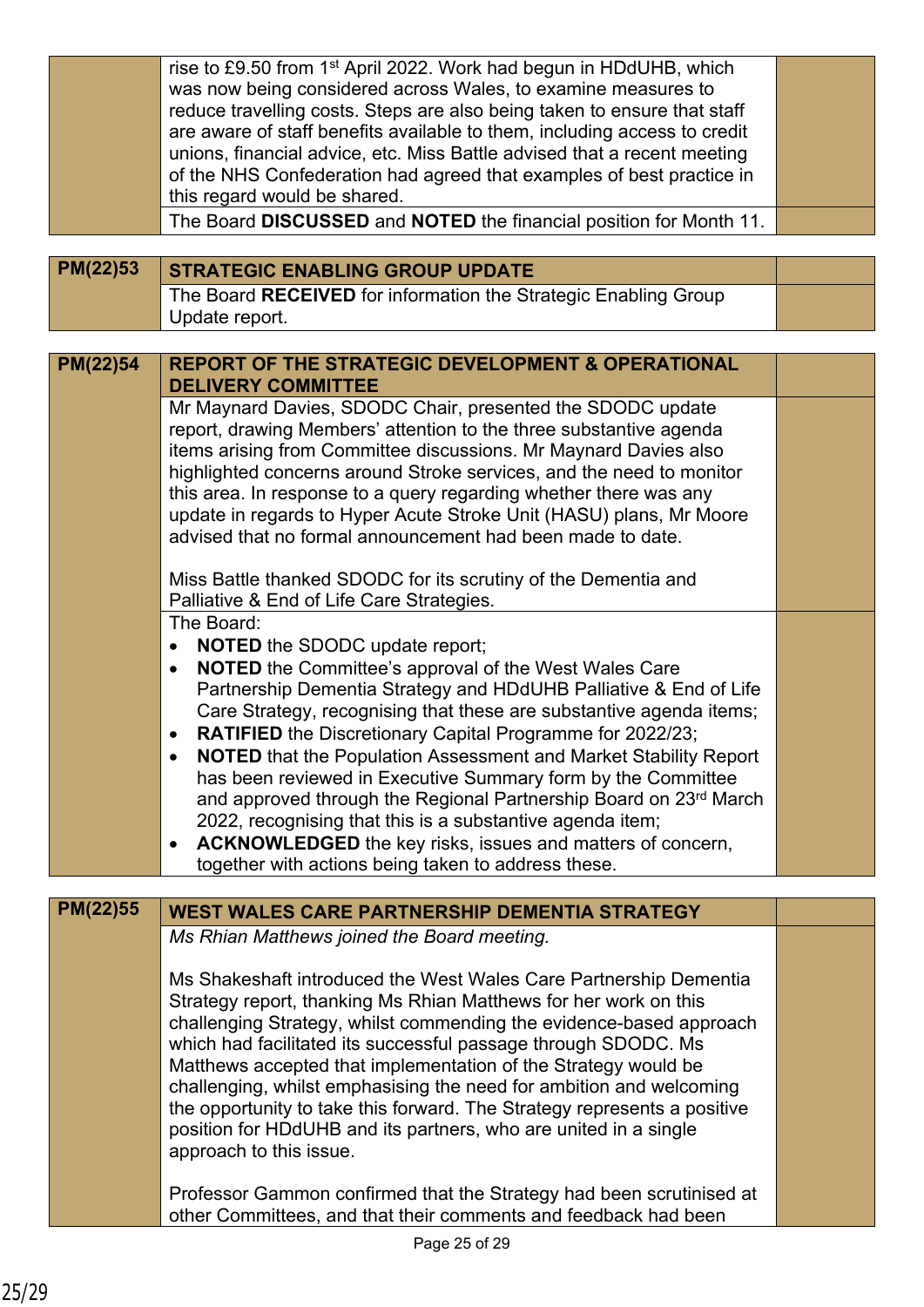|          | addressed, which provided assurance that this was an extremely robust<br>Strategy. Mrs Hardisty thanked Ms Matthews and her team for their<br>work, advising Members that the Strategy will be considered by the RPB<br>and that specific funding for Dementia care has been ring-fenced as part<br>of the RIF. Mr Moore added his thanks and suggested that an update on<br>delivery of the Strategy would be welcomed. It was further suggested<br>that there be consideration of how the Strategy can be aligned with the<br>Performance system and BAF. Miss Battle also felt that the Strategy<br>should feed into the proposed discussions with Local Authority partners<br>around health and social care mentioned earlier. Within the online Chat,<br>Ms Matthews' work on this vital Strategy was commended.                                                                                                                                                                                                                                                                                                                                                                                                                                                                                                                                                                            | <b>AS</b><br><b>AS/JW</b><br><b>AS</b> |
|----------|--------------------------------------------------------------------------------------------------------------------------------------------------------------------------------------------------------------------------------------------------------------------------------------------------------------------------------------------------------------------------------------------------------------------------------------------------------------------------------------------------------------------------------------------------------------------------------------------------------------------------------------------------------------------------------------------------------------------------------------------------------------------------------------------------------------------------------------------------------------------------------------------------------------------------------------------------------------------------------------------------------------------------------------------------------------------------------------------------------------------------------------------------------------------------------------------------------------------------------------------------------------------------------------------------------------------------------------------------------------------------------------------------|----------------------------------------|
|          | Ms Rhian Matthews left the Board meeting.<br>The Board CONSIDERED and APPROVED the draft West Wales Care<br>Partnership Dementia Strategy, prior to presentation of the final<br>approved Regional Dementia Strategy at the West Wales Regional<br>Partnership Board.                                                                                                                                                                                                                                                                                                                                                                                                                                                                                                                                                                                                                                                                                                                                                                                                                                                                                                                                                                                                                                                                                                                            |                                        |
| PM(22)56 | <b>HDdUHB PALLIATIVE &amp; END OF LIFE CARE STRATEGY</b>                                                                                                                                                                                                                                                                                                                                                                                                                                                                                                                                                                                                                                                                                                                                                                                                                                                                                                                                                                                                                                                                                                                                                                                                                                                                                                                                         |                                        |
|          | Ms Paterson introduced the HDdUHB Palliative & End of Life Care<br>Strategy report, advising that this had also been scrutinised at SDODC.<br>As outlined in the report, the WWCP Palliative & End of Life Care<br>Principles (PEOLC) were agreed in September 2020; however, there<br>was no All Wales or HDdUHB Strategy. The UHB is the first in Wales to<br>develop such a Strategy and will be sharing their work. The organisation<br>is now on track to deliver the associated Business Case, following wide-<br>ranging engagement with partner organisations, patients' families, staff<br>and other stakeholders. Palliative Care services are distributed across<br>the UHB, and teams have come together to ensure a regional approach,<br>with their support and enthusiasm welcomed. There has been some<br>growth within the workforce and work is taking place with educational<br>providers. Further developments will be reported via the relevant<br>Committees; in the meantime, Ms Paterson commended the Strategy to<br>Board for approval.                                                                                                                                                                                                                                                                                                                                |                                        |
|          | Mr Moore thanked Ms Paterson for her work in this area, noting that<br>members of the UHB's Palliative Care teams had previously felt isolated<br>and Ms Paterson had taken much-needed steps to address this. As a<br>result, staff feel much more connected to each other and the<br>organisation. As with the previous item, it was suggested that an update<br>on implementation of the Strategy would be beneficial, along with a<br>discussion around connecting it to Performance metrics and the BAF.<br>Ms Paterson emphasised the timeliness of this report, in view of the<br>Patient Story presented as part of the Improving Patient Experience<br>report. Members were assured that learning from this Patient Story had<br>been reflected upon within the Palliative Care teams. Mrs Hardisty<br>endorsed the Strategy, noting that the presentational style adopted by<br>Attain, applied to both this and the foregoing document, make them<br>extremely eye-catching and accessible. Whilst this is a HDdUHB<br>Strategy, it should be recognised that it involves other partners. Miss<br>Battle thanked Ms Paterson and her team for leading the way in this<br>work across Wales. Within the online Chat, Mr Huw Thomas advised<br>that the organisation is already working on the 'healthy days at home'<br>measures. The Strategy was commended as a great example of co- | <b>JP</b><br><b>JP/JW</b>              |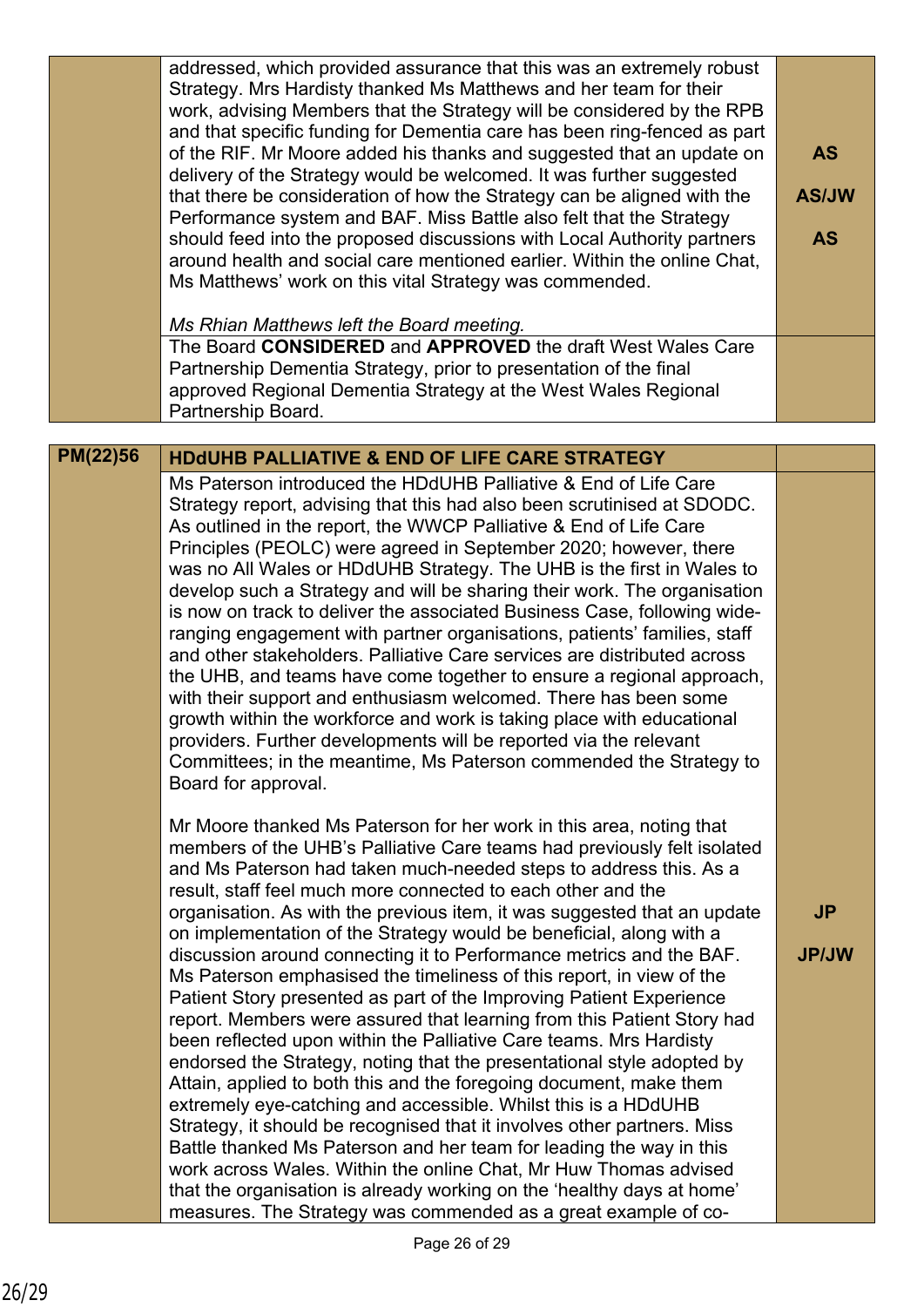|                 | production and partnership and the 'through age' approach was<br>welcomed.                                                                   |           |
|-----------------|----------------------------------------------------------------------------------------------------------------------------------------------|-----------|
|                 |                                                                                                                                              |           |
|                 | Thanks was expressed to both teams for such informative Strategies,                                                                          |           |
|                 | which Mr Huw Thomas suggested are key for the organisation in                                                                                |           |
|                 | aligning with its AHMWW strategy and sustainability roadmap.                                                                                 |           |
|                 | Ms Donna Coleman left the Board meeting.                                                                                                     |           |
|                 | The Board APPROVED the Palliative & End of Life Care Strategy and                                                                            |           |
|                 | its implementation.                                                                                                                          |           |
|                 |                                                                                                                                              |           |
| PM(22)57        | REGIONAL PARTNERSHIP BOARD - POPULATION ASSESSMENT                                                                                           |           |
|                 | <b>AND MARKET STABILITY REPORT</b>                                                                                                           |           |
|                 | Ms Paterson presented the Regional Partnership Board Population                                                                              |           |
|                 | Assessment and Market Stability Report, highlighting the need within the                                                                     |           |
|                 | Population Assessment to consider a number of specific groups. This,                                                                         |           |
|                 | together with the Market Stability Report, are important in terms of the                                                                     |           |
|                 | UHB's Strategy, the RIF and Primary Care Cluster Plans. Any funding<br>requests will need to align with the Population Assessment and Market |           |
|                 | Stability Report. The documents require consideration by both the UHB                                                                        |           |
|                 | and Local Authorities, and have been subject to scrutiny by SDODC.                                                                           |           |
|                 |                                                                                                                                              |           |
|                 | Referencing the Population Assessment, Mr Newman noted that the                                                                              |           |
|                 | number of registered Unpaid Carers has increased significantly in recent                                                                     |           |
|                 | times, suggesting that figures within the report may be underestimates.                                                                      |           |
|                 | In terms of the services and service provision recorded within the Market                                                                    |           |
|                 | Stability Report, Mr Newman observed that there was no reference to                                                                          |           |
|                 | respite provision, which is one of the most important services available                                                                     |           |
|                 | to Unpaid Carers. Ms Paterson welcomed these comments, agreeing                                                                              |           |
|                 | that the COVID-19 pandemic has resulted in a significant increase in                                                                         |           |
|                 | Unpaid Carers, which needs to be recognised. The provision of respite                                                                        |           |
|                 | care is also an important issue. Ms Paterson committed to feed back                                                                          | <b>JP</b> |
|                 | these points to the RPB.                                                                                                                     |           |
|                 | Mr Mark Henwood left the Board meeting.                                                                                                      |           |
|                 | The Board:                                                                                                                                   |           |
|                 | <b>NOTED</b> the production of the Population Assessment and Market<br>$\bullet$                                                             |           |
|                 | Stability Report and the executive summaries;                                                                                                |           |
|                 | <b>ENDORSED</b> the refreshed Population Assessment, which has been<br>$\bullet$                                                             |           |
|                 | approved through the Regional Partnership Board on 23rd March                                                                                |           |
|                 | 2022;                                                                                                                                        |           |
|                 | <b>ENDORSED</b> the Market Stability Report, which has been approved<br>$\bullet$                                                            |           |
|                 | through the Regional Partnership Board on 23rd March 2022.                                                                                   |           |
| <b>PM(22)58</b> | <b>REPORT OF THE PEOPLE, ORGANISATIONAL DEVELOPMENT &amp;</b>                                                                                |           |
|                 | <b>CULTURE COMMITTEE</b>                                                                                                                     |           |
|                 | Professor Gammon, PODCC Chair, presented the PODCC update                                                                                    |           |
|                 | report, advising that there are no matters for Board consideration or key                                                                    |           |
|                 | risks/issues/matters of concern.                                                                                                             |           |
|                 | The Board NOTED the PODCC update report.                                                                                                     |           |
|                 |                                                                                                                                              |           |
| PM(22)59        | <b>REPORT OF THE HEALTH &amp; SAFETY COMMITTEE</b>                                                                                           |           |
|                 | Mrs Hardisty, Health & Safety Committee (HSC) Chair, presented the                                                                           |           |
|                 | HSC update report, highlighting concerns around compliance with Lifting                                                                      |           |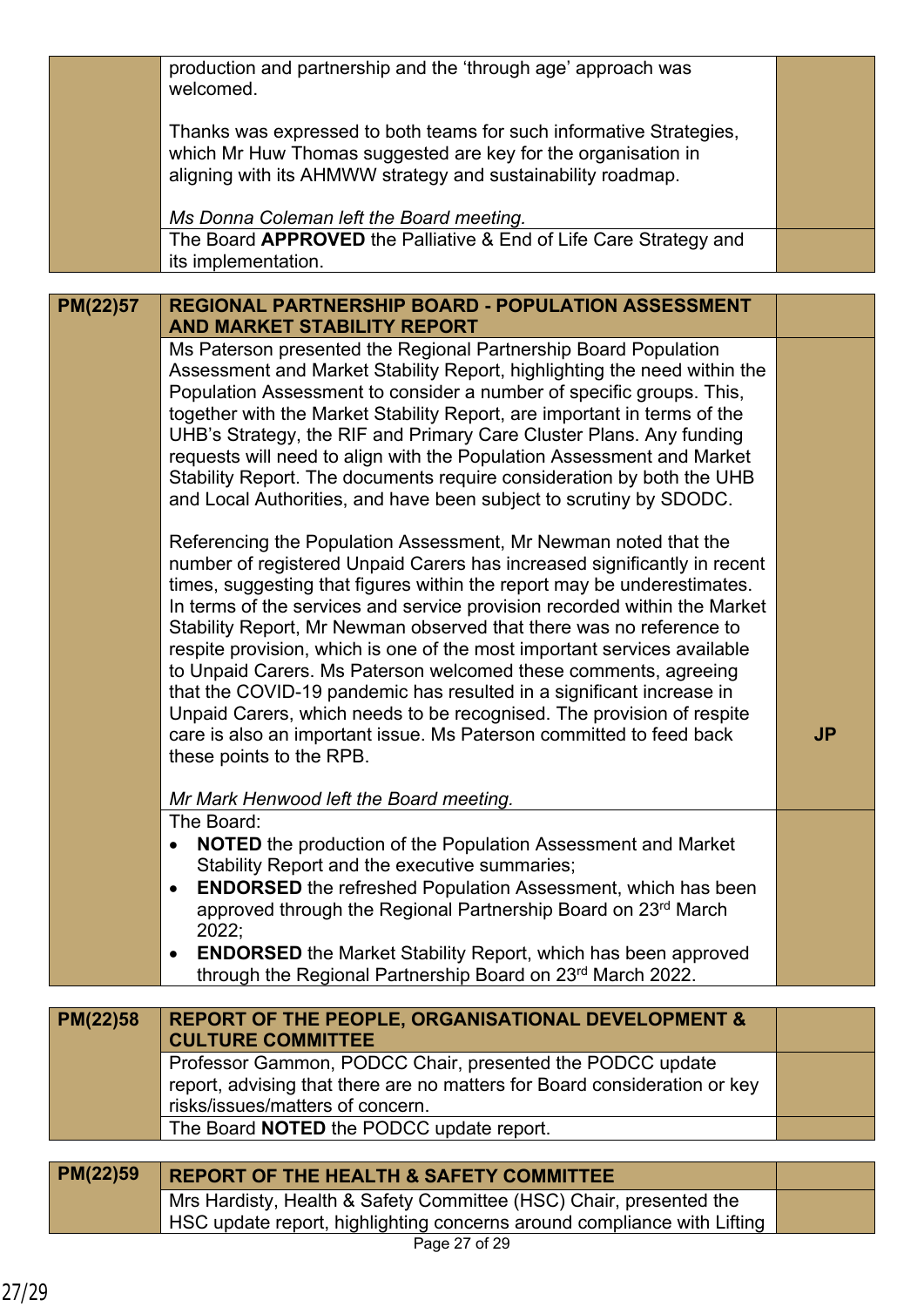|                 | Operations and Lifting Equipment Regulations (LOLER). Members                                                                              |  |
|-----------------|--------------------------------------------------------------------------------------------------------------------------------------------|--|
|                 | heard that a recent update had demonstrated all issues were being                                                                          |  |
|                 | addressed, providing assurance on this matter.                                                                                             |  |
|                 | The Board NOTED the HSC update report and ACKNOWLEDGED the                                                                                 |  |
|                 | key risks, issues and matters of concern, together with actions being                                                                      |  |
|                 | taken to address these.                                                                                                                    |  |
| <b>PM(22)60</b> |                                                                                                                                            |  |
|                 | <b>REPORT OF THE SUSTAINABLE RESOURCES COMMITTEE</b>                                                                                       |  |
|                 | Mr Weir, SRC Chair, presented the SRC update report, stating that the                                                                      |  |
|                 | Committee had received a detailed presentation from NHS Wales<br>Shared Services Partnership (NWSSP), which offered assurance around       |  |
|                 | potential support for foundational economy opportunities; an area the                                                                      |  |
|                 | UHB is keen to develop. An encouraging update around decarbonisation                                                                       |  |
|                 | initiatives had also been received, and Members looked forward to                                                                          |  |
|                 | receiving a formal Strategy in this regard. The Information Governance                                                                     |  |
|                 | Sub-Committee (IGSC) update report had highlighted the risk of cyber-                                                                      |  |
|                 | attacks.                                                                                                                                   |  |
|                 | The Board NOTED the SRC update report, and ACKNOWLEDGED the                                                                                |  |
|                 | key risks, issues and matters of concern, together with actions being                                                                      |  |
|                 | taken to address these.                                                                                                                    |  |
| PM(22)61        |                                                                                                                                            |  |
|                 | <b>COMMITTEE UPDATE REPORTS: BOARD LEVEL COMMITTEES</b>                                                                                    |  |
|                 | Mrs Wilson presented the Board Level Committees Update Report,<br>drawing Members' attention to the issues highlighted by the Stakeholder  |  |
|                 | Reference Group (SRG) and the need for a Corporate Trustee session                                                                         |  |
|                 | to approve the Charitable Funds Committee requests.                                                                                        |  |
|                 |                                                                                                                                            |  |
|                 | Miss Battle acknowledged the issues raised by the SRG and assured                                                                          |  |
|                 | Members that these would be taken forward in developing the IMTP.                                                                          |  |
|                 | The Board ENDORSED the updates, recognising any matters requiring                                                                          |  |
|                 | Board level consideration or approval and the key risks and issues/                                                                        |  |
|                 | matters of concern identified, in respect of work undertaken on behalf of                                                                  |  |
|                 | the Board at recent Committee meetings, noting that a Corporate<br>Trustee session will be held directly after the Public Board meeting to |  |
|                 |                                                                                                                                            |  |
|                 |                                                                                                                                            |  |
|                 | consider the charitable funds budget and expenditure.                                                                                      |  |
|                 |                                                                                                                                            |  |
| PM(22)62        | <b>COMMITTEE UPDATE REPORTS: IN-COMMITTEE BOARD</b>                                                                                        |  |
|                 | The Board RECEIVED the update report of the In-Committee Board                                                                             |  |
|                 | meeting.                                                                                                                                   |  |
|                 |                                                                                                                                            |  |
| PM(22)63        | <b>COMMITTEE UPDATE REPORTS: HDdUHB ADVISORY GROUPS</b>                                                                                    |  |
|                 | The Board RECEIVED the update report in respect of recent Advisory                                                                         |  |
|                 | Group meetings.                                                                                                                            |  |
| <b>PM(22)64</b> | <b>HDdUHB JOINT COMMITTEES &amp; COLLABORATIVES</b>                                                                                        |  |
|                 |                                                                                                                                            |  |
|                 | The Board RECEIVED the minutes and updates in respect of recent<br>Welsh Health Specialised Services Committee (WHSSC), Emergency          |  |
|                 | Ambulance Services Committee (EASC), NHS Wales Shared Services                                                                             |  |
|                 | Partnership (NWSSP) Committee, Mid Wales Joint Committee for                                                                               |  |
|                 | Health and Care (MWJC) and NHS Wales Collaborative Leadership                                                                              |  |
|                 | Forum (CLF) meetings.                                                                                                                      |  |